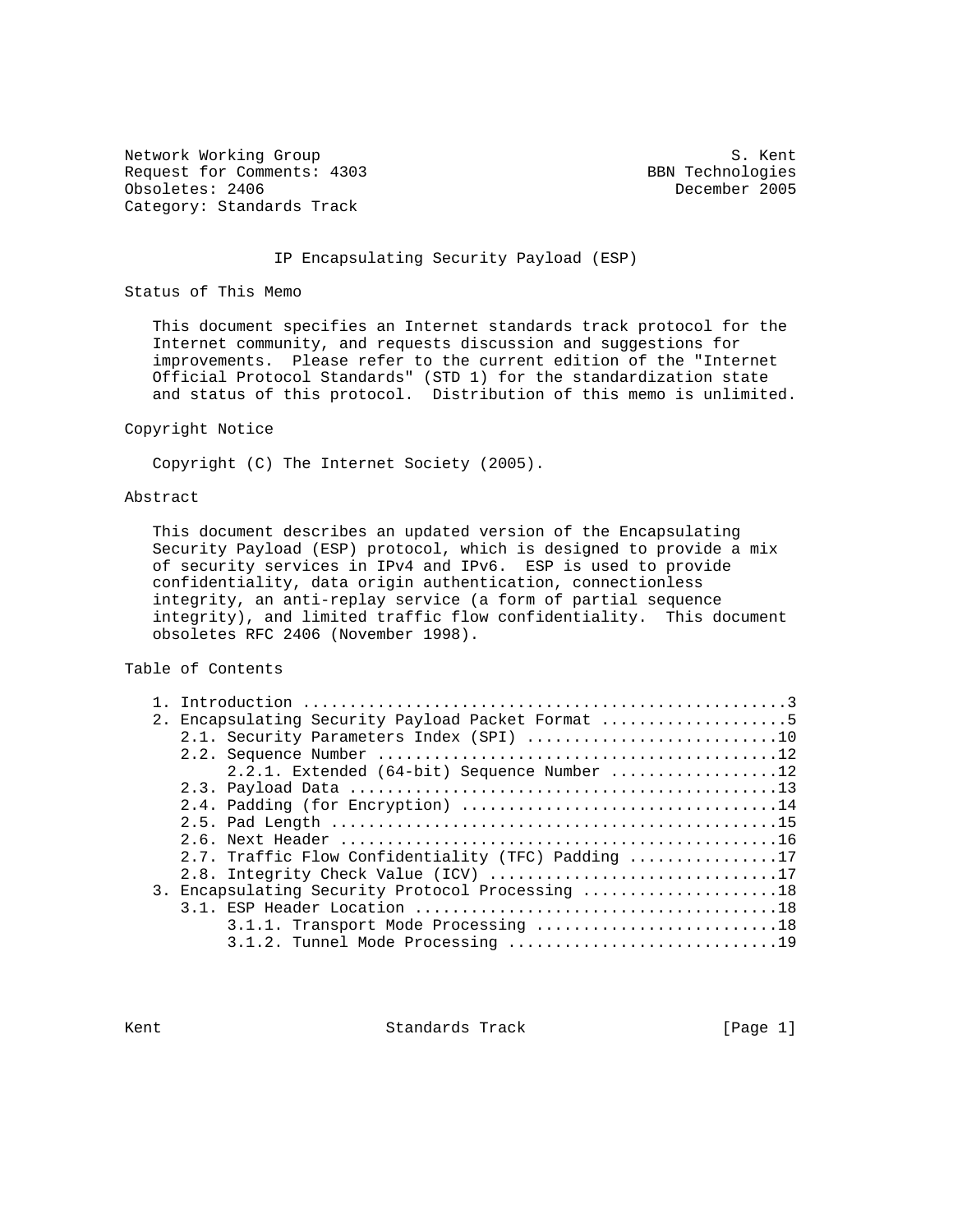| RFC 4303 |  |
|----------|--|

| 3.2.1. Encryption Algorithms 21                         |
|---------------------------------------------------------|
| 3.2.2. Integrity Algorithms 21                          |
| 3.2.3. Combined Mode Algorithms 22                      |
|                                                         |
| 3.3.1. Security Association Lookup 22                   |
| 3.3.2. Packet Encryption and Integrity Check Value      |
|                                                         |
| 3.3.2.1. Separate Confidentiality and                   |
| Integrity Algorithms 23                                 |
| 3.3.2.2. Combined Confidentiality and                   |
| Integrity Algorithms 24                                 |
| 3.3.3. Sequence Number Generation 25                    |
|                                                         |
| 3.4.                                                    |
|                                                         |
| 3.4.2. Security Association Lookup 27                   |
| 3.4.3. Sequence Number Verification 28                  |
| 3.4.4. Integrity Check Value Verification 30            |
| 3.4.4.1. Separate Confidentiality and                   |
| Integrity Algorithms 30                                 |
| 3.4.4.2. Combined Confidentiality and                   |
| Integrity Algorithms 32                                 |
|                                                         |
|                                                         |
|                                                         |
|                                                         |
| 8. Backward-Compatibility Considerations 35             |
|                                                         |
|                                                         |
|                                                         |
|                                                         |
| Appendix A: Extended (64-bit) Sequence Numbers 38       |
|                                                         |
| A2.1. Managing and Using the Anti-Replay Window 39      |
| A2.2. Determining the Higher-Order Bits (Seqh) of the   |
|                                                         |
|                                                         |
| A3. Handling Loss of Synchronization due to Significant |
|                                                         |
| A3.1. Triggering Re-synchronization 43                  |
| A3.2. Re-synchronization Process 43                     |
|                                                         |

Kent **Standards Track** [Page 2]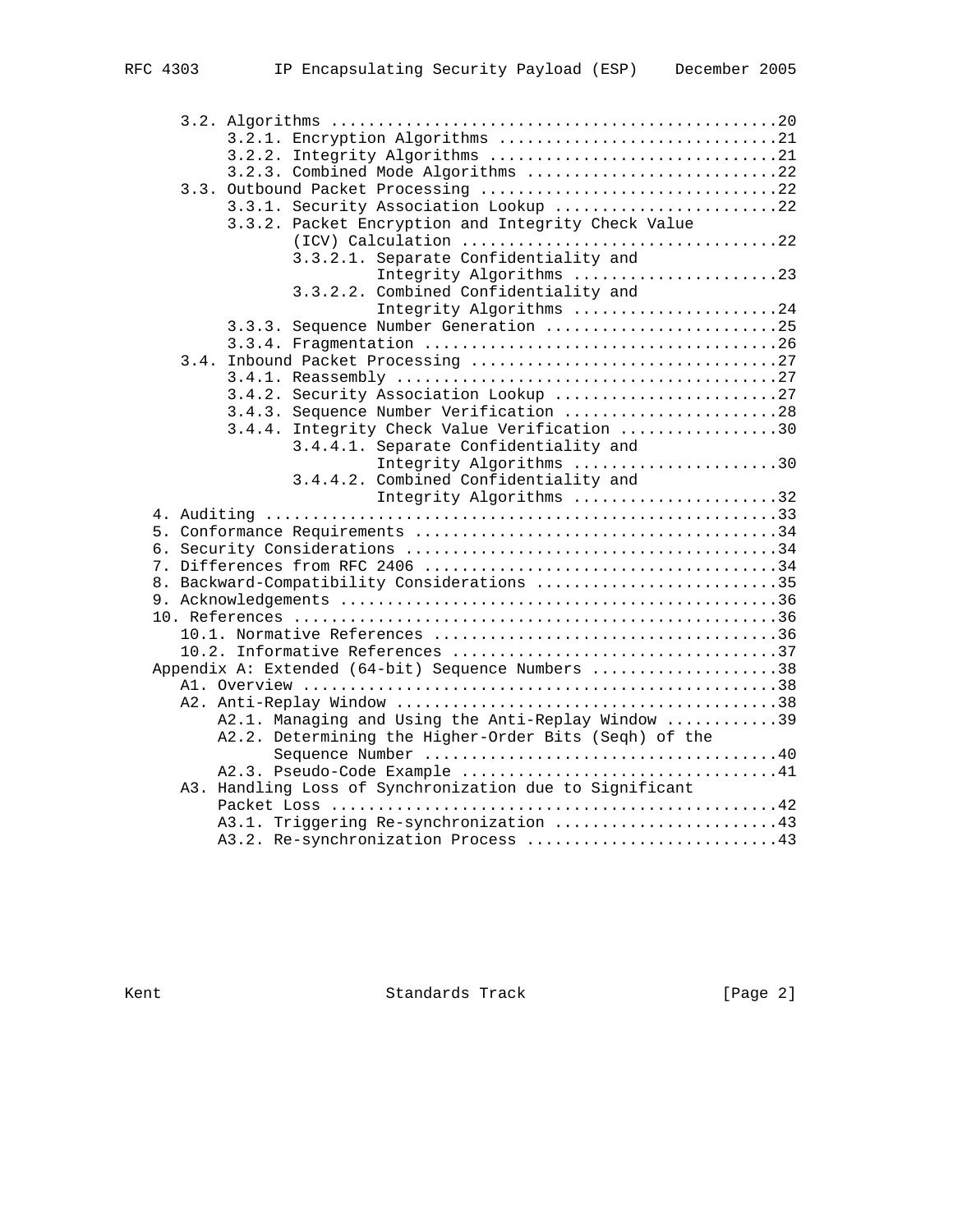## 1. Introduction

 This document assumes that the reader is familiar with the terms and concepts described in the "Security Architecture for the Internet Protocol" [Ken-Arch], hereafter referred to as the Security Architecture document. In particular, the reader should be familiar with the definitions of security services offered by the Encapsulating Security Payload (ESP) and the IP Authentication Header (AH), the concept of Security Associations, the ways in which ESP can be used in conjunction with AH, and the different key management options available for ESP and AH.

 The keywords MUST, MUST NOT, REQUIRED, SHALL, SHALL NOT, SHOULD, SHOULD NOT, RECOMMENDED, MAY, and OPTIONAL, when they appear in this document, are to be interpreted as described in RFC 2119 [Bra97].

 The Encapsulating Security Payload (ESP) header is designed to provide a mix of security services in IPv4 and IPv6 [DH98]. ESP may be applied alone, in combination with AH [Ken-AH], or in a nested fashion (see the Security Architecture document [Ken-Arch]). Security services can be provided between a pair of communicating hosts, between a pair of communicating security gateways, or between a security gateway and a host. For more details on how to use ESP and AH in various network environments, see the Security Architecture document [Ken-Arch].

 The ESP header is inserted after the IP header and before the next layer protocol header (transport mode) or before an encapsulated IP header (tunnel mode). These modes are described in more detail below.

 ESP can be used to provide confidentiality, data origin authentication, connectionless integrity, an anti-replay service (a form of partial sequence integrity), and (limited) traffic flow confidentiality. The set of services provided depends on options selected at the time of Security Association (SA) establishment and on the location of the implementation in a network topology.

 Using encryption-only for confidentiality is allowed by ESP. However, it should be noted that in general, this will provide defense only against passive attackers. Using encryption without a strong integrity mechanism on top of it (either in ESP or separately via AH) may render the confidentiality service insecure against some forms of active attacks [Bel96, Kra01]. Moreover, an underlying integrity service, such as AH, applied before encryption does not necessarily protect the encryption-only confidentiality against active attackers [Kra01]. ESP allows encryption-only SAs because this may offer considerably better performance and still provide

Kent **Standards Track** [Page 3]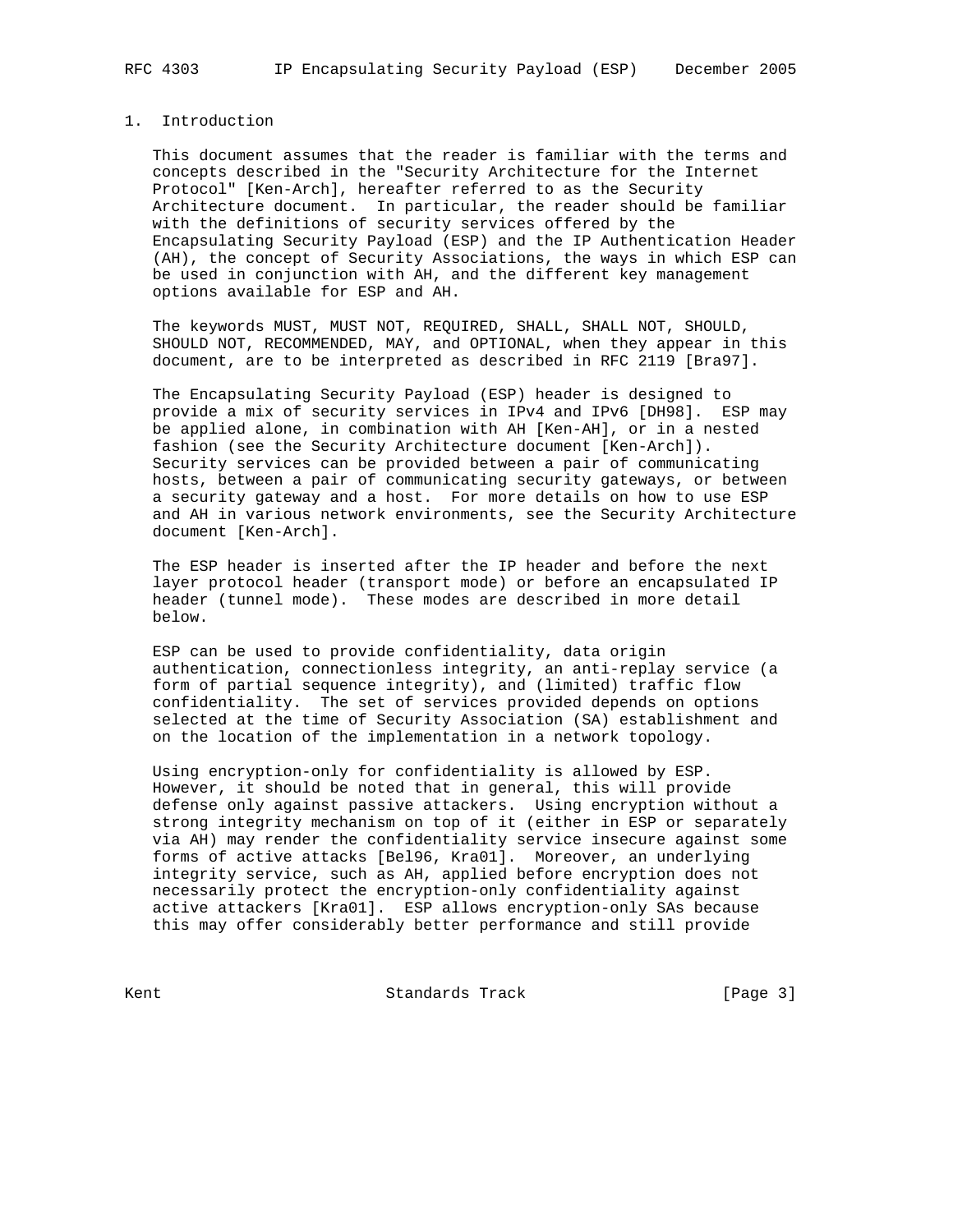adequate security, e.g., when higher-layer authentication/integrity protection is offered independently. However, this standard does not require ESP implementations to offer an encryption-only service.

 Data origin authentication and connectionless integrity are joint services, hereafter referred to jointly as "integrity". (This term is employed because, on a per-packet basis, the computation being performed provides connectionless integrity directly; data origin authentication is provided indirectly as a result of binding the key used to verify the integrity to the identity of the IPsec peer. Typically, this binding is effected through the use of a shared, symmetric key.) Integrity-only ESP MUST be offered as a service selection option, e.g., it must be negotiable in SA management protocols and MUST be configurable via management interfaces. Integrity-only ESP is an attractive alternative to AH in many contexts, e.g., because it is faster to process and more amenable to pipelining in many implementations.

 Although confidentiality and integrity can be offered independently, ESP typically will employ both services, i.e., packets will be protected with regard to confidentiality and integrity. Thus, there are three possible ESP security service combinations involving these services:

- confidentiality-only (MAY be supported)
- integrity only (MUST be supported)
- confidentiality and integrity (MUST be supported)

 The anti-replay service may be selected for an SA only if the integrity service is selected for that SA. The selection of this service is solely at the discretion of the receiver and thus need not be negotiated. However, to make use of the Extended Sequence Number feature in an interoperable fashion, ESP does impose a requirement on SA management protocols to be able to negotiate this feature (see Section 2.2.1 below).

 The traffic flow confidentiality (TFC) service generally is effective only if ESP is employed in a fashion that conceals the ultimate source and destination addresses of correspondents, e.g., in tunnel mode between security gateways, and only if sufficient traffic flows between IPsec peers (either naturally or as a result of generation of masking traffic) to conceal the characteristics of specific, individual subscriber traffic flows. (ESP may be employed as part of a higher-layer TFC system, e.g., Onion Routing [Syverson], but such systems are outside the scope of this standard.) New TFC features present in ESP facilitate efficient generation and discarding of dummy traffic and better padding of real traffic, in a backward compatible fashion.

Kent George Communication (Standards Track Track Track [Page 4]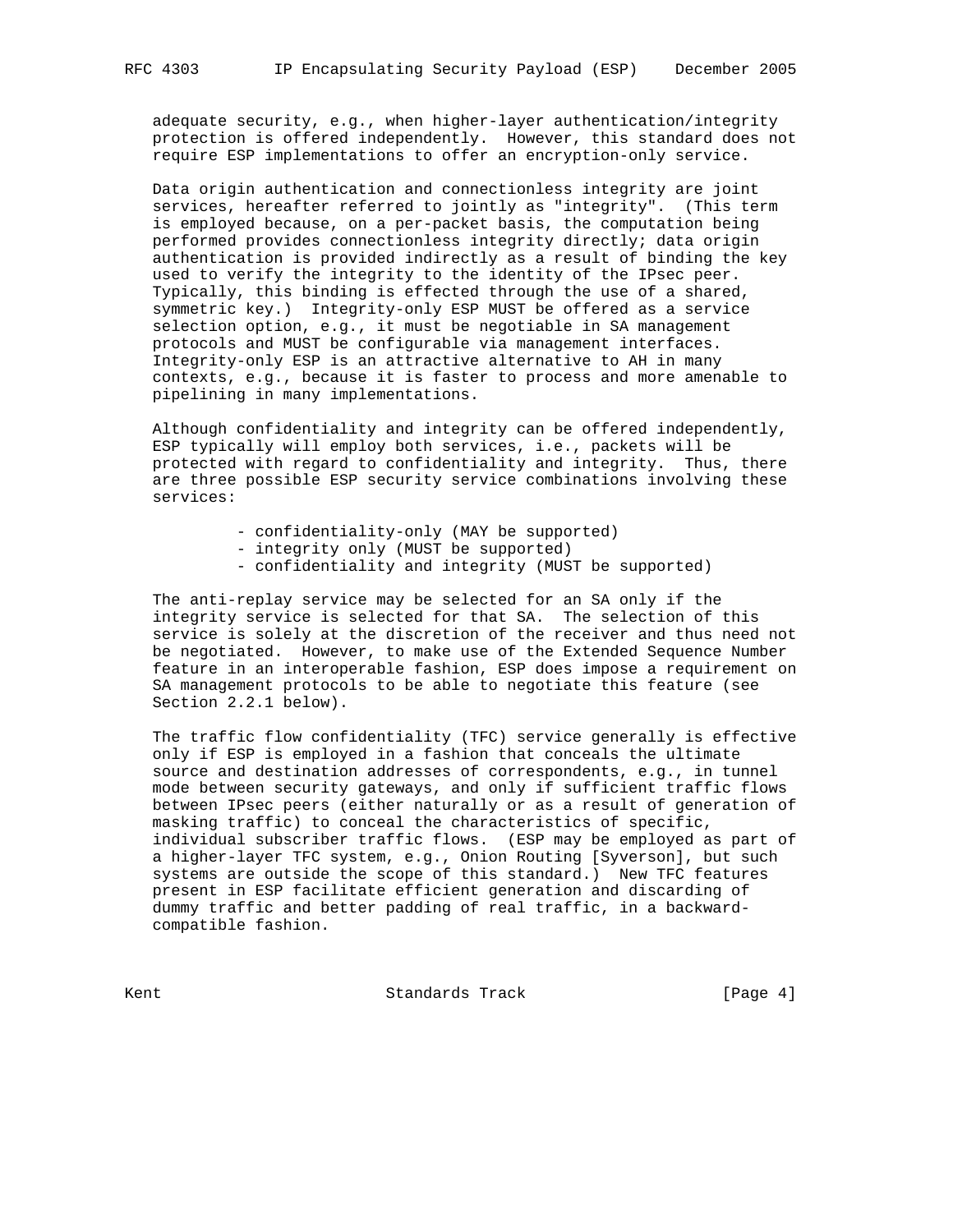Section 7 provides a brief review of the differences between this document and RFC 2406.

2. Encapsulating Security Payload Packet Format

 The (outer) protocol header (IPv4, IPv6, or Extension) that immediately precedes the ESP header SHALL contain the value 50 in its Protocol (IPv4) or Next Header (IPv6, Extension) field (see IANA web page at http://www.iana.org/assignments/protocol-numbers). Figure 1 illustrates the top-level format of an ESP packet. The packet begins with two 4-byte fields (Security Parameters Index (SPI) and Sequence Number). Following these fields is the Payload Data, which has substructure that depends on the choice of encryption algorithm and mode, and on the use of TFC padding, which is examined in more detail later. Following the Payload Data are Padding and Pad Length fields, and the Next Header field. The optional Integrity Check Value (ICV) field completes the packet.

| 1 2 3 4 5 6 7 8 9 0 1 2 3 4 5 6 7 8 9 0 1 2 3 4 5 6 7 8 9 0 1 |        |
|---------------------------------------------------------------|--------|
| -+-+-+-+-+-+-+-+-+-+                                          |        |
| Security Parameters Index (SPI)                               | ^Int.  |
|                                                               | $Cov-$ |
| Sequence Number                                               | ered   |
|                                                               |        |
| Payload Data* (variable)                                      |        |
|                                                               |        |
|                                                               | Conf.  |
| -+-+-+-+-+-+-+-+-+-+-+-+-+-+-+-+-+-                           | $Cov-$ |
| Padding (0-255 bytes)                                         | ered*  |
| +-+-+-+-+-+-+-+-+-+-+-+-+-+-+-+-+<br>+-+-+-+-+-+-+            |        |
| Pad Length<br>Next Header                                     | $\tau$ |
|                                                               |        |
| Integrity Check Value-ICV (variable)                          |        |
|                                                               |        |
|                                                               |        |
| -+-+-+-+-+-+-+-+-+-+-+-+                                      |        |

Figure 1. Top-Level Format of an ESP Packet

 \* If included in the Payload field, cryptographic synchronization data, e.g., an Initialization Vector (IV, see Section 2.3), usually is not encrypted per se, although it often is referred to as being part of the ciphertext.

Kent **Standards Track** [Page 5]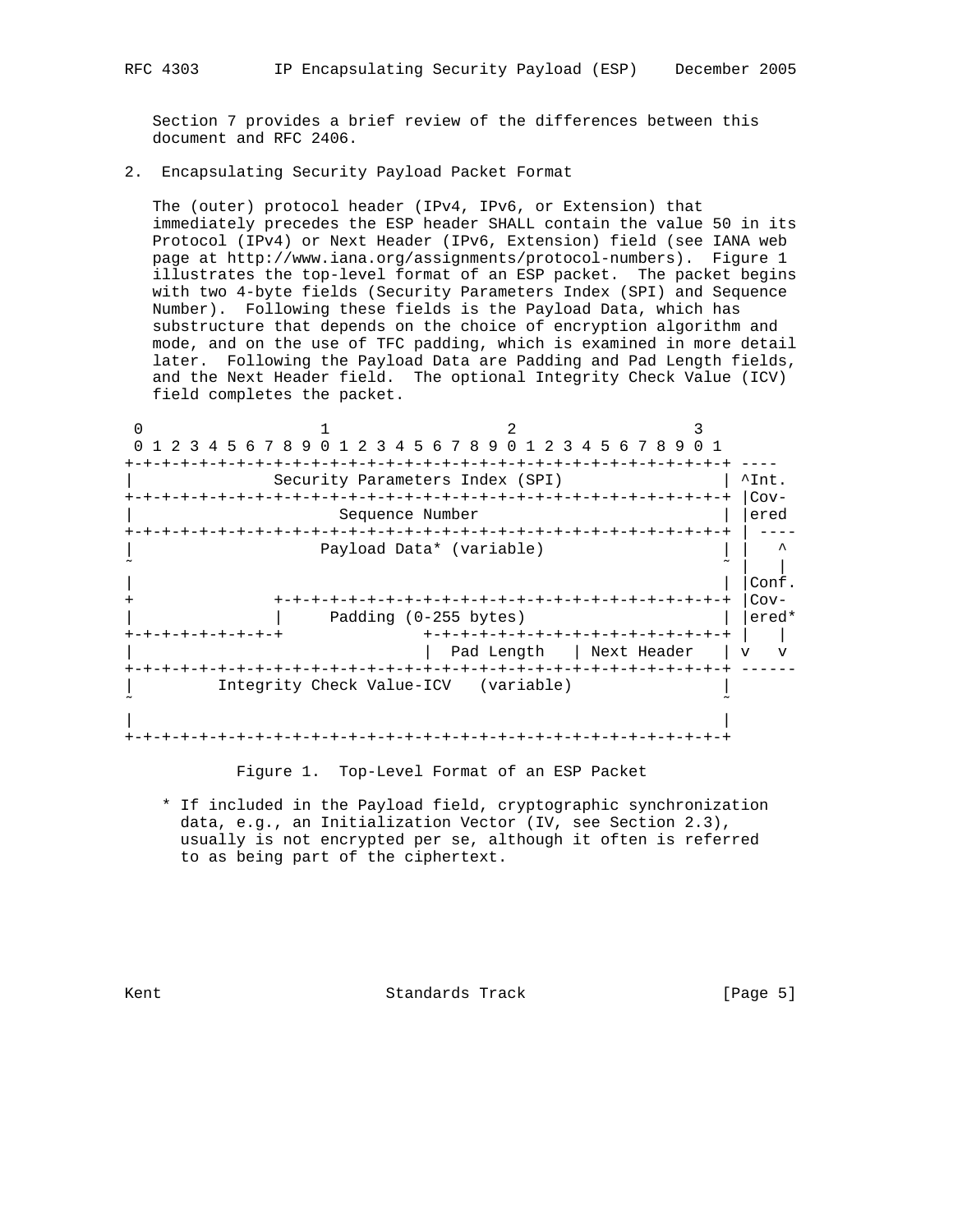The (transmitted) ESP trailer consists of the Padding, Pad Length, and Next Header fields. Additional, implicit ESP trailer data (which is not transmitted) is included in the integrity computation, as described below.

 If the integrity service is selected, the integrity computation encompasses the SPI, Sequence Number, Payload Data, and the ESP trailer (explicit and implicit).

 If the confidentiality service is selected, the ciphertext consists of the Payload Data (except for any cryptographic synchronization data that may be included) and the (explicit) ESP trailer.

 As noted above, the Payload Data may have substructure. An encryption algorithm that requires an explicit Initialization Vector (IV), e.g., Cipher Block Chaining (CBC) mode, often prefixes the Payload Data to be protected with that value. Some algorithm modes combine encryption and integrity into a single operation; this document refers to such algorithm modes as "combined mode algorithms". Accommodation of combined mode algorithms requires that the algorithm explicitly describe the payload substructure used to convey the integrity data.

 Some combined mode algorithms provide integrity only for data that is encrypted, whereas others can provide integrity for some additional data that is not encrypted for transmission. Because the SPI and Sequence Number fields require integrity as part of the integrity service, and they are not encrypted, it is necessary to ensure that they are afforded integrity whenever the service is selected, regardless of the style of combined algorithm mode employed.

 When any combined mode algorithm is employed, the algorithm itself is expected to return both decrypted plaintext and a pass/fail indication for the integrity check. For combined mode algorithms, the ICV that would normally appear at the end of the ESP packet (when integrity is selected) may be omitted. When the ICV is omitted and integrity is selected, it is the responsibility of the combined mode algorithm to encode within the Payload Data an ICV-equivalent means of verifying the integrity of the packet.

 If a combined mode algorithm offers integrity only to data that is encrypted, it will be necessary to replicate the SPI and Sequence Number as part of the Payload Data.

 Finally, a new provision is made to insert padding for traffic flow confidentiality after the Payload Data and before the ESP trailer. Figure 2 illustrates this substructure for Payload Data. (Note: This

Kent **Example 2018** Standards Track **Example 2018** [Page 6]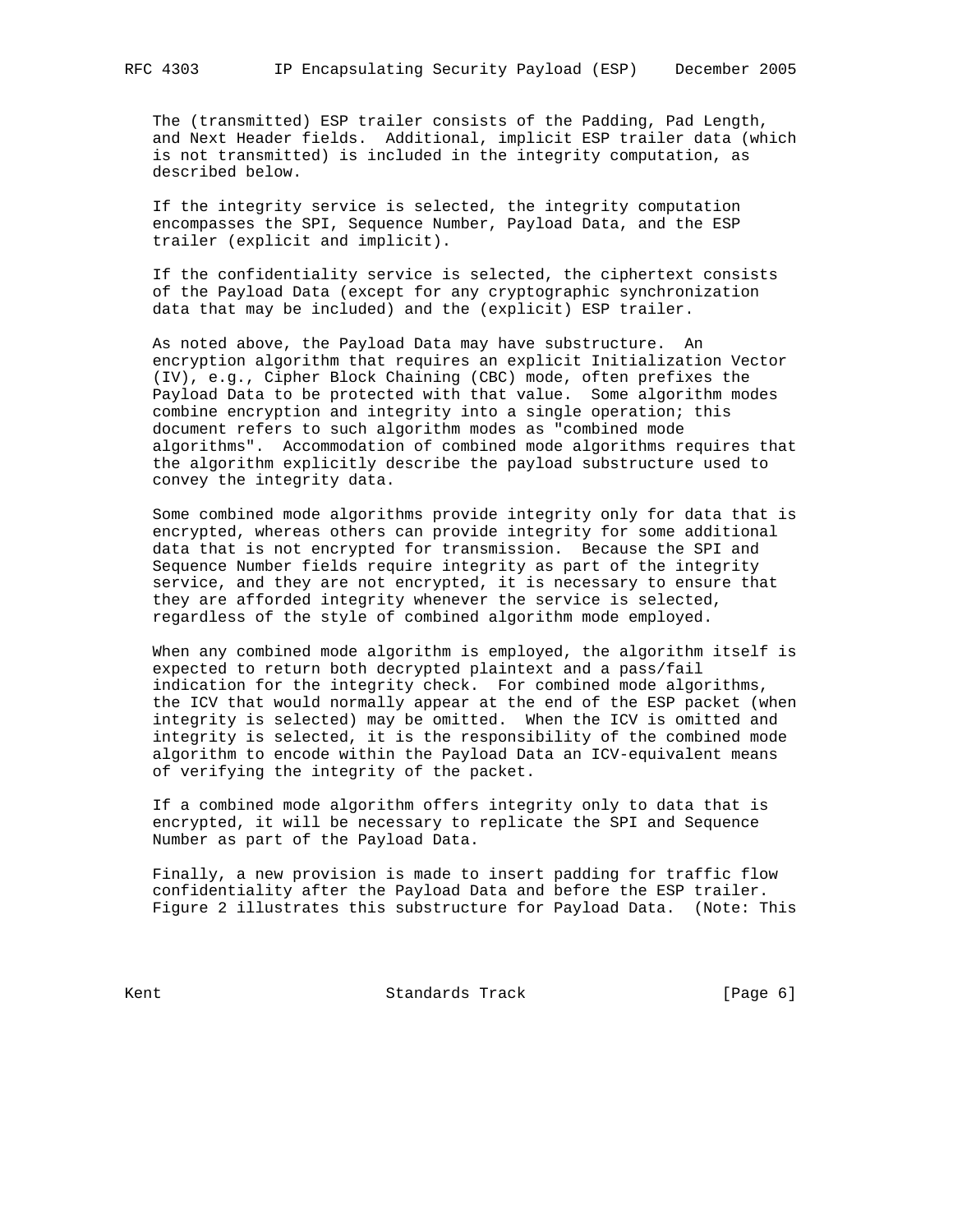diagram shows bits-on-the-wire. So even if extended sequence numbers are being used, only 32 bits of the Sequence Number will be transmitted (see Section 2.2.1).)

| $1 \t2$ | 4 5 6 7 8 9 0 1 2 3 4 5 6 7 8 9 0 1 2 3 4 5 6 7 8 9 0 1<br>- 3   |              |
|---------|------------------------------------------------------------------|--------------|
|         |                                                                  |              |
|         | Security Parameters Index (SPI)                                  |              |
|         | $-+ - + - + - + - + - + -$                                       |              |
|         | Sequence Number                                                  |              |
|         |                                                                  |              |
|         | IV (optional)                                                    | p            |
|         |                                                                  | a            |
|         | Rest of Payload Data (variable)                                  |              |
|         |                                                                  |              |
|         |                                                                  |              |
|         | -+-+-+-+-+-+-+-+-+-+-+-+-+-+-+-                                  | $\mathbf{a}$ |
|         | TFC Padding * (optional, variable)                               | v d          |
|         | +-+-+-+-+-+-+-+-+                                                |              |
|         | Padding (0-255 bytes)                                            |              |
|         | +-+-+-+-+-+-+-+-+-+-+-+-+-+-+-+-+-+<br>-+-+-+-+-+-+-+-+-+-+-+-+- |              |
|         | Pad Length<br>  Next Header                                      |              |
|         | +-+-+-+-+-+-+-+-+-+-+-+-+-+                                      |              |
|         | Integrity Check Value-ICV (variable)                             |              |
|         |                                                                  |              |
|         |                                                                  |              |
|         |                                                                  |              |

Figure 2. Substructure of Payload Data

 \* If tunnel mode is being used, then the IPsec implementation can add Traffic Flow Confidentiality (TFC) padding (see Section 2.4) after the Payload Data and before the Padding (0-255 bytes) field.

 If a combined algorithm mode is employed, the explicit ICV shown in Figures 1 and 2 may be omitted (see Section 3.3.2.2 below). Because algorithms and modes are fixed when an SA is established, the detailed format of ESP packets for a given SA (including the Payload Data substructure) is fixed, for all traffic on the SA.

 The tables below refer to the fields in the preceding figures and illustrate how several categories of algorithmic options, each with a different processing model, affect the fields noted above. The processing details are described in later sections.

Kent **Standards Track** [Page 7]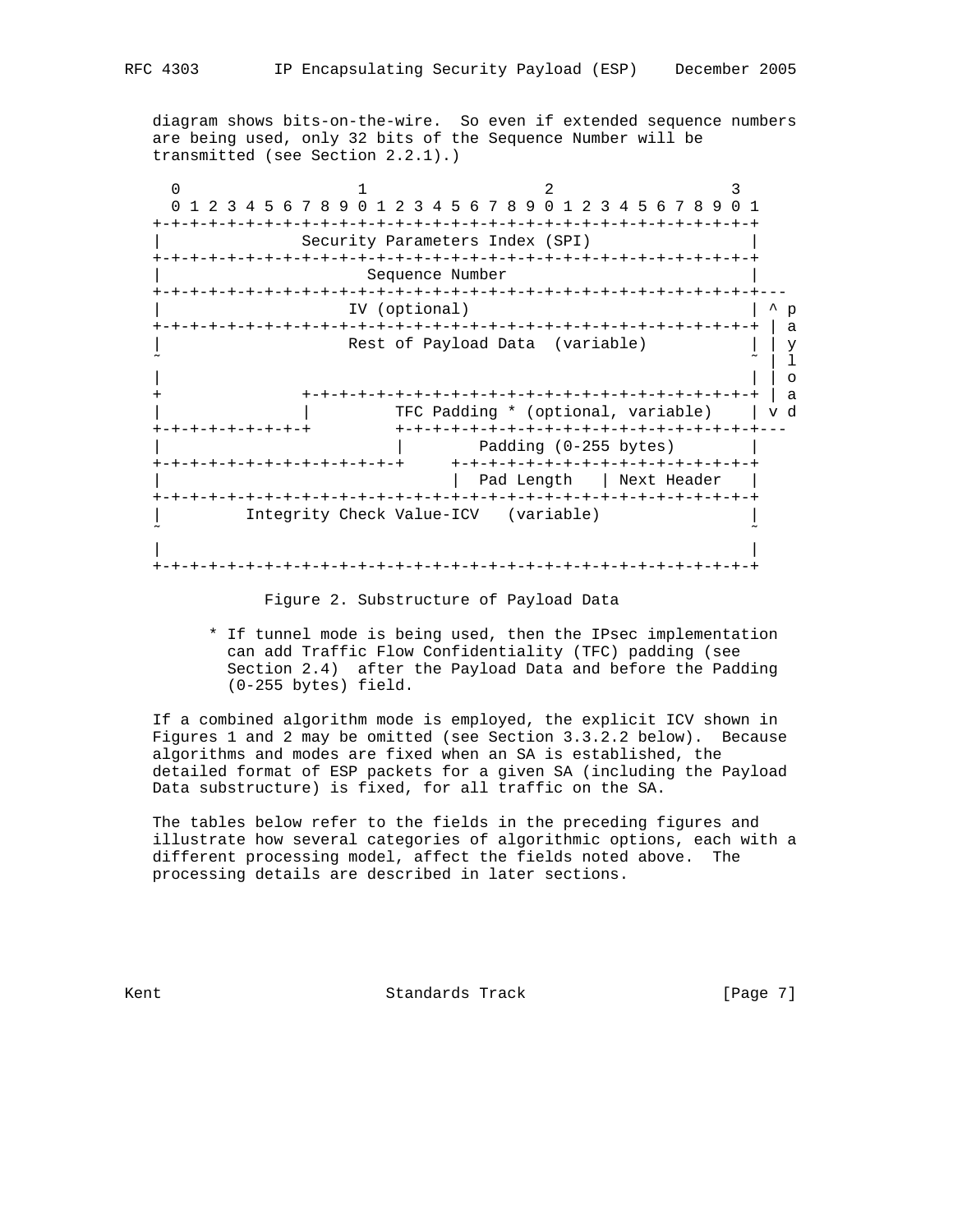|                        | # of             | Regu'd     | What<br>Encrypt Integ | What   | What<br>is |         |
|------------------------|------------------|------------|-----------------------|--------|------------|---------|
|                        |                  |            |                       |        |            |         |
|                        | bytes            | [1]        | Covers                | Covers | Xmtd       |         |
|                        |                  |            |                       |        |            |         |
| SPI                    | 4                | M          |                       | Υ      | plain      |         |
| Seq# (low-order bits)  | 4                | M          |                       | Υ      | plain      | p       |
|                        |                  |            |                       |        |            | a       |
| IV                     | variable         | $\Omega$   |                       | Υ      | plain      | У       |
| IP datagram [2]        | variable M or D  |            | Y                     | Υ      | cipher[3]  | -1      |
| TFC padding [4]        | variable         | $\Omega$   | Υ                     | Y      | cipher[3]  | $\circ$ |
|                        |                  |            |                       |        |            | a       |
| Padding                | $0 - 255$        | M          | Υ                     | Υ      | cipher[3]  | d       |
| Pad Length             | 1                | M          | Υ                     | Y      | cipher[3]  |         |
| Next Header            |                  | M          | Υ                     | Υ      | cipher[3]  |         |
| Seq# (high-order bits) | 4                | if ESN [5] |                       | Y      | not xmtd   |         |
| ICV Padding            | variable if need |            |                       | Y      | not xmtd   |         |
| ICV                    | variable         | M [6]      |                       |        | plain      |         |

# Table 1. Separate Encryption and Integrity Algorithms

[1]  $M =$  mandatory;  $0 =$  optional;  $D =$  dummy [2] If tunnel mode -> IP datagram If transport mode -> next header and data [3] ciphertext if encryption has been selected [4] Can be used only if payload specifies its "real" length [5] See section 2.2.1

[6] mandatory if a separate integrity algorithm is used

Kent **Standards Track** [Page 8]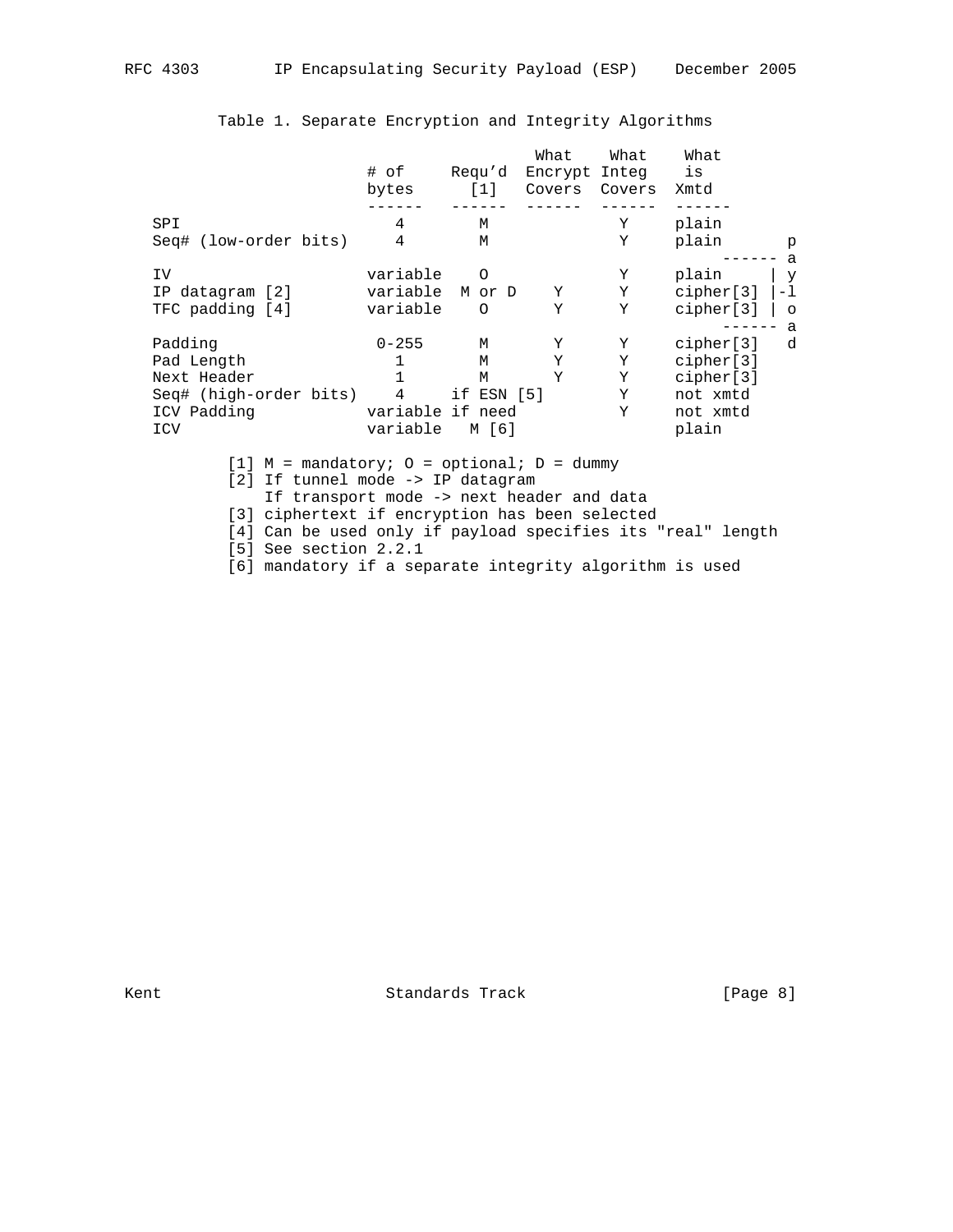|                        |                  |              | What          | What   | What   |         |
|------------------------|------------------|--------------|---------------|--------|--------|---------|
|                        | # of             | Regu'd       | Encrypt Integ |        | is     |         |
|                        | bytes            | [1]          | Covers        | Covers | Xmtd   |         |
|                        |                  |              |               |        |        |         |
| SPI                    | 4                | M            |               |        | plain  |         |
| Seq# (low-order bits)  | 4                | M            |               |        | plain  | p       |
|                        |                  |              |               |        |        | a       |
| ΙV                     | variable         | O            |               | Υ      | plain  | y       |
| IP datagram [2]        | variable         | M or D       | Υ             | Υ      | cipher | $-1$    |
| TFC padding [3]        | variable         | O            | Υ             | Y      | cipher | $\circ$ |
|                        |                  |              |               |        |        | a       |
| Padding                | $0 - 255$        | M            | Υ             | Υ      | cipher | d       |
| Pad Length             | 1                | M            | Y             | Y      | cipher |         |
| Next Header            |                  | M            | Υ             | Υ      | cipher |         |
| Seq# (high-order bits) | 4                | if $ESN [4]$ |               | Υ      | [5]    |         |
| ICV Padding            | variable if need |              |               | Y      | [5]    |         |
| ICV                    | variable         | O[6]         |               |        | plain  |         |

### Table 2. Combined Mode Algorithms

- [1]  $M =$  mandatory;  $0 =$  optional;  $D =$  dummy
- [2] If tunnel mode -> IP datagram
	- If transport mode -> next header and data
- [3] Can be used only if payload specifies its "real" length
- [4] See Section 2.2.1
- [5] The algorithm choices determines whether these are transmitted, but in either case, the result is invisible to ESP
- [6] The algorithm spec determines whether this field is present

 The following subsections describe the fields in the header format. "Optional" means that the field is omitted if the option is not selected, i.e., it is present in neither the packet as transmitted nor as formatted for computation of an ICV (see Section 2.7). Whether or not an option is selected is determined as part of Security Association (SA) establishment. Thus, the format of ESP packets for a given SA is fixed, for the duration of the SA. In contrast, "mandatory" fields are always present in the ESP packet format, for all SAs.

 Note: All of the cryptographic algorithms used in IPsec expect their input in canonical network byte order (see Appendix of RFC 791 [Pos81]) and generate their output in canonical network byte order. IP packets are also transmitted in network byte order.

Kent **Standards Track** [Page 9]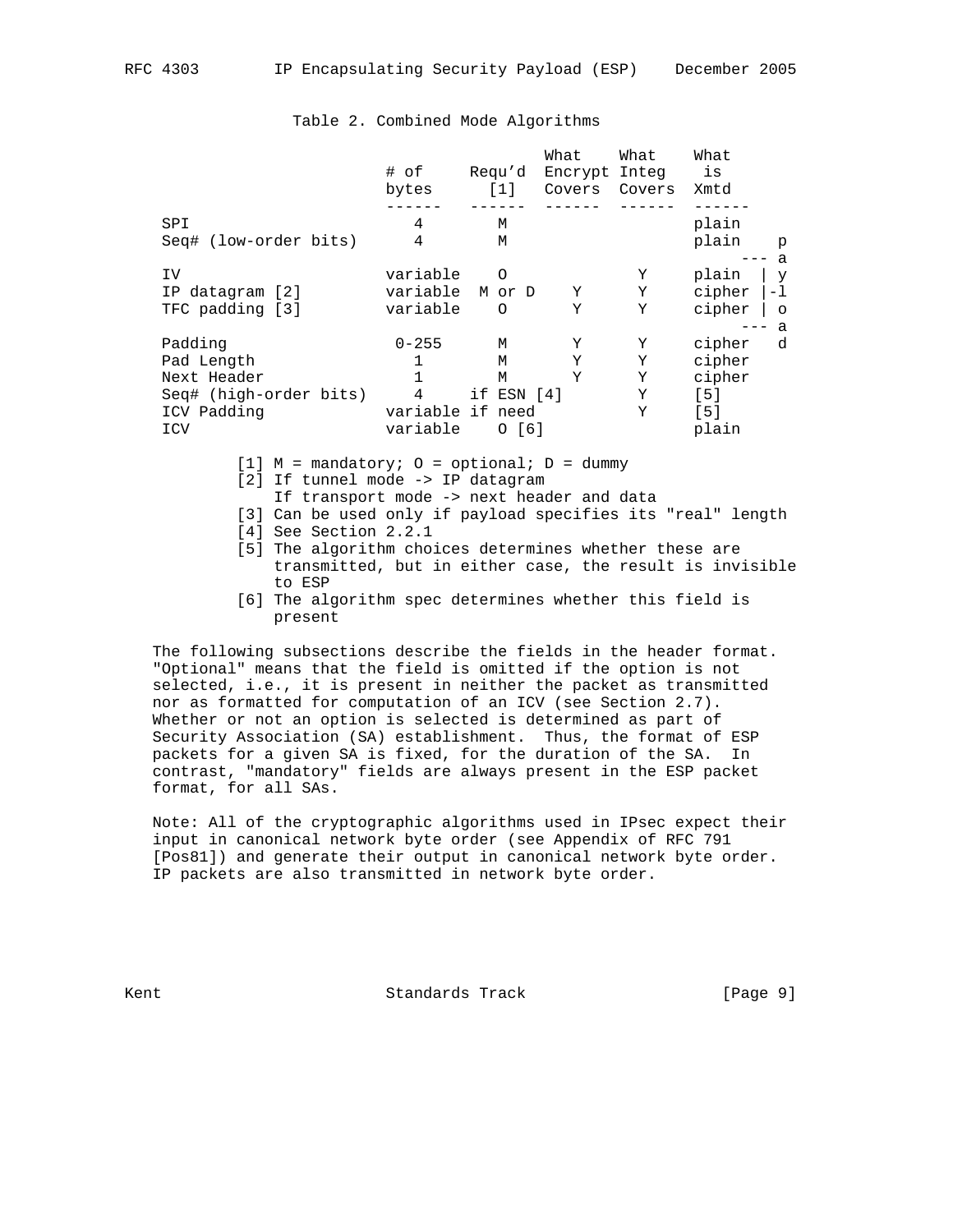ESP does not contain a version number, therefore if there are concerns about backward compatibility, they MUST be addressed by using a signaling mechanism between the two IPsec peers to ensure compatible versions of ESP (e.g., Internet Key Exchange (IKEv2) [Kau05]) or an out-of-band configuration mechanism.

### 2.1. Security Parameters Index (SPI)

 The SPI is an arbitrary 32-bit value that is used by a receiver to identify the SA to which an incoming packet is bound. The SPI field is mandatory.

 For a unicast SA, the SPI can be used by itself to specify an SA, or it may be used in conjunction with the IPsec protocol type (in this case ESP). Because the SPI value is generated by the receiver for a unicast SA, whether the value is sufficient to identify an SA by itself or whether it must be used in conjunction with the IPsec protocol value is a local matter. This mechanism for mapping inbound traffic to unicast SAs MUST be supported by all ESP implementations.

 If an IPsec implementation supports multicast, then it MUST support multicast SAs using the algorithm below for mapping inbound IPsec datagrams to SAs. Implementations that support only unicast traffic need not implement this de-multiplexing algorithm.

 In many secure multicast architectures (e.g., [RFC3740]), a central Group Controller/Key Server unilaterally assigns the group security association's SPI. This SPI assignment is not negotiated or coordinated with the key management (e.g., IKE) subsystems that reside in the individual end systems that comprise the group. Consequently, it is possible that a group security association and a unicast security association can simultaneously use the same SPI. A multicast-capable IPsec implementation MUST correctly de-multiplex inbound traffic even in the context of SPI collisions.

 Each entry in the Security Association Database (SAD) [Ken-Arch] must indicate whether the SA lookup makes use of the destination, or destination and source, IP addresses, in addition to the SPI. For multicast SAs, the protocol field is not employed for SA lookups. For each inbound, IPsec-protected packet, an implementation must conduct its search of the SAD such that it finds the entry that matches the "longest" SA identifier. In this context, if two or more SAD entries match based on the SPI value, then the entry that also matches based on destination, or destination and source, address comparison (as indicated in the SAD entry) is the "longest" match. This implies a logical ordering of the SAD search as follows:

Kent **Standards Track** [Page 10]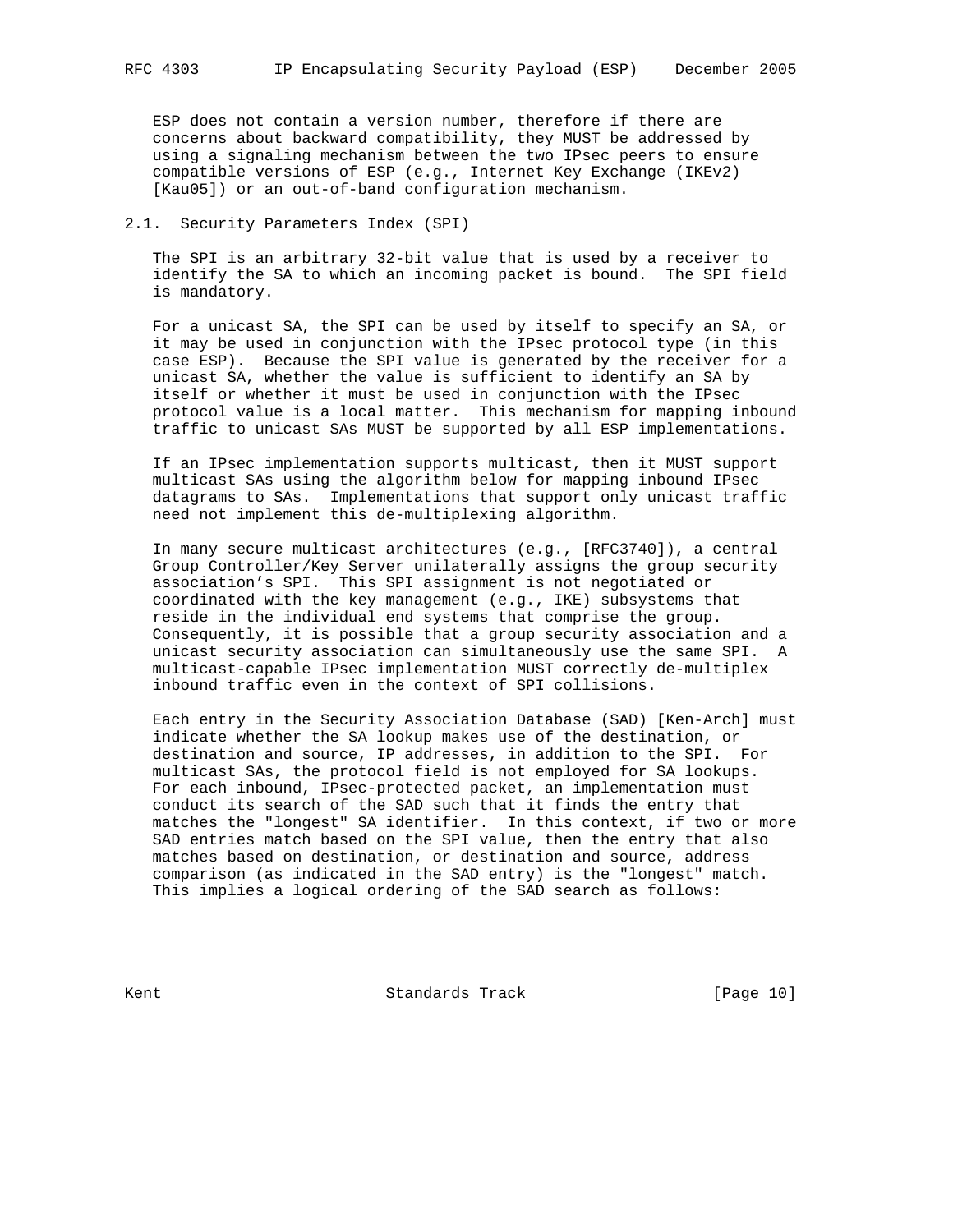- 1. Search the SAD for a match on {SPI, destination address, source address}. If an SAD entry matches, then process the inbound ESP packet with that matching SAD entry. Otherwise, proceed to step 2.
- 2. Search the SAD for a match on {SPI, destination address}. If the SAD entry matches, then process the inbound ESP packet with that matching SAD entry. Otherwise, proceed to step 3.
- 3. Search the SAD for a match on only {SPI} if the receiver has chosen to maintain a single SPI space for AH and ESP, or on {SPI, protocol} otherwise. If an SAD entry matches, then process the inbound ESP packet with that matching SAD entry. Otherwise, discard the packet and log an auditable event.

 In practice, an implementation MAY choose any method to accelerate this search, although its externally visible behavior MUST be functionally equivalent to having searched the SAD in the above order. For example, a software-based implementation could index into a hash table by the SPI. The SAD entries in each hash table bucket's linked list are kept sorted to have those SAD entries with the longest SA identifiers first in that linked list. Those SAD entries having the shortest SA identifiers are sorted so that they are the last entries in the linked list. A hardware-based implementation may be able to effect the longest match search intrinsically, using commonly available Ternary Content-Addressable Memory (TCAM) features.

 The indication of whether source and destination address matching is required to map inbound IPsec traffic to SAs MUST be set either as a side effect of manual SA configuration or via negotiation using an SA management protocol, e.g., IKE or Group Domain of Interpretation (GDOI) [RFC3547]. Typically, Source-Specific Multicast (SSM) [HC03] groups use a 3-tuple SA identifier composed of an SPI, a destination multicast address, and source address. An Any-Source Multicast group SA requires only an SPI and a destination multicast address as an identifier.

 The set of SPI values in the range 1 through 255 are reserved by the Internet Assigned Numbers Authority (IANA) for future use; a reserved SPI value will not normally be assigned by IANA unless the use of the assigned SPI value is specified in an RFC. The SPI value of zero (0) is reserved for local, implementation-specific use and MUST NOT be sent on the wire. (For example, a key management implementation might use the zero SPI value to mean "No Security Association Exists"

Kent **Example 2018** Standards Track **Example 2018** [Page 11]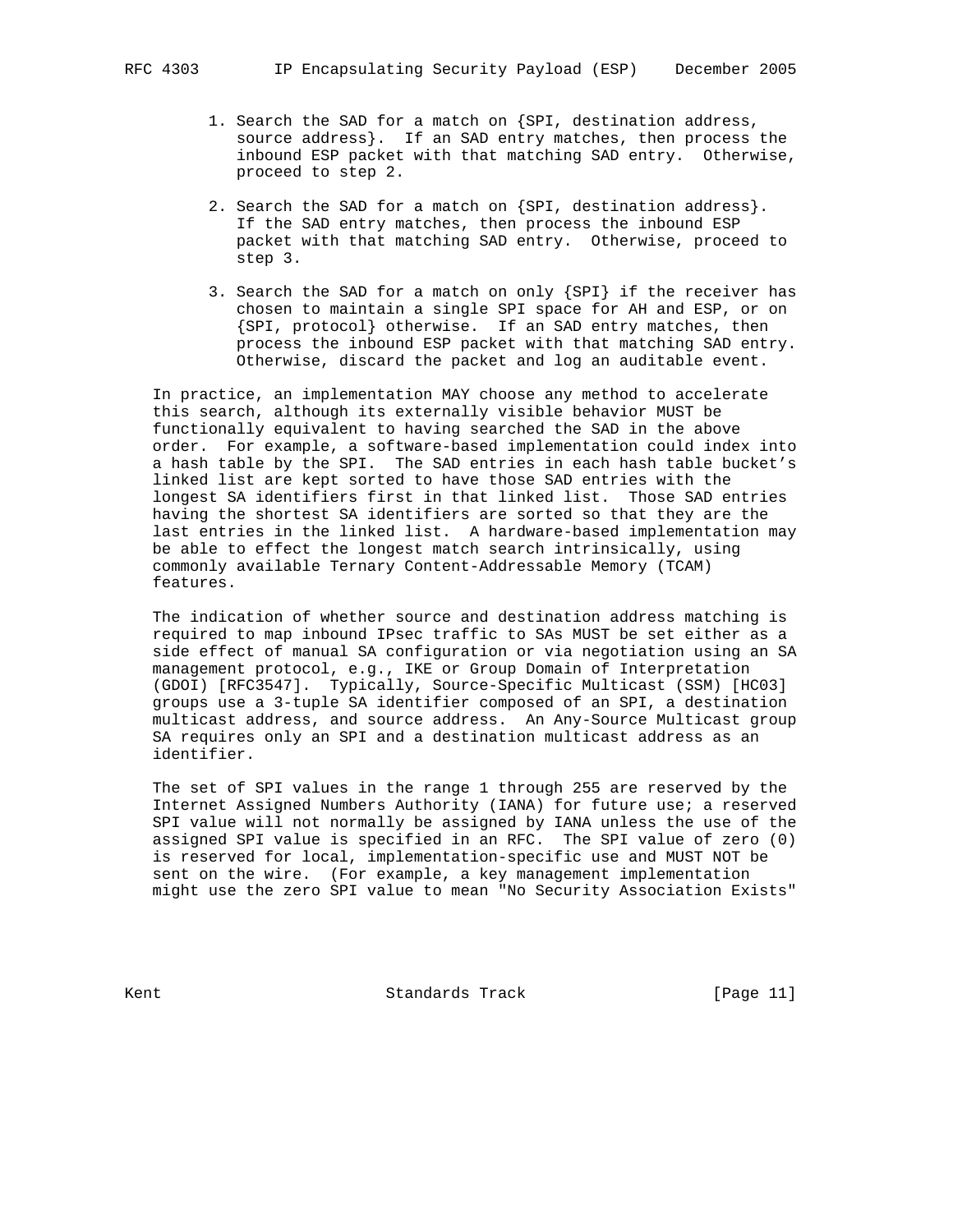during the period when the IPsec implementation has requested that its key management entity establish a new SA, but the SA has not yet been established.)

### 2.2. Sequence Number

 This unsigned 32-bit field contains a counter value that increases by one for each packet sent, i.e., a per-SA packet sequence number. For a unicast SA or a single-sender multicast SA, the sender MUST increment this field for every transmitted packet. Sharing an SA among multiple senders is permitted, though generally not recommended. ESP provides no means of synchronizing packet counters among multiple senders or meaningfully managing a receiver packet counter and window in the context of multiple senders. Thus, for a multi-sender SA, the anti-replay features of ESP are not available (see Sections 3.3.3 and 3.4.3.)

 The field is mandatory and MUST always be present even if the receiver does not elect to enable the anti-replay service for a specific SA. Processing of the Sequence Number field is at the discretion of the receiver, but all ESP implementations MUST be capable of performing the processing described in Sections 3.3.3 and 3.4.3. Thus, the sender MUST always transmit this field, but the receiver need not act upon it (see the discussion of Sequence Number Verification in the "Inbound Packet Processing" section (3.4.3) below).

 The sender's counter and the receiver's counter are initialized to 0 when an SA is established. (The first packet sent using a given SA will have a sequence number of 1; see Section 3.3.3 for more details on how the sequence number is generated.) If anti-replay is enabled (the default), the transmitted sequence number must never be allowed to cycle. Thus, the sender's counter and the receiver's counter MUST be reset (by establishing a new SA and thus a new key) prior to the transmission of the 2^32nd packet on an SA.

2.2.1. Extended (64-bit) Sequence Number

 To support high-speed IPsec implementations, Extended Sequence Numbers (ESNs) SHOULD be implemented, as an extension to the current, 32-bit sequence number field. Use of an ESN MUST be negotiated by an SA management protocol. Note that in IKEv2, this negotiation is implicit; the default is ESN unless 32-bit sequence numbers are explicitly negotiated. (The ESN feature is applicable to multicast as well as unicast SAs.)

Kent **Standards Track** [Page 12]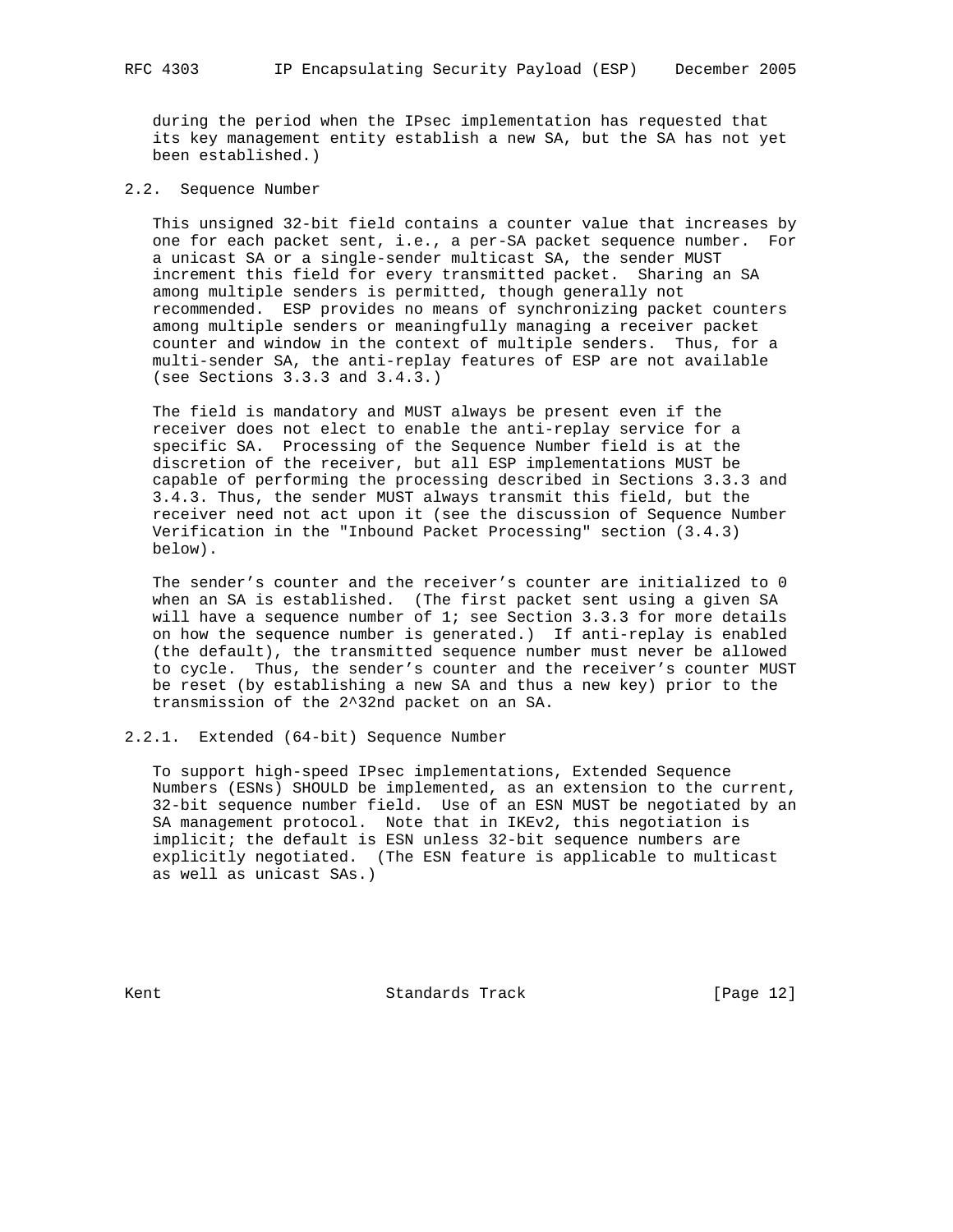The ESN facility allows use of a 64-bit sequence number for an SA. (See Appendix A, "Extended (64-bit) Sequence Numbers", for details.) Only the low-order 32 bits of the sequence number are transmitted in the plaintext ESP header of each packet, thus minimizing packet overhead. The high-order 32 bits are maintained as part of the sequence number counter by both transmitter and receiver and are included in the computation of the ICV (if the integrity service is selected). If a separate integrity algorithm is employed, the high order bits are included in the implicit ESP trailer, but are not transmitted, analogous to integrity algorithm padding bits. If a combined mode algorithm is employed, the algorithm choice determines whether the high-order ESN bits are transmitted or are included implicitly in the computation. See Section 3.3.2.2 for processing details.

#### 2.3. Payload Data

 Payload Data is a variable-length field containing data (from the original IP packet) described by the Next Header field. The Payload Data field is mandatory and is an integral number of bytes in length. If the algorithm used to encrypt the payload requires cryptographic synchronization data, e.g., an Initialization Vector (IV), then this data is carried explicitly in the Payload field, but it is not called out as a separate field in ESP, i.e., the transmission of an explicit IV is invisible to ESP. (See Figure 2.) Any encryption algorithm that requires such explicit, per-packet synchronization data MUST indicate the length, any structure for such data, and the location of this data as part of an RFC specifying how the algorithm is used with ESP. (Typically, the IV immediately precedes the ciphertext. See Figure 2.) If such synchronization data is implicit, the algorithm for deriving the data MUST be part of the algorithm definition RFC. (If included in the Payload field, cryptographic synchronization data, e.g., an Initialization Vector (IV), usually is not encrypted per se (see Tables 1 and 2), although it sometimes is referred to as being part of the ciphertext.)

 Note that the beginning of the next layer protocol header MUST be aligned relative to the beginning of the ESP header as follows. For IPv4, this alignment is a multiple of 4 bytes. For IPv6, the alignment is a multiple of 8 bytes.

 With regard to ensuring the alignment of the (real) ciphertext in the presence of an IV, note the following:

 o For some IV-based modes of operation, the receiver treats the IV as the start of the ciphertext, feeding it into the algorithm directly. In these modes, alignment of the start of the (real) ciphertext is not an issue at the receiver.

Kent **Standards Track** [Page 13]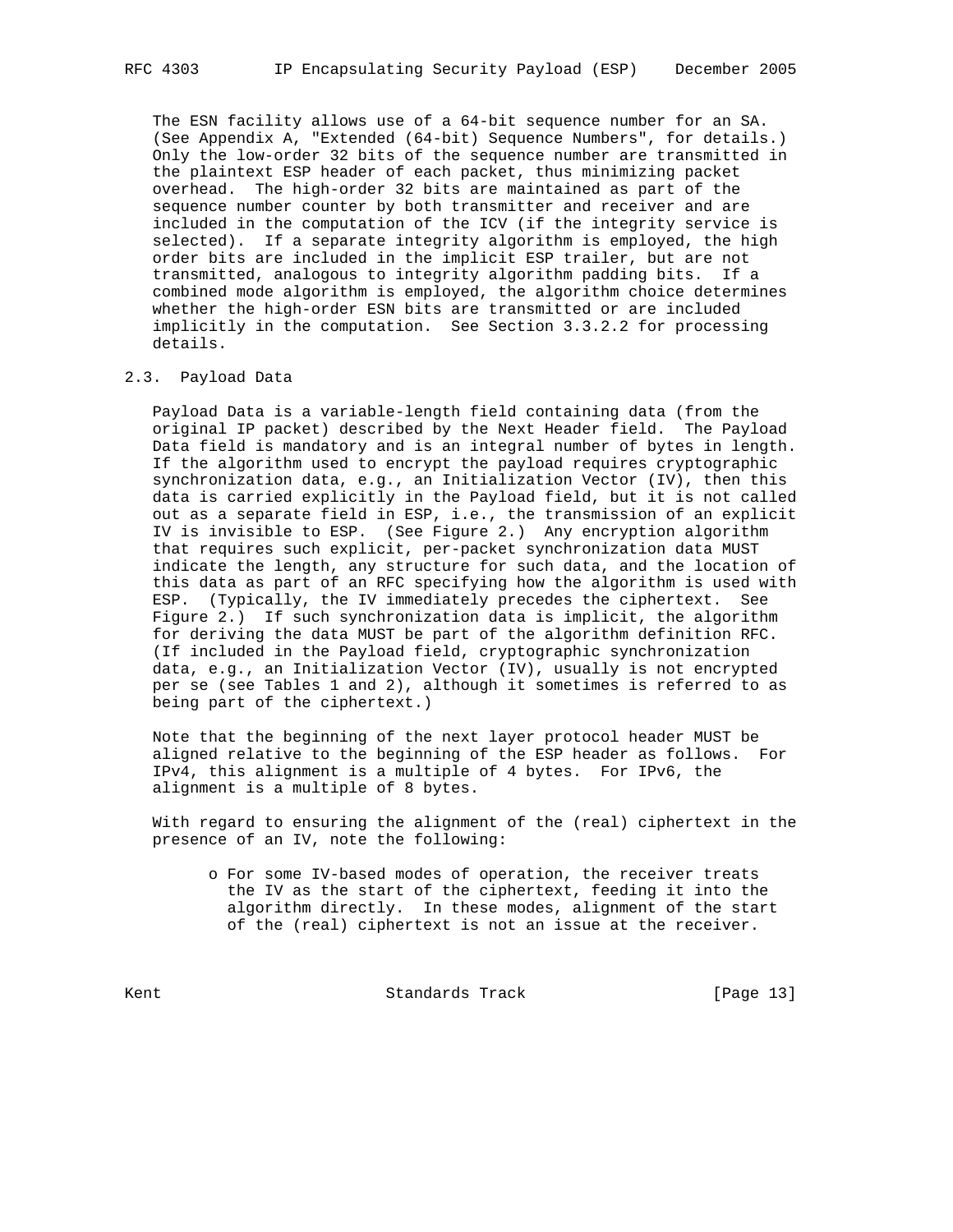o In some cases, the receiver reads the IV in separately from the ciphertext. In these cases, the algorithm specification MUST address how alignment of the (real) ciphertext is to be achieved.

### 2.4. Padding (for Encryption)

Two primary factors require or motivate use of the Padding field.

- o If an encryption algorithm is employed that requires the plaintext to be a multiple of some number of bytes, e.g., the block size of a block cipher, the Padding field is used to fill the plaintext (consisting of the Payload Data, Padding, Pad Length, and Next Header fields) to the size required by the algorithm.
- o Padding also may be required, irrespective of encryption algorithm requirements, to ensure that the resulting ciphertext terminates on a 4-byte boundary. Specifically, the Pad Length and Next Header fields must be right aligned within a 4-byte word, as illustrated in the ESP packet format figures above, to ensure that the ICV field (if present) is aligned on a 4-byte boundary.

 Padding beyond that required for the algorithm or alignment reasons cited above could be used to conceal the actual length of the payload, in support of TFC. However, the Padding field described is too limited to be effective for TFC and thus should not be used for that purpose. Instead, the separate mechanism described below (see Section 2.7) should be used when TFC is required.

 The sender MAY add 0 to 255 bytes of padding. Inclusion of the Padding field in an ESP packet is optional, subject to the requirements noted above, but all implementations MUST support generation and consumption of padding.

 o For the purpose of ensuring that the bits to be encrypted are a multiple of the algorithm's block size (first bullet above), the padding computation applies to the Payload Data exclusive of any IV, but including the ESP trailer fields. If a combined algorithm mode requires transmission of the SPI and Sequence Number to effect integrity, e.g., replication of the SPI and Sequence Number in the Payload Data, then the replicated versions of these data items, and any associated, ICV-equivalent data, are included in the computation of the pad length. (If the ESN option is

Kent **Standards Track** [Page 14]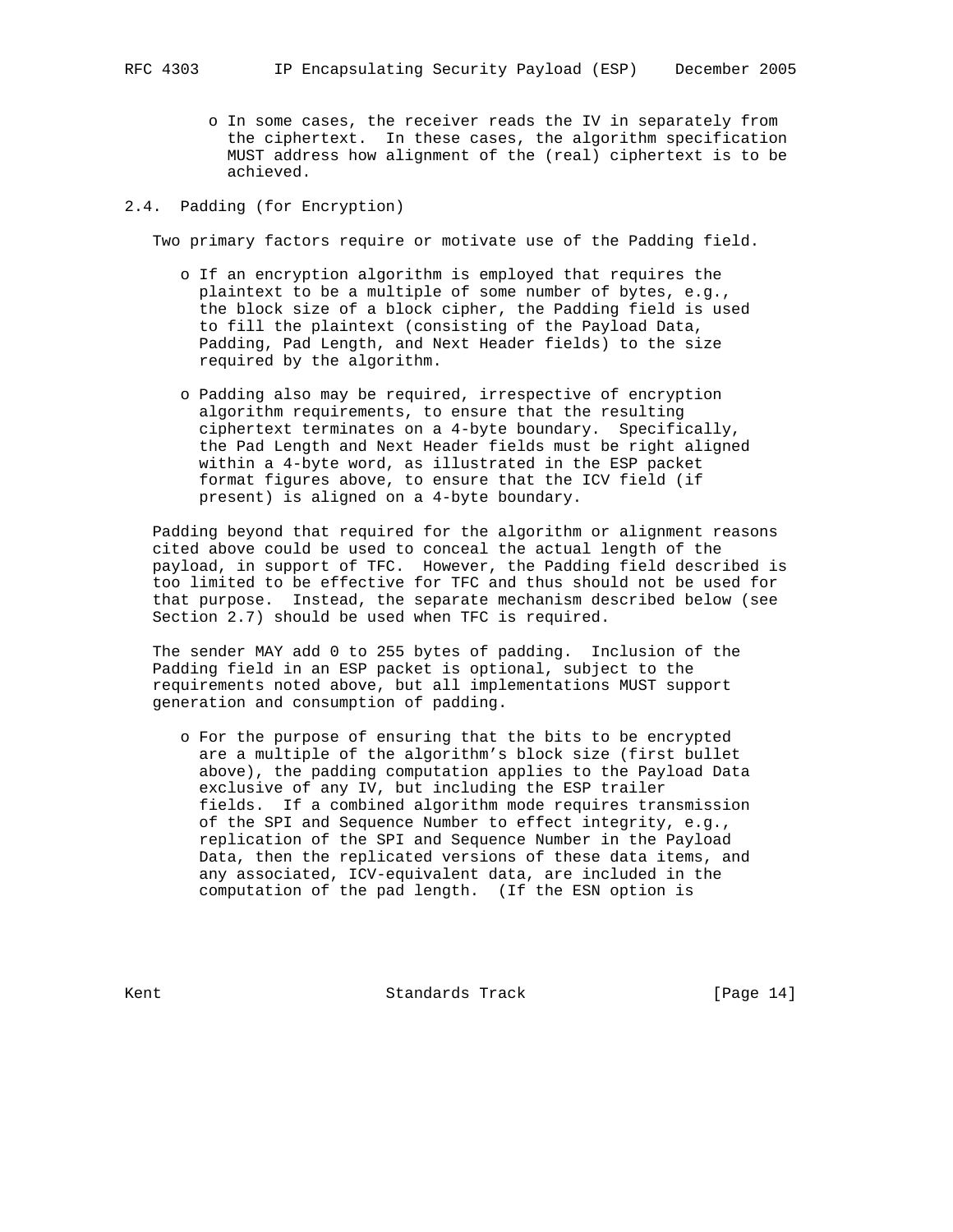selected, the high-order 32 bits of the ESN also would enter into the computation, if the combined mode algorithm requires their transmission for integrity.)

 o For the purposes of ensuring that the ICV is aligned on a 4-byte boundary (second bullet above), the padding computation applies to the Payload Data inclusive of the IV, the Pad Length, and Next Header fields. If a combined mode algorithm is used, any replicated data and ICV-equivalent data are included in the Payload Data covered by the padding computation.

 If Padding bytes are needed but the encryption algorithm does not specify the padding contents, then the following default processing MUST be used. The Padding bytes are initialized with a series of (unsigned, 1-byte) integer values. The first padding byte appended to the plaintext is numbered 1, with subsequent padding bytes making up a monotonically increasing sequence: 1, 2, 3, .... When this padding scheme is employed, the receiver SHOULD inspect the Padding field. (This scheme was selected because of its relative simplicity, ease of implementation in hardware, and because it offers limited protection against certain forms of "cut and paste" attacks in the absence of other integrity measures, if the receiver checks the padding values upon decryption.)

 If an encryption or combined mode algorithm imposes constraints on the values of the bytes used for padding, they MUST be specified by the RFC defining how the algorithm is employed with ESP. If the algorithm requires checking of the values of the bytes used for padding, this too MUST be specified in that RFC.

### 2.5. Pad Length

 The Pad Length field indicates the number of pad bytes immediately preceding it in the Padding field. The range of valid values is 0 to 255, where a value of zero indicates that no Padding bytes are present. As noted above, this does not include any TFC padding bytes. The Pad Length field is mandatory.

Kent **Example 2018** Standards Track **Example 2018** [Page 15]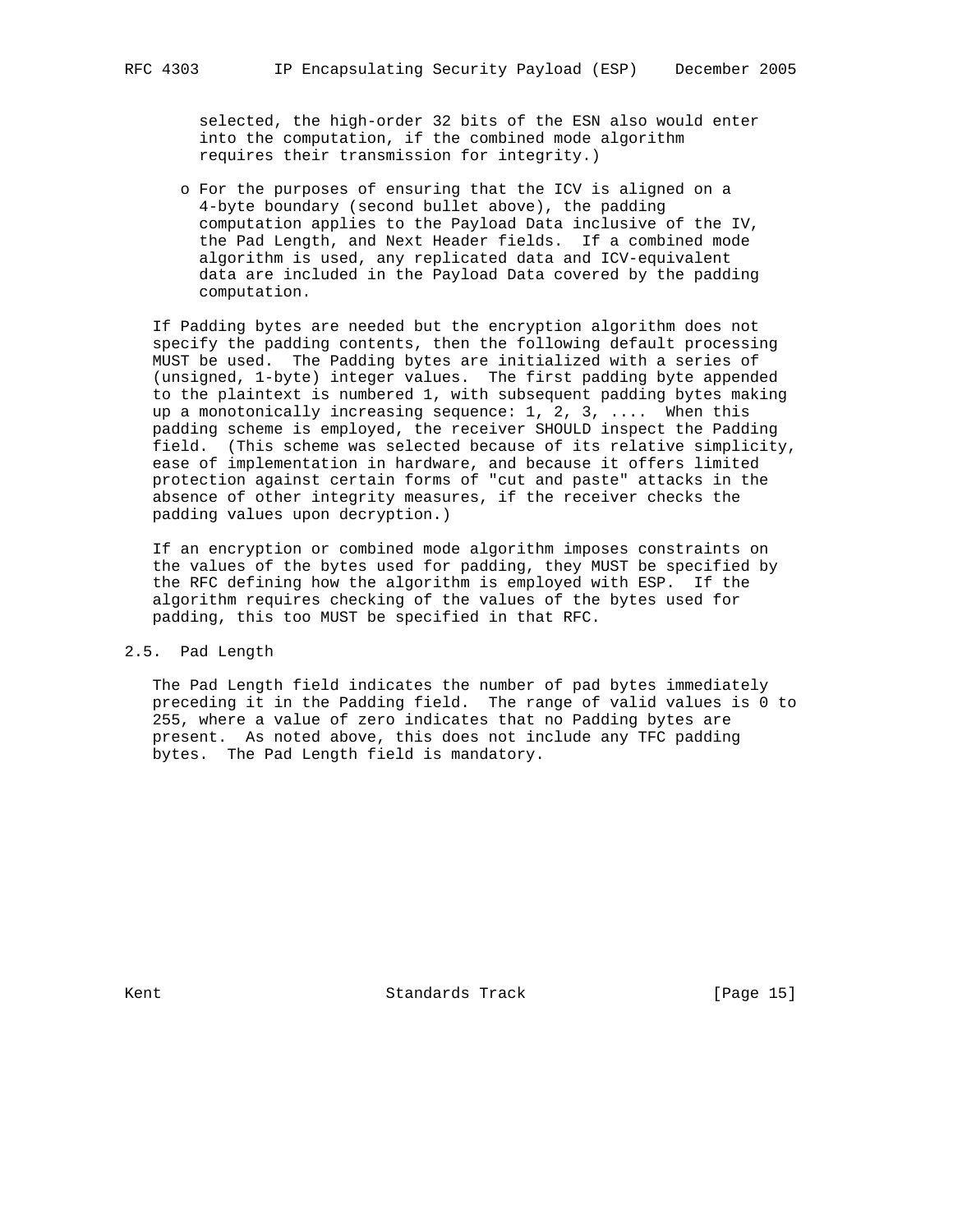### 2.6. Next Header

 The Next Header is a mandatory, 8-bit field that identifies the type of data contained in the Payload Data field, e.g., an IPv4 or IPv6 packet, or a next layer header and data. The value of this field is chosen from the set of IP Protocol Numbers defined on the web page of the IANA, e.g., a value of 4 indicates IPv4, a value of 41 indicates IPv6, and a value of 6 indicates TCP.

 To facilitate the rapid generation and discarding of the padding traffic in support of traffic flow confidentiality (see Section 2.4), the protocol value 59 (which means "no next header") MUST be used to designate a "dummy" packet. A transmitter MUST be capable of generating dummy packets marked with this value in the next protocol field, and a receiver MUST be prepared to discard such packets, without indicating an error. All other ESP header and trailer fields (SPI, Sequence Number, Padding, Pad Length, Next Header, and ICV) MUST be present in dummy packets, but the plaintext portion of the payload, other than this Next Header field, need not be well-formed, e.g., the rest of the Payload Data may consist of only random bytes. Dummy packets are discarded without prejudice.

 Implementations SHOULD provide local management controls to enable the use of this capability on a per-SA basis. The controls should allow the user to specify if this feature is to be used and also provide parametric controls; for example, the controls might allow an administrator to generate random-length or fixed-length dummy packets.

 DISCUSSION: Dummy packets can be inserted at random intervals to mask the absence of actual traffic. One can also "shape" the actual traffic to match some distribution to which dummy traffic is added as dictated by the distribution parameters. As with the packet length padding facility for Traffic Flow Security (TFS), the most secure approach would be to generate dummy packets at whatever rate is needed to maintain a constant rate on an SA. If packets are all the same size, then the SA presents the appearance of a constant bit rate data stream, analogous to what a link crypto would offer at layer 1 or 2. However, this is unlikely to be practical in many contexts, e.g., when there are multiple SAs active, because it would imply reducing the allowed bandwidth for a site, based on the number of SAs, and that would undermine the benefits of packet switching. Implementations SHOULD provide controls to enable local administrators to manage the generation of dummy packets for TFC purposes.

Kent **Standards Track** [Page 16]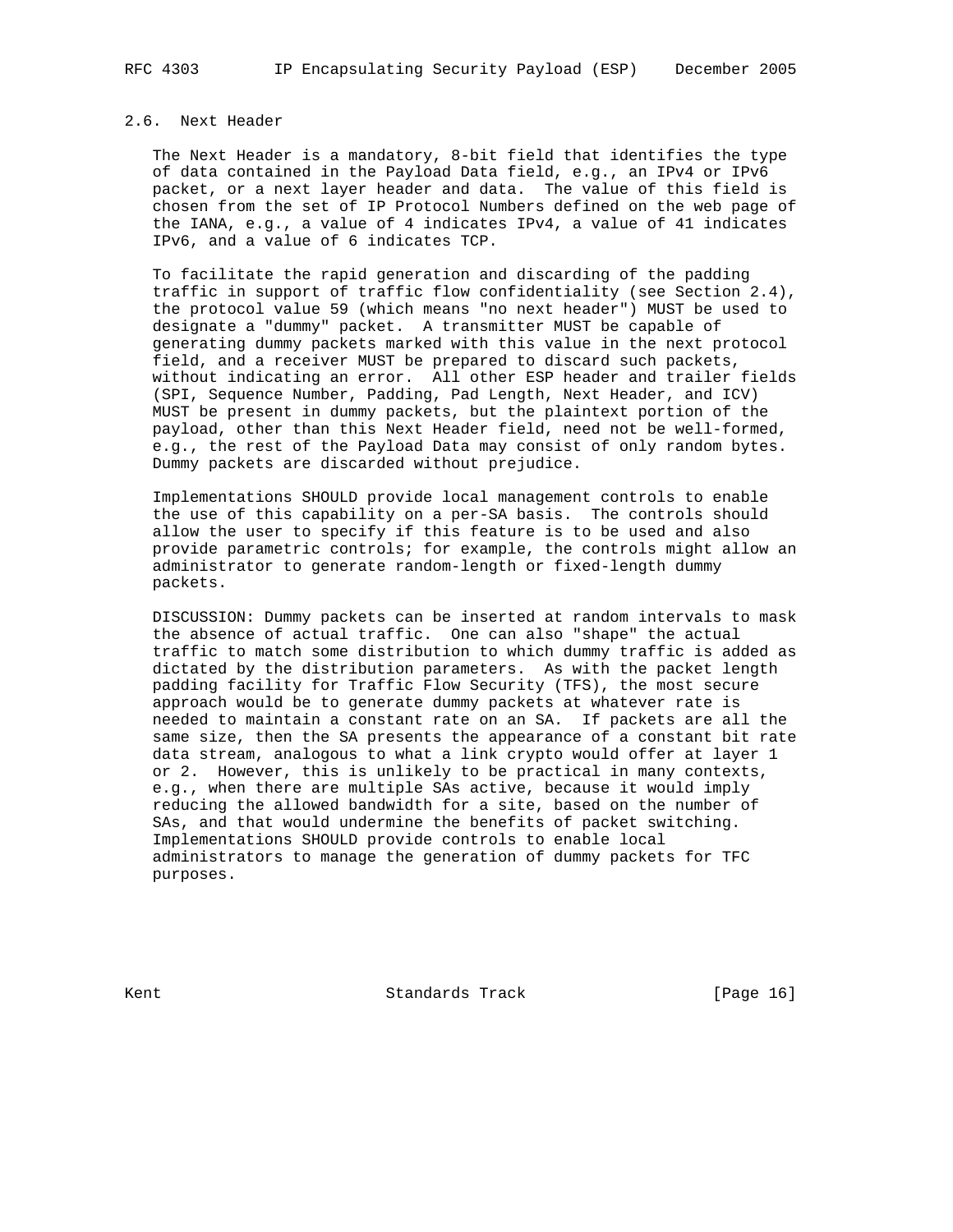## 2.7. Traffic Flow Confidentiality (TFC) Padding

 As noted above, the Padding field is limited to 255 bytes in length. This generally will not be adequate to hide traffic characteristics relative to traffic flow confidentiality requirements. An optional field, within the payload data, is provided specifically to address the TFC requirement.

 An IPsec implementation SHOULD be capable of padding traffic by adding bytes after the end of the Payload Data, prior to the beginning of the Padding field. However, this padding (hereafter referred to as TFC padding) can be added only if the Payload Data field contains a specification of the length of the IP datagram. This is always true in tunnel mode, and may be true in transport mode depending on whether the next layer protocol (e.g., IP, UDP, ICMP) contains explicit length information. This length information will enable the receiver to discard the TFC padding, because the true length of the Payload Data will be known. (ESP trailer fields are located by counting back from the end of the ESP packet.) Accordingly, if TFC padding is added, the field containing the specification of the length of the IP datagram MUST NOT be modified to reflect this padding. No requirements for the value of this padding are established by this standard.

 In principle, existing IPsec implementations could have made use of this capability previously, in a transparent fashion. However, because receivers may not have been prepared to deal with this padding, the SA management protocol MUST negotiate this service prior to a transmitter employing it, to ensure backward compatibility. Combined with the convention described in Section 2.6 above, about the use of protocol ID 59, an ESP implementation is capable of generating dummy and real packets that exhibit much greater length variability, in support of TFC.

 Implementations SHOULD provide local management controls to enable the use of this capability on a per-SA basis. The controls should allow the user to specify if this feature is to be used and also provide parametric controls for the feature.

#### 2.8. Integrity Check Value (ICV)

 The Integrity Check Value is a variable-length field computed over the ESP header, Payload, and ESP trailer fields. Implicit ESP trailer fields (integrity padding and high-order ESN bits, if applicable) are included in the ICV computation. The ICV field is optional. It is present only if the integrity service is selected and is provided by either a separate integrity algorithm or a combined mode algorithm that uses an ICV. The length of the field is

Kent **Standards Track** [Page 17]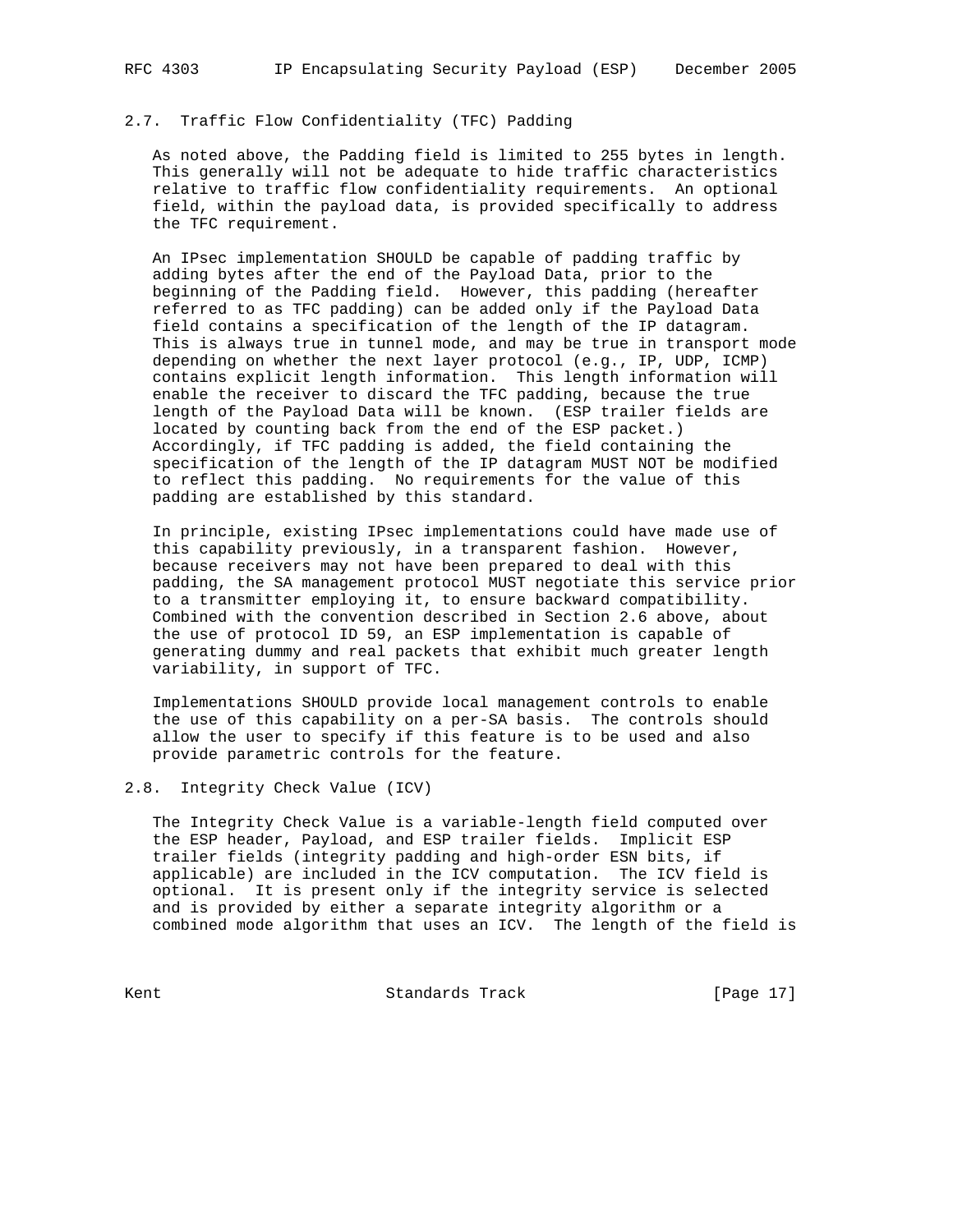specified by the integrity algorithm selected and associated with the SA. The integrity algorithm specification MUST specify the length of the ICV and the comparison rules and processing steps for validation.

- 3. Encapsulating Security Protocol Processing
- 3.1. ESP Header Location

ESP may be employed in two ways: transport mode or tunnel mode.

3.1.1. Transport Mode Processing

 In transport mode, ESP is inserted after the IP header and before a next layer protocol, e.g., TCP, UDP, ICMP, etc. In the context of IPv4, this translates to placing ESP after the IP header (and any options that it contains), but before the next layer protocol. (If AH is also applied to a packet, it is applied to the ESP header, Payload, ESP trailer, and ICV, if present.) (Note that the term "transport" mode should not be misconstrued as restricting its use to TCP and UDP.) The following diagram illustrates ESP transport mode positioning for a typical IPv4 packet, on a "before and after" basis. (This and subsequent diagrams in this section show the ICV field, the presence of which is a function of the security services and the algorithm/mode selected.)

BEFORE APPLYING ESP

|  | $IPv4$   $orig IP hat$                                                                                                                |  |  |
|--|---------------------------------------------------------------------------------------------------------------------------------------|--|--|
|  | $\left  \begin{array}{c} 0 \\ 0 \\ 0 \end{array} \right $ (any options) TCP $\left  \begin{array}{c} 0 \\ 0 \\ 0 \end{array} \right $ |  |  |
|  |                                                                                                                                       |  |  |

AFTER APPLYING ESP

| $IPv4$  orig IP hdr   ESP         ESP   ESP    <br>  (any options)   Hdr   TCP   Data   Trailer   ICV |  |                                                                                         |  |
|-------------------------------------------------------------------------------------------------------|--|-----------------------------------------------------------------------------------------|--|
|                                                                                                       |  | $ \left\langle \text{---} \right $ encryption ----><br>$ $ <-------- integrity -------> |  |

 In the IPv6 context, ESP is viewed as an end-to-end payload, and thus should appear after hop-by-hop, routing, and fragmentation extension headers. Destination options extension header(s) could appear before, after, or both before and after the ESP header depending on the semantics desired. However, because ESP protects only fields after the ESP header, it generally will be desirable to place the destination options header(s) after the ESP header. The following diagram illustrates ESP transport mode positioning for a typical IPv6 packet.

Kent Chamber Standards Track Chamber (Page 18)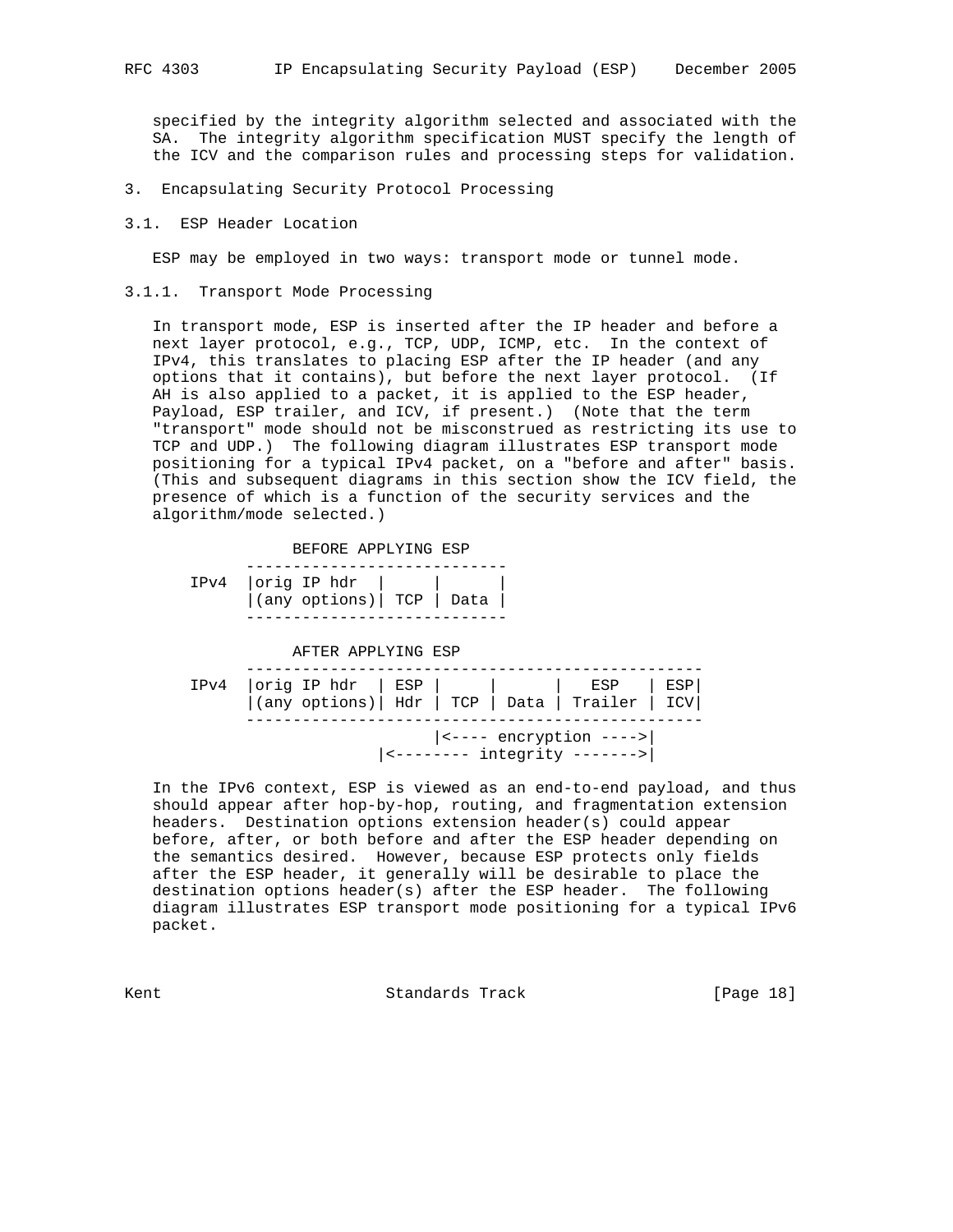

\* = if present, could be before ESP, after ESP, or both

 Note that in transport mode, for "bump-in-the-stack" or "bump-in the-wire" implementations, as defined in the Security Architecture document, inbound and outbound IP fragments may require an IPsec implementation to perform extra IP reassembly/fragmentation in order to both conform to this specification and provide transparent IPsec support. Special care is required to perform such operations within these implementations when multiple interfaces are in use.

#### 3.1.2. Tunnel Mode Processing

 In tunnel mode, the "inner" IP header carries the ultimate (IP) source and destination addresses, while an "outer" IP header contains the addresses of the IPsec "peers", e.g., addresses of security gateways. Mixed inner and outer IP versions are allowed, i.e., IPv6 over IPv4 and IPv4 over IPv6. In tunnel mode, ESP protects the entire inner IP packet, including the entire inner IP header. The position of ESP in tunnel mode, relative to the outer IP header, is the same as for ESP in transport mode. The following diagram illustrates ESP tunnel mode positioning for typical IPv4 and IPv6 packets.

Kent **Standards Track** [Page 19]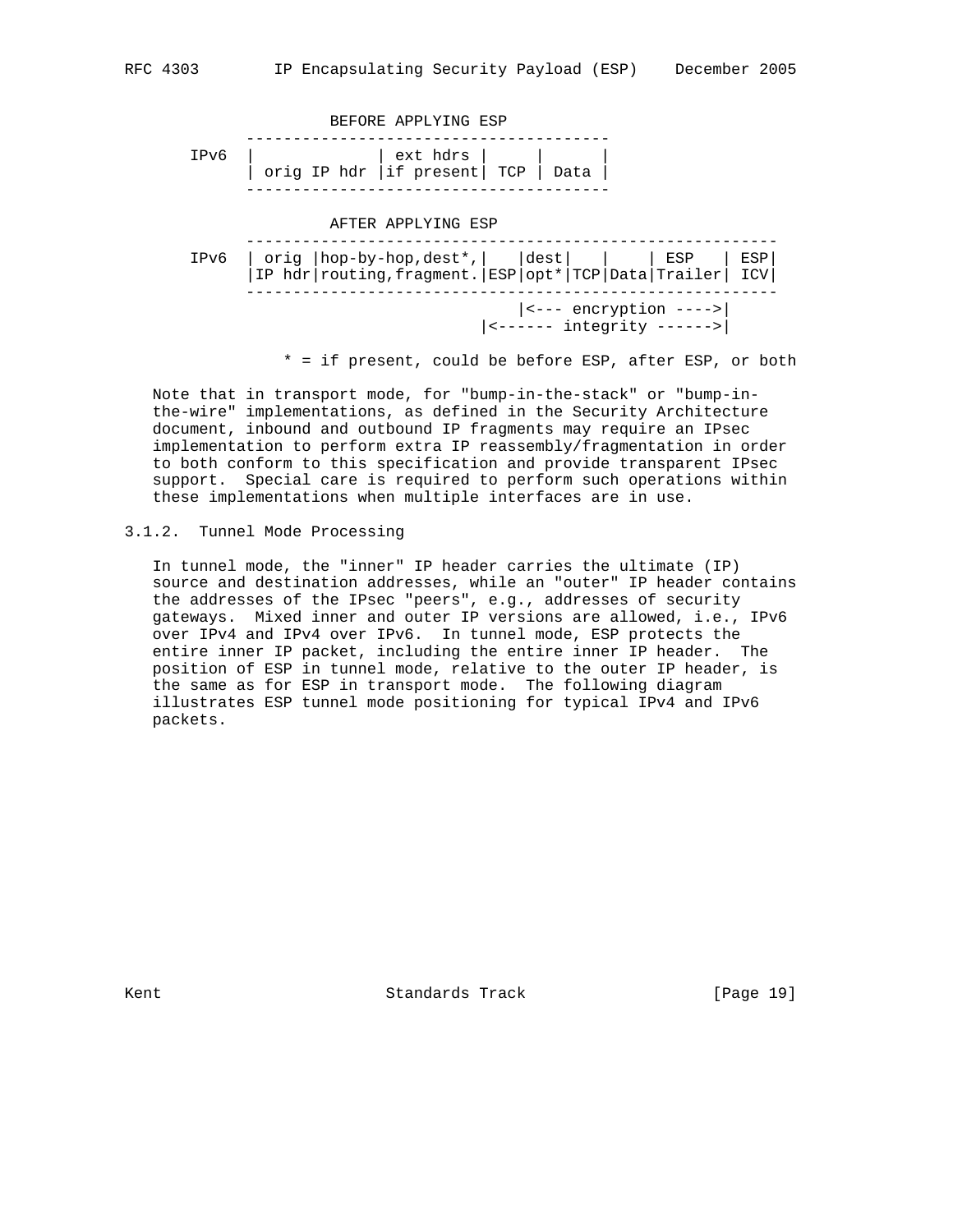

 \* = if present, construction of outer IP hdr/extensions and modification of inner IP hdr/extensions is discussed in the Security Architecture document.

### 3.2. Algorithms

 The mandatory-to-implement algorithms for use with ESP are described in a separate RFC, to facilitate updating the algorithm requirements independently from the protocol per se. Additional algorithms, beyond those mandated for ESP, MAY be supported. Note that although both confidentiality and integrity are optional, at least one of these services MUST be selected, hence both algorithms MUST NOT be simultaneously NULL.

Kent **Standards Track** [Page 20]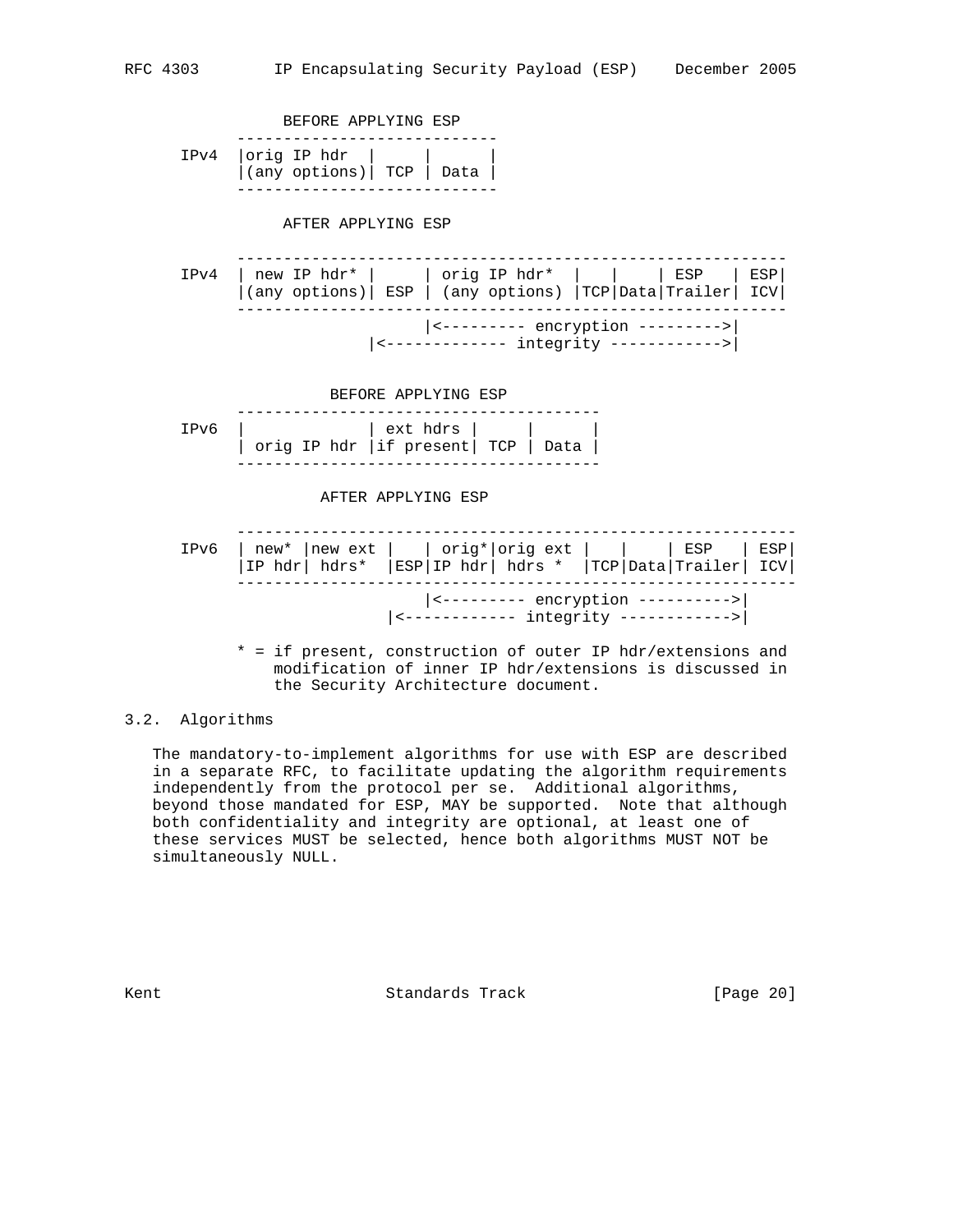#### 3.2.1. Encryption Algorithms

 The encryption algorithm employed to protect an ESP packet is specified by the SA via which the packet is transmitted/received. Because IP packets may arrive out of order, and not all packets may arrive (packet loss), each packet must carry any data required to allow the receiver to establish cryptographic synchronization for decryption. This data may be carried explicitly in the payload field, e.g., as an IV (as described above), or the data may be derived from the plaintext portions of the (outer IP or ESP) packet header. (Note that if plaintext header information is used to derive an IV, that information may become security critical and thus the protection boundary associated with the encryption process may grow. For example, if one were to use the ESP Sequence Number to derive an IV, the Sequence Number generation logic (hardware or software) would have to be evaluated as part of the encryption algorithm implementation. In the case of FIPS 140-2 [NIST01], this could significantly extend the scope of a cryptographic module evaluation.) Because ESP makes provision for padding of the plaintext, encryption algorithms employed with ESP may exhibit either block or stream mode characteristics. Note that because encryption (confidentiality) MAY be an optional service (e.g., integrity-only ESP), this algorithm MAY be "NULL" [Ken-Arch].

 To allow an ESP implementation to compute the encryption padding required by a block mode encryption algorithm, and to determine the MTU impact of the algorithm, the RFC for each encryption algorithm used with ESP must specify the padding modulus for the algorithm.

#### 3.2.2. Integrity Algorithms

 The integrity algorithm employed for the ICV computation is specified by the SA via which the packet is transmitted/received. As was the case for encryption algorithms, any integrity algorithm employed with ESP must make provisions to permit processing of packets that arrive out of order and to accommodate packet loss. The same admonition noted above applies to use of any plaintext data to facilitate receiver synchronization of integrity algorithms. Note that because the integrity service MAY be optional, this algorithm may be "NULL".

 To allow an ESP implementation to compute any implicit integrity algorithm padding required, the RFC for each algorithm used with ESP must specify the padding modulus for the algorithm.

Kent **Standards Track** [Page 21]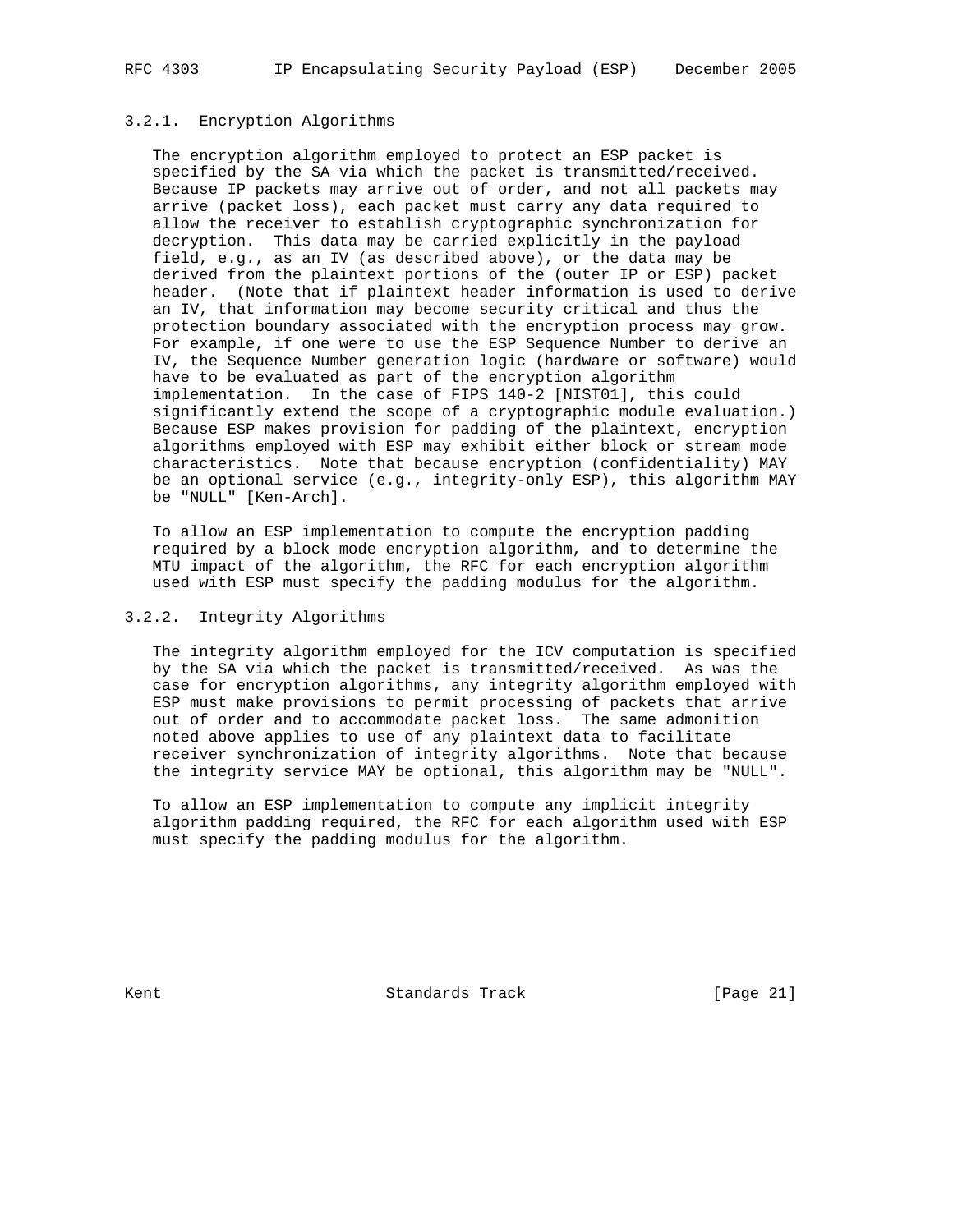#### 3.2.3. Combined Mode Algorithms

 If a combined mode algorithm is employed, both confidentiality and integrity services are provided. As was the case for encryption algorithms, a combined mode algorithm must make provisions for per packet cryptographic synchronization, to permit decryption of packets that arrive out of order and to accommodate packet loss. The means by which a combined mode algorithm provides integrity for the payload, and for the SPI and (Extended) Sequence Number fields, may vary for different algorithm choices. In order to provide a uniform, algorithm-independent approach to invocation of combined mode algorithms, no payload substructure is defined. For example, the SPI and Sequence Number fields might be replicated within the ciphertext envelope and an ICV may be appended to the ESP trailer. None of these details should be observable externally.

 To allow an ESP implementation to determine the MTU impact of a combined mode algorithm, the RFC for each algorithm used with ESP must specify a (simple) formula that yields encrypted payload size, as a function of the plaintext payload and sequence number sizes.

### 3.3. Outbound Packet Processing

 In transport mode, the sender encapsulates the next layer protocol information between the ESP header and the ESP trailer fields, and retains the specified IP header (and any IP extension headers in the IPv6 context). In tunnel mode, the outer and inner IP header/extensions can be interrelated in a variety of ways. The construction of the outer IP header/extensions during the encapsulation process is described in the Security Architecture document.

3.3.1. Security Association Lookup

 ESP is applied to an outbound packet only after an IPsec implementation determines that the packet is associated with an SA that calls for ESP processing. The process of determining what, if any, IPsec processing is applied to outbound traffic is described in the Security Architecture document.

3.3.2. Packet Encryption and Integrity Check Value (ICV) Calculation

 In this section, we speak in terms of encryption always being applied because of the formatting implications. This is done with the understanding that "no confidentiality" is offered by using the NULL encryption algorithm (RFC 2410). There are several algorithmic options.

Kent **Standards Track** [Page 22]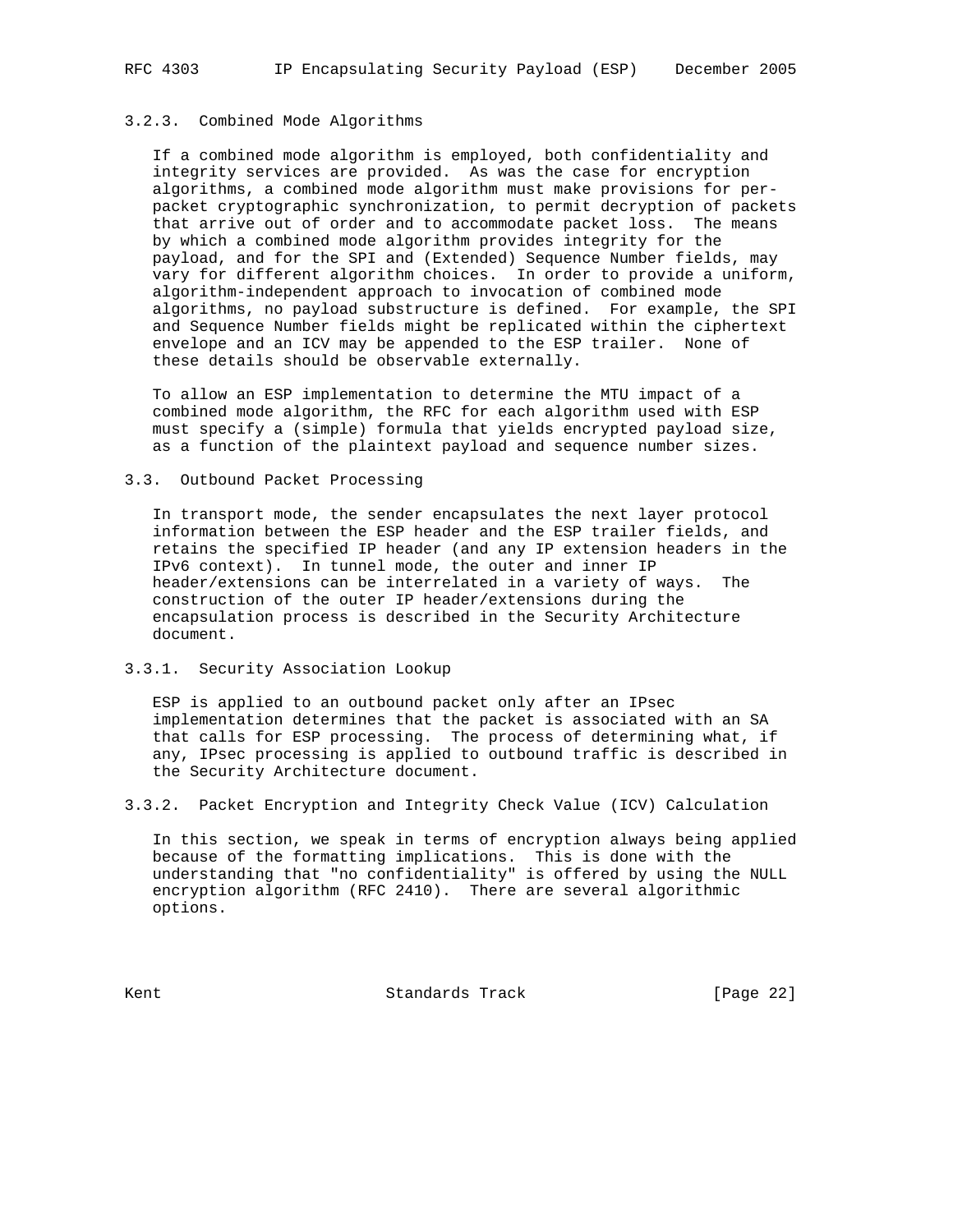#### 3.3.2.1. Separate Confidentiality and Integrity Algorithms

 If separate confidentiality and integrity algorithms are employed, the Sender proceeds as follows:

- 1. Encapsulate (into the ESP Payload field):
	- for transport mode -- just the original next layer protocol information.
		- for tunnel mode -- the entire original IP datagram.
- 2. Add any necessary padding -- Optional TFC padding and (encryption) Padding
- 3. Encrypt the result using the key, encryption algorithm, and algorithm mode specified for the SA and using any required cryptographic synchronization data.
	- If explicit cryptographic synchronization data, e.g., an IV, is indicated, it is input to the encryption algorithm per the algorithm specification and placed in the Payload field.
	- If implicit cryptographic synchronization data is employed, it is constructed and input to the encryption algorithm as per the algorithm specification.
	- If integrity is selected, encryption is performed first, before the integrity algorithm is applied, and the encryption does not encompass the ICV field. This order of processing facilitates rapid detection and rejection of replayed or bogus packets by the receiver, prior to decrypting the packet, hence potentially reducing the impact of denial of service (DoS) attacks. It also allows for the possibility of parallel processing of packets at the receiver, i.e., decryption can take place in parallel with integrity checking. Note that because the ICV is not protected by encryption, a keyed integrity algorithm must be employed to compute the ICV.
- 4. Compute the ICV over the ESP packet minus the ICV field. Thus, the ICV computation encompasses the SPI, Sequence Number, Payload Data, Padding (if present), Pad Length, and Next Header. (Note that the last 4 fields will be in ciphertext form, because encryption is performed first.) If the ESN option is enabled for the SA, the high-order 32 bits of the sequence number are appended after the Next Header field for purposes of this computation, but are not transmitted.

Kent **Standards Track** [Page 23]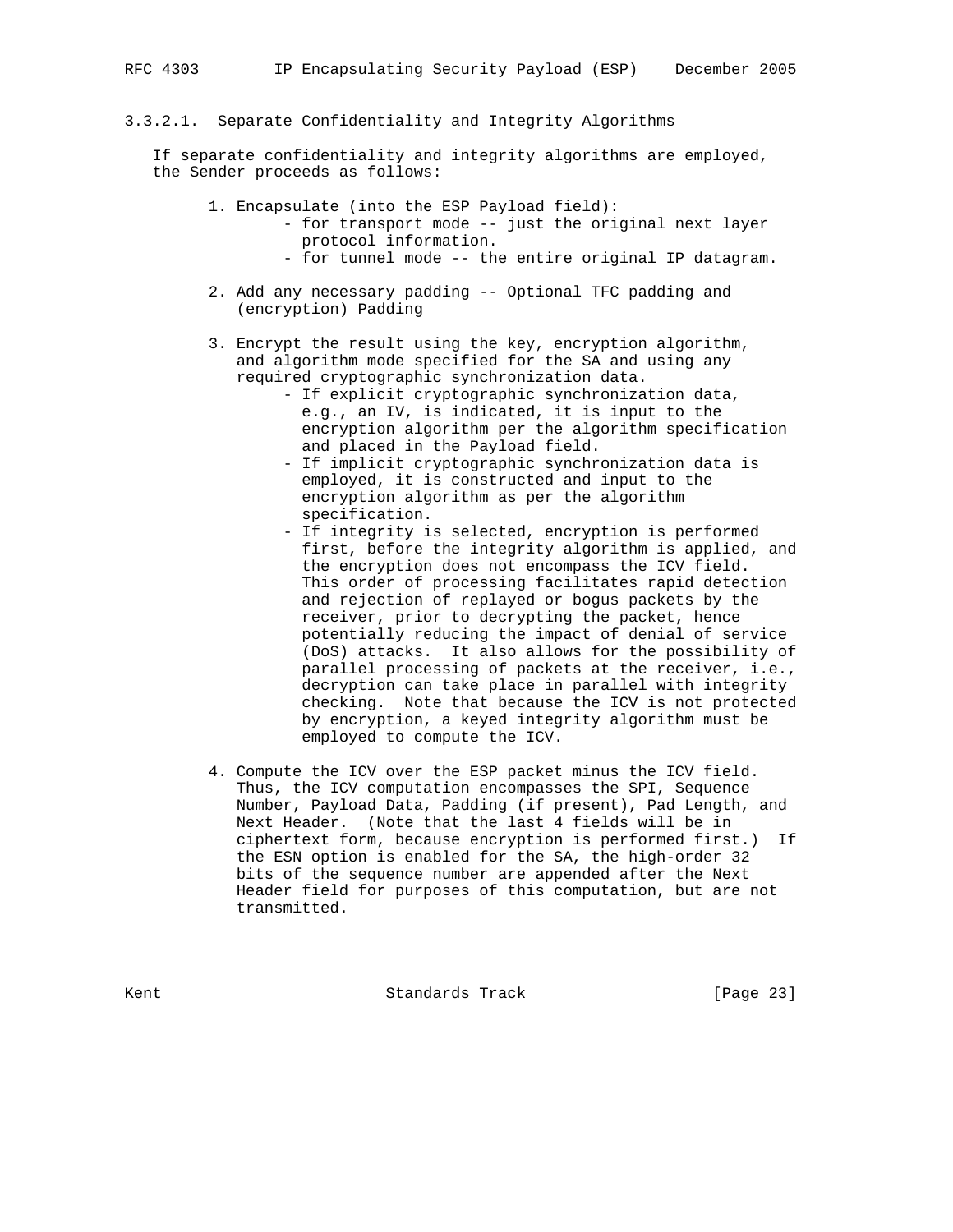For some integrity algorithms, the byte string over which the ICV computation is performed must be a multiple of a block size specified by the algorithm. If the length of ESP packet (as described above) does not match the block size requirements for the algorithm, implicit padding MUST be appended to the end of the ESP packet. (This padding is added after the Next Header field, or after the high-order 32 bits of the sequence number, if ESN is selected.) The block size (and hence the length of the padding) is specified by the integrity algorithm specification. This padding is not transmitted with the packet. The document that defines an integrity algorithm MUST be consulted to determine if implicit padding is required as described above. If the document does not specify an answer to this question, then the default is to assume that implicit padding is required (as needed to match the packet length to the algorithm's block size.) If padding bytes are needed but the algorithm does not specify the padding contents, then the padding octets MUST have a value of zero.

3.3.2.2. Combined Confidentiality and Integrity Algorithms

 If a combined confidentiality/integrity algorithm is employed, the Sender proceeds as follows:

- 1. Encapsulate into the ESP Payload Data field:
	- for transport mode -- just the original next layer protocol information.
		- for tunnel mode -- the entire original IP datagram.
- 2. Add any necessary padding -- includes optional TFC padding and (encryption) Padding.
- 3. Encrypt and integrity protect the result using the key and combined mode algorithm specified for the SA and using any required cryptographic synchronization data.
	- If explicit cryptographic synchronization data, e.g., an IV, is indicated, it is input to the combined mode algorithm per the algorithm specification and placed in the Payload field.
	- If implicit cryptographic synchronization data is employed, it is constructed and input to the encryption algorithm as per the algorithm specification.
	- The Sequence Number (or Extended Sequence Number, as appropriate) and the SPI are inputs to the algorithm, as they must be included in the integrity check computation. The means by which these values are included in this computation are a function of

Kent **Standards Track** [Page 24]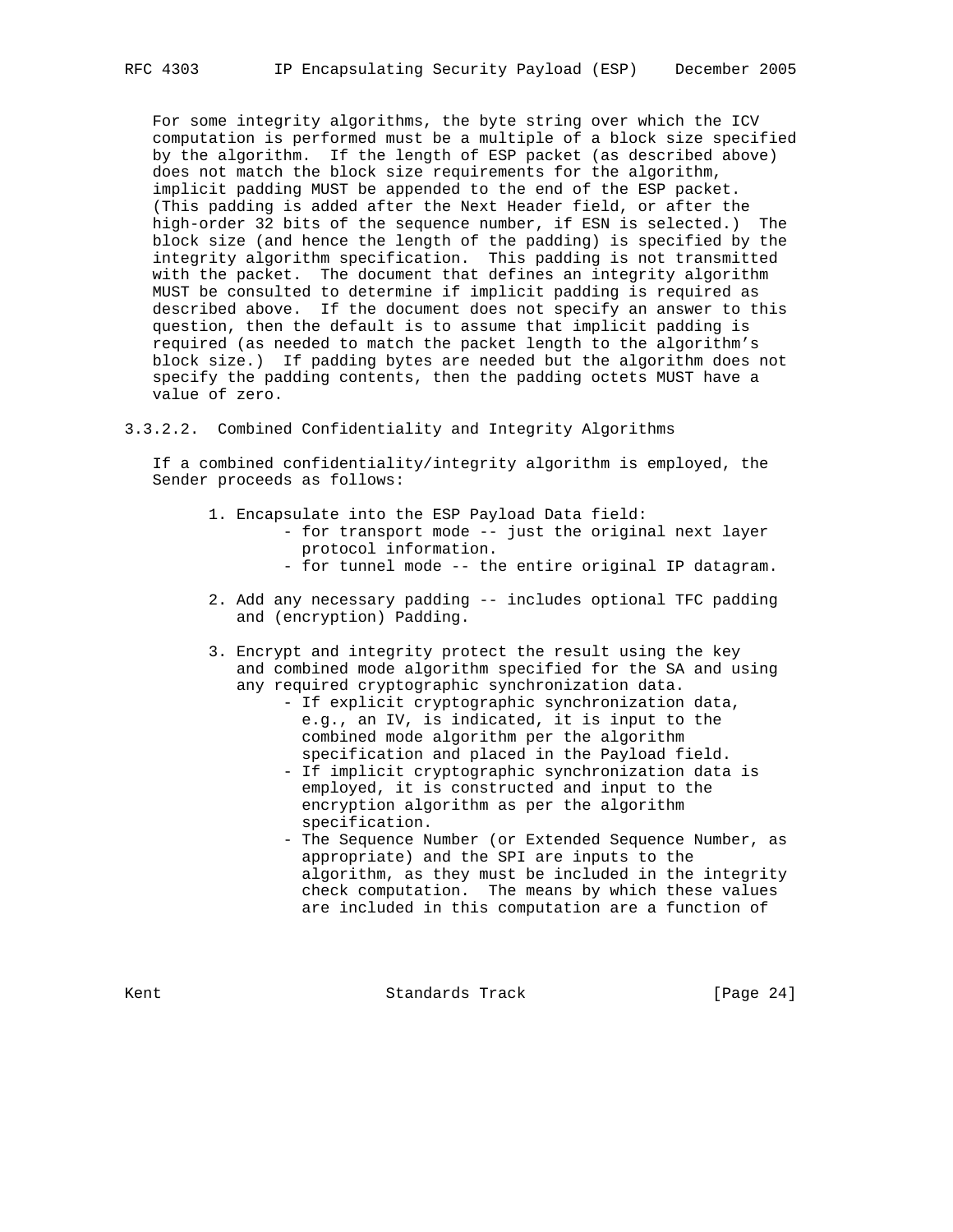the combined mode algorithm employed and thus not specified in this standard.

 - The (explicit) ICV field MAY be a part of the ESP packet format when a combined mode algorithm is employed. If one is not used, an analogous field usually will be a part of the ciphertext payload. The location of any integrity fields, and the means by which the Sequence Number and SPI are included in the integrity computation, MUST be defined in an RFC that defines the use of the combined mode algorithm with ESP.

#### 3.3.3. Sequence Number Generation

 The sender's counter is initialized to 0 when an SA is established. The sender increments the sequence number (or ESN) counter for this SA and inserts the low-order 32 bits of the value into the Sequence Number field. Thus, the first packet sent using a given SA will contain a sequence number of 1.

 If anti-replay is enabled (the default), the sender checks to ensure that the counter has not cycled before inserting the new value in the Sequence Number field. In other words, the sender MUST NOT send a packet on an SA if doing so would cause the sequence number to cycle. An attempt to transmit a packet that would result in sequence number overflow is an auditable event. The audit log entry for this event SHOULD include the SPI value, current date/time, Source Address, Destination Address, and (in IPv6) the cleartext Flow ID.

 The sender assumes anti-replay is enabled as a default, unless otherwise notified by the receiver (see Section 3.4.3). Thus, typical behavior of an ESP implementation calls for the sender to establish a new SA when the Sequence Number (or ESN) cycles, or in anticipation of this value cycling.

 If the key used to compute an ICV is manually distributed, a compliant implementation SHOULD NOT provide anti-replay service. If a user chooses to employ anti-replay in conjunction with SAs that are manually keyed, the sequence number counter at the sender MUST be correctly maintained across local reboots, etc., until the key is replaced. (See Section 5.)

 If anti-replay is disabled (as noted above), the sender does not need to monitor or reset the counter. However, the sender still increments the counter and when it reaches the maximum value, the counter rolls over back to zero. (This behavior is recommended for multi-sender, multicast SAs, unless anti-replay mechanisms outside

Kent **Standards Track** [Page 25]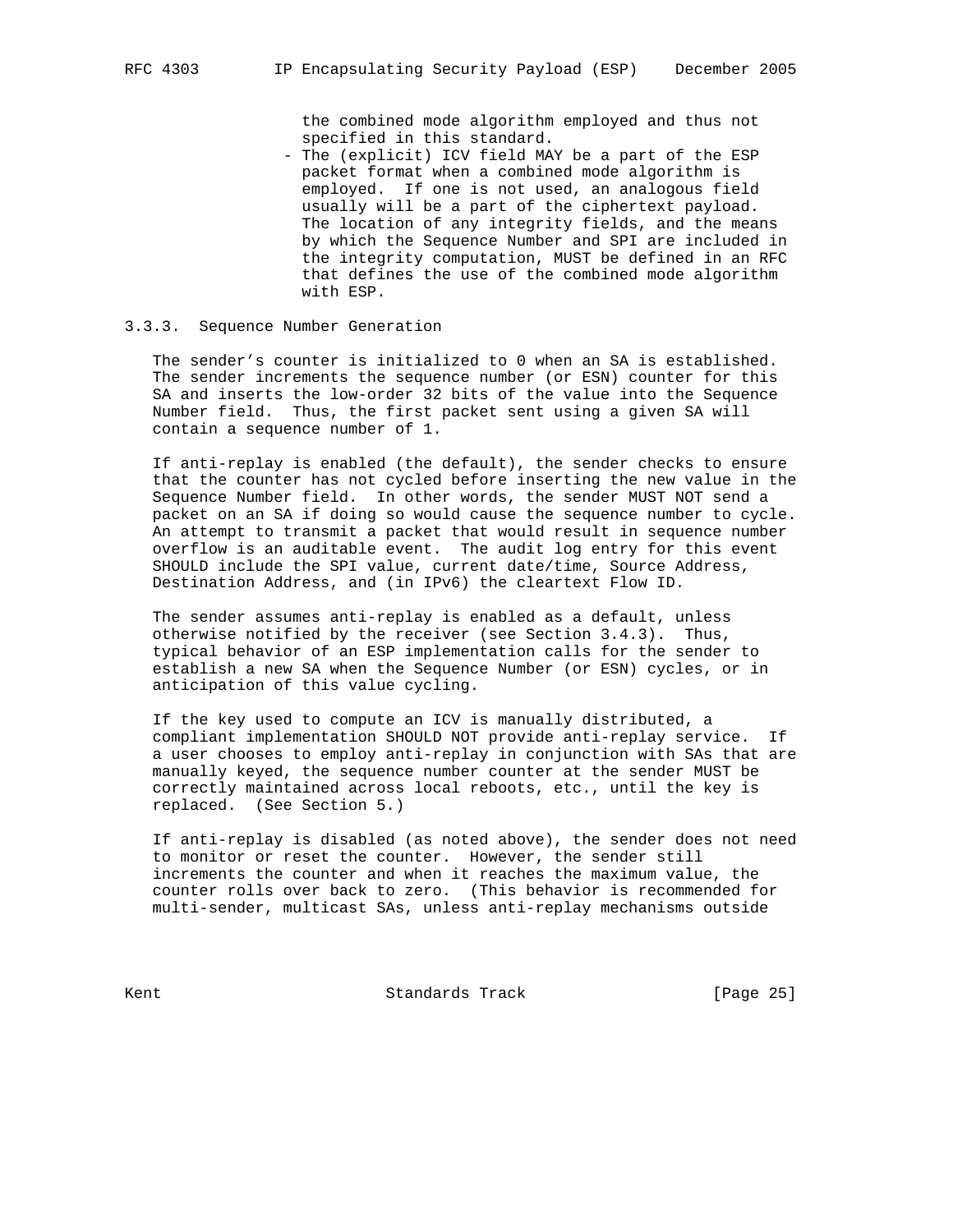the scope of this standard are negotiated between the sender and receiver.)

 If ESN (see Appendix) is selected, only the low-order 32 bits of the sequence number are transmitted in the Sequence Number field, although both sender and receiver maintain full 64-bit ESN counters. The high order 32 bits are included in the integrity check in an algorithm/mode-specific fashion, e.g., the high-order 32 bits may be appended after the Next Header field when a separate integrity algorithm is employed.

 Note: If a receiver chooses to not enable anti-replay for an SA, then the receiver SHOULD NOT negotiate ESN in an SA management protocol. Use of ESN creates a need for the receiver to manage the anti-replay window (in order to determine the correct value for the high-order bits of the ESN, which are employed in the ICV computation), which is generally contrary to the notion of disabling anti-replay for an SA.

#### 3.3.4. Fragmentation

 If necessary, fragmentation is performed after ESP processing within an IPsec implementation. Thus, transport mode ESP is applied only to whole IP datagrams (not to IP fragments). An IP packet to which ESP has been applied may itself be fragmented by routers en route, and such fragments must be reassembled prior to ESP processing at a receiver. In tunnel mode, ESP is applied to an IP packet, which may be a fragment of an IP datagram. For example, a security gateway or a "bump-in-the-stack" or "bump-in-the-wire" IPsec implementation (as defined in the Security Architecture document) may apply tunnel mode ESP to such fragments.

 NOTE: For transport mode -- As mentioned at the end of Section 3.1.1, bump-in-the-stack and bump-in-the-wire implementations may have to first reassemble a packet fragmented by the local IP layer, then apply IPsec, and then fragment the resulting packet.

 NOTE: For IPv6 -- For bump-in-the-stack and bump-in-the-wire implementations, it will be necessary to examine all the extension headers to determine if there is a fragmentation header and hence that the packet needs reassembling prior to IPsec processing.

 Fragmentation, whether performed by an IPsec implementation or by routers along the path between IPsec peers, significantly reduces performance. Moreover, the requirement for an ESP receiver to accept fragments for reassembly creates denial of service vulnerabilities. Thus, an ESP implementation MAY choose to not support fragmentation and may mark transmitted packets with the DF bit, to facilitate Path MTU (PMTU) discovery. In any case, an ESP implementation MUST

Kent **Example 26** Standards Track **Example 26** [Page 26]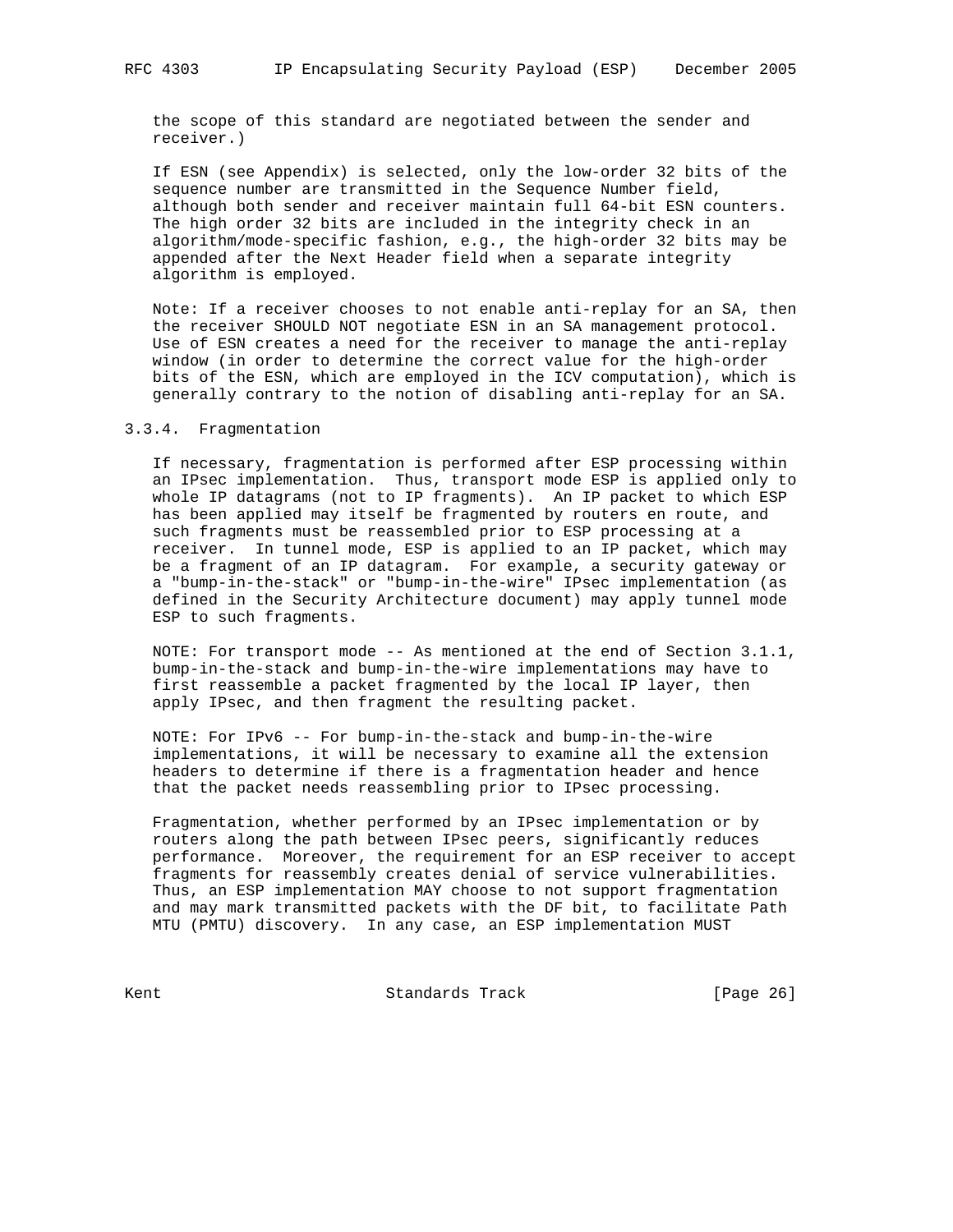support generation of ICMP PMTU messages (or equivalent internal signaling for native host implementations) to minimize the likelihood of fragmentation. Details of the support required for MTU management are contained in the Security Architecture document.

### 3.4. Inbound Packet Processing

#### 3.4.1. Reassembly

 If required, reassembly is performed prior to ESP processing. If a packet offered to ESP for processing appears to be an IP fragment, i.e., the OFFSET field is non-zero or the MORE FRAGMENTS flag is set, the receiver MUST discard the packet; this is an auditable event. The audit log entry for this event SHOULD include the SPI value, date/time received, Source Address, Destination Address, Sequence Number, and (in IPv6) the Flow ID.

 NOTE: For packet reassembly, the current IPv4 spec does NOT require either the zeroing of the OFFSET field or the clearing of the MORE FRAGMENTS flag. In order for a reassembled packet to be processed by IPsec (as opposed to discarded as an apparent fragment), the IP code must do these two things after it reassembles a packet.

### 3.4.2. Security Association Lookup

 Upon receipt of a packet containing an ESP Header, the receiver determines the appropriate (unidirectional) SA via lookup in the SAD. For a unicast SA, this determination is based on the SPI or the SPI plus protocol field, as described in Section 2.1. If an implementation supports multicast traffic, the destination address is also employed in the lookup (in addition to the SPI), and the sender address also may be employed, as described in Section 2.1. (This process is described in more detail in the Security Architecture document.) The SAD entry for the SA also indicates whether the Sequence Number field will be checked, whether 32- or 64-bit sequence numbers are employed for the SA, and whether the (explicit) ICV field should be present (and if so, its size). Also, the SAD entry will specify the algorithms and keys to be employed for decryption and ICV computation (if applicable).

 If no valid Security Association exists for this packet, the receiver MUST discard the packet; this is an auditable event. The audit log entry for this event SHOULD include the SPI value, date/time received, Source Address, Destination Address, Sequence Number, and (in IPv6) the cleartext Flow ID.

Kent **Standards Track** [Page 27]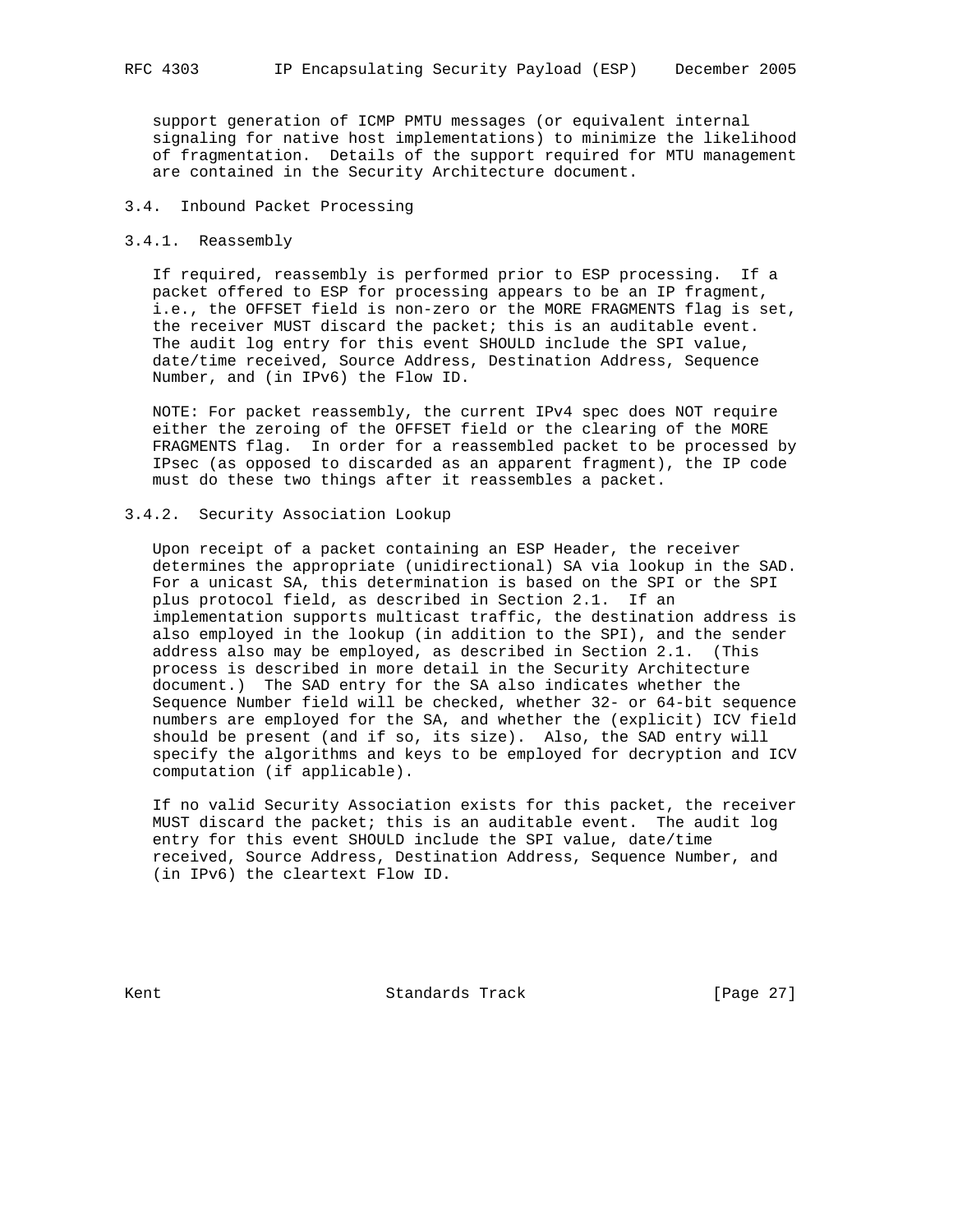(Note that SA management traffic, such as IKE packets, does not need to be processed based on SPI, i.e., one can demultiplex this traffic separately based on Next Protocol and Port fields, for example.)

### 3.4.3. Sequence Number Verification

 All ESP implementations MUST support the anti-replay service, though its use may be enabled or disabled by the receiver on a per-SA basis. This service MUST NOT be enabled unless the ESP integrity service also is enabled for the SA, because otherwise the Sequence Number field has not been integrity protected. Anti-replay is applicable to unicast as well as multicast SAs. However, this standard specifies no mechanisms for providing anti-replay for a multi-sender SA (unicast or multicast). In the absence of negotiation (or manual configuration) of an anti-replay mechanism for such an SA, it is recommended that sender and receiver checking of the sequence number for the SA be disabled (via negotiation or manual configuration), as noted below.

 If the receiver does not enable anti-replay for an SA, no inbound checks are performed on the Sequence Number. However, from the perspective of the sender, the default is to assume that anti-replay is enabled at the receiver. To avoid having the sender do unnecessary sequence number monitoring and SA setup (see section 3.3.3), if an SA establishment protocol is employed, the receiver SHOULD notify the sender, during SA establishment, if the receiver will not provide anti-replay protection.

 If the receiver has enabled the anti-replay service for this SA, the receive packet counter for the SA MUST be initialized to zero when the SA is established. For each received packet, the receiver MUST verify that the packet contains a Sequence Number that does not duplicate the Sequence Number of any other packets received during the life of this SA. This SHOULD be the first ESP check applied to a packet after it has been matched to an SA, to speed rejection of duplicate packets.

 ESP permits two-stage verification of packet sequence numbers. This capability is important whenever an ESP implementation (typically the cryptographic module portion thereof) is not capable of performing decryption and/or integrity checking at the same rate as the interface(s) to unprotected networks. If the implementation is capable of such "line rate" operation, then it is not necessary to perform the preliminary verification stage described below.

 The preliminary Sequence Number check is effected utilizing the Sequence Number value in the ESP Header and is performed prior to integrity checking and decryption. If this preliminary check fails,

Kent **Example 28** Standards Track **Example 28** [Page 28]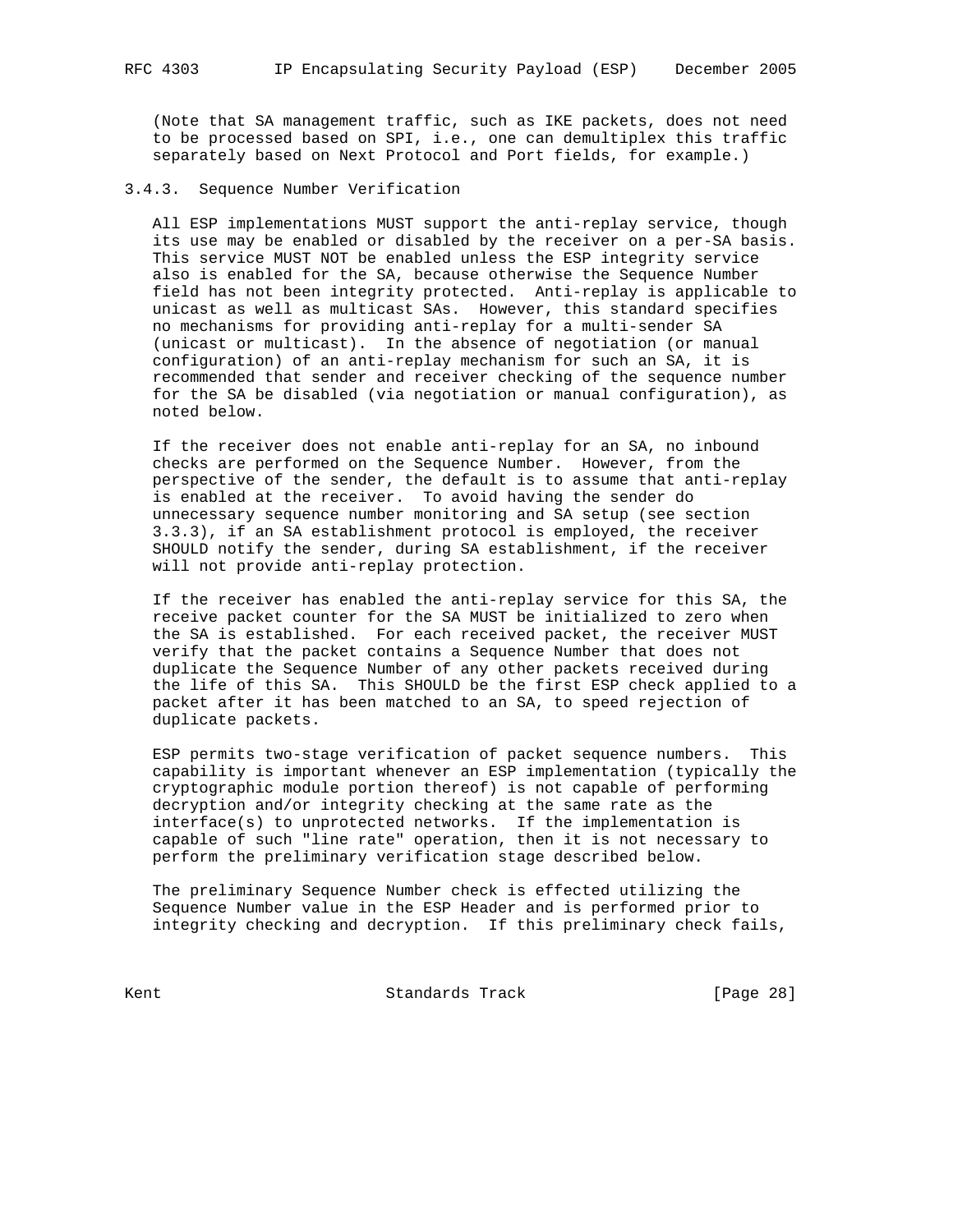the packet is discarded, thus avoiding the need for any cryptographic operations by the receiver. If the preliminary check is successful, the receiver cannot yet modify its local counter, because the integrity of the Sequence Number has not been verified at this point.

 Duplicates are rejected through the use of a sliding receive window. How the window is implemented is a local matter, but the following text describes the functionality that the implementation must exhibit.

 The "right" edge of the window represents the highest, validated Sequence Number value received on this SA. Packets that contain sequence numbers lower than the "left" edge of the window are rejected. Packets falling within the window are checked against a list of received packets within the window. If the ESN option is selected for an SA, only the low-order 32 bits of the sequence number are explicitly transmitted, but the receiver employs the full sequence number computed using the high-order 32 bits for the indicated SA (from his local counter) when checking the received Sequence Number against the receive window. In constructing the full sequence number, if the low-order 32 bits carried in the packet are lower in value than the low-order 32 bits of the receiver's sequence number, the receiver assumes that the high-order 32 bits have been incremented, moving to a new sequence number subspace. (This algorithm accommodates gaps in reception for a single SA as large as 2\*\*32-1 packets. If a larger gap occurs, additional, heuristic checks for re-synchronization of the receiver sequence number counter MAY be employed, as described in the Appendix.)

 If the received packet falls within the window and is not a duplicate, or if the packet is to the right of the window, and if a separate integrity algorithm is employed, then the receiver proceeds to integrity verification. If a combined mode algorithm is employed, the integrity check is performed along with decryption. In either case, if the integrity check fails, the receiver MUST discard the received IP datagram as invalid; this is an auditable event. The audit log entry for this event SHOULD include the SPI value, date/time received, Source Address, Destination Address, the Sequence Number, and (in IPv6) the Flow ID. The receive window is updated only if the integrity verification succeeds. (If a combined mode algorithm is being used, then the integrity protected Sequence Number must also match the Sequence Number used for anti-replay protection.)

 A minimum window size of 32 packets MUST be supported when 32-bit sequence numbers are employed; a window size of 64 is preferred and SHOULD be employed as the default. Another window size (larger than the minimum) MAY be chosen by the receiver. (The receiver does NOT notify the sender of the window size.) The receive window size

Kent **Standards Track** [Page 29]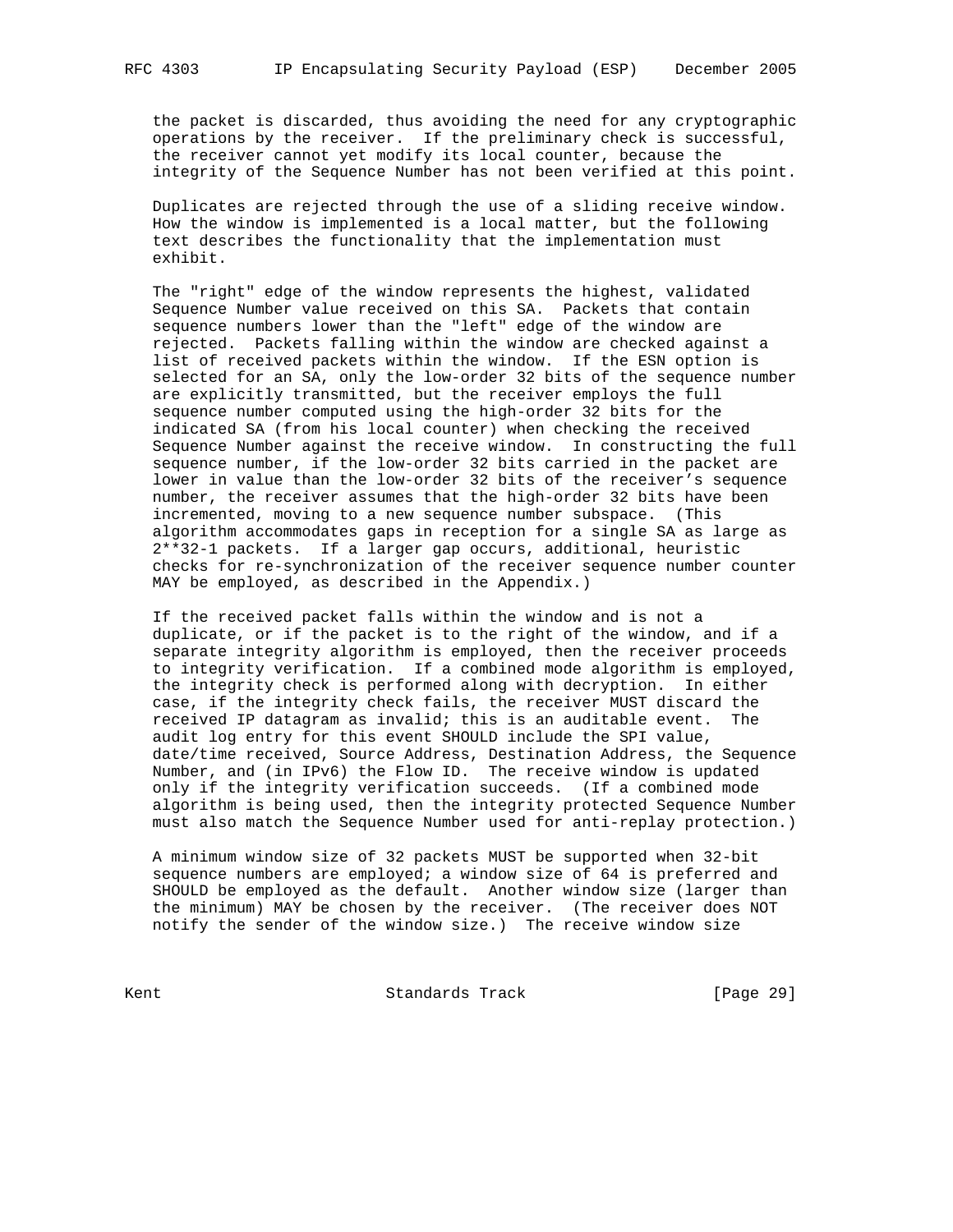should be increased for higher-speed environments, irrespective of assurance issues. Values for minimum and recommended receive window sizes for very high-speed (e.g., multi-gigabit/second) devices are not specified by this standard.

3.4.4. Integrity Check Value Verification

 As with outbound processing, there are several options for inbound processing, based on features of the algorithms employed.

3.4.4.1. Separate Confidentiality and Integrity Algorithms

 If separate confidentiality and integrity algorithms are employed processing proceeds as follows:

 1. If integrity has been selected, the receiver computes the ICV over the ESP packet minus the ICV, using the specified integrity algorithm and verifies that it is the same as the ICV carried in the packet. Details of the computation are provided below.

 If the computed and received ICVs match, then the datagram is valid, and it is accepted. If the test fails, then the receiver MUST discard the received IP datagram as invalid; this is an auditable event. The log data SHOULD include the SPI value, date/time received, Source Address, Destination Address, the Sequence Number, and (for IPv6) the cleartext Flow ID.

Implementation Note:

 Implementations can use any set of steps that results in the same result as the following set of steps. Begin by removing and saving the ICV field. Next check the overall length of the ESP packet minus the ICV field. If implicit padding is required, based on the block size of the integrity algorithm, append zero-filled bytes to the end of the ESP packet directly after the Next Header field, or after the high-order 32 bits of the sequence number if ESN is selected. Perform the ICV computation and compare the result with the saved value, using the comparison rules defined by the algorithm specification.

 2. The receiver decrypts the ESP Payload Data, Padding, Pad Length, and Next Header using the key, encryption algorithm, algorithm mode, and cryptographic synchronization data (if any), indicated by the SA. As in Section 3.3.2, we speak here in terms of encryption always being applied because of

Kent **Standards Track** [Page 30]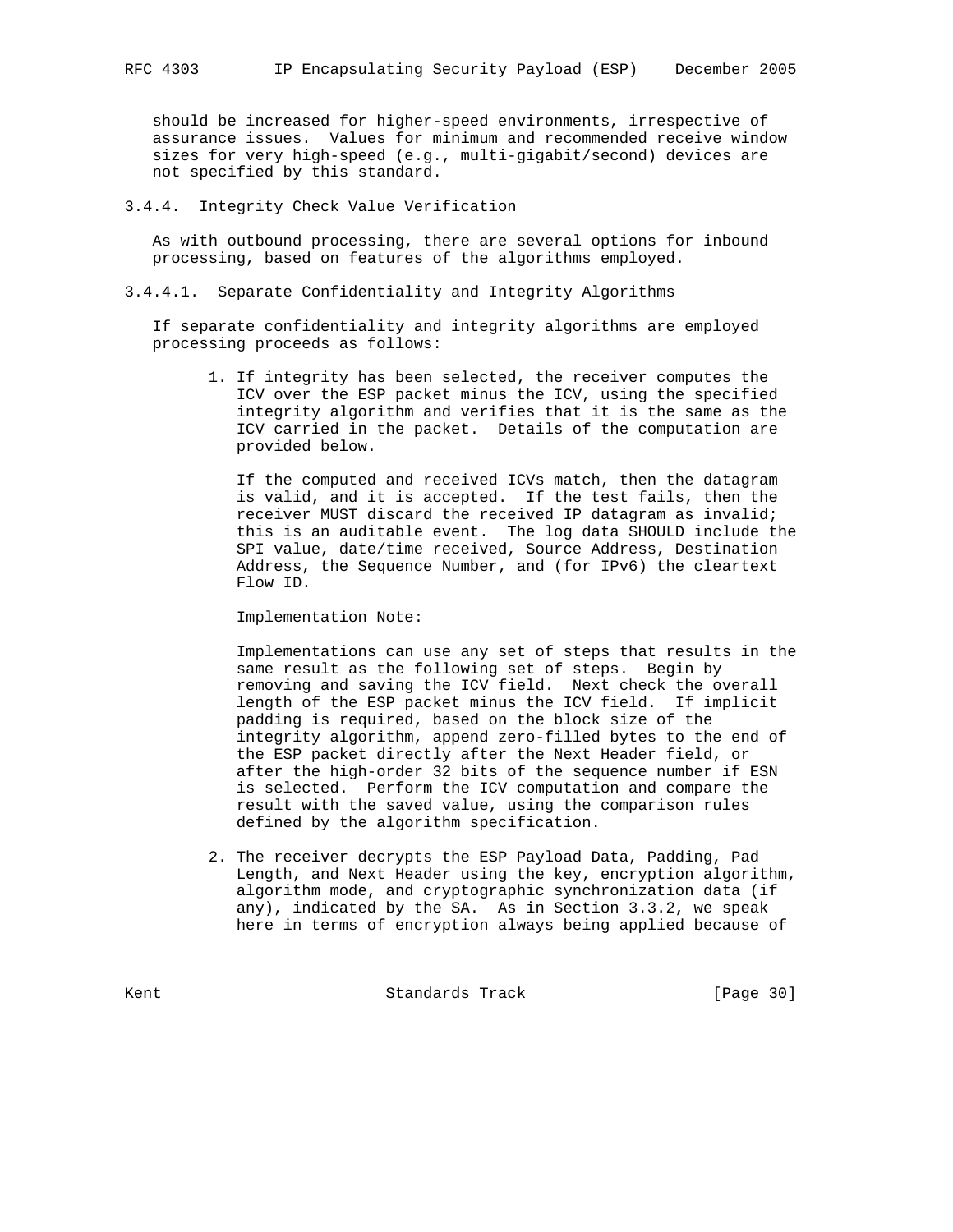the formatting implications. This is done with the understanding that "no confidentiality" is offered by using the NULL encryption algorithm (RFC 2410).

- If explicit cryptographic synchronization data, e.g., an IV, is indicated, it is taken from the Payload field and input to the decryption algorithm as per the algorithm specification.
- If implicit cryptographic synchronization data is indicated, a local version of the IV is constructed and input to the decryption algorithm as per the algorithm specification.
- 3. The receiver processes any Padding as specified in the encryption algorithm specification. If the default padding scheme (see Section 2.4) has been employed, the receiver SHOULD inspect the Padding field before removing the padding prior to passing the decrypted data to the next layer.
- 4. The receiver checks the Next Header field. If the value is "59" (no next header), the (dummy) packet is discarded without further processing.
- 5. The receiver reconstructs the original IP datagram from:
	- for transport mode -- outer IP header plus the original next layer protocol information in the ESP Payload field
	- for tunnel mode -- the entire IP datagram in the ESP Payload field.

 The exact steps for reconstructing the original datagram depend on the mode (transport or tunnel) and are described in the Security Architecture document. At a minimum, in an IPv6 context, the receiver SHOULD ensure that the decrypted data is 8-byte aligned, to facilitate processing by the protocol identified in the Next Header field. This processing "discards" any (optional) TFC padding that has been added for traffic flow confidentiality. (If present, this will have been inserted after the IP datagram (or transport-layer frame) and before the Padding field (see Section 2.4).)

 If integrity checking and encryption are performed in parallel, integrity checking MUST be completed before the decrypted packet is passed on for further processing. This order of processing facilitates rapid detection and rejection of replayed or bogus

Kent **Standards Track** [Page 31]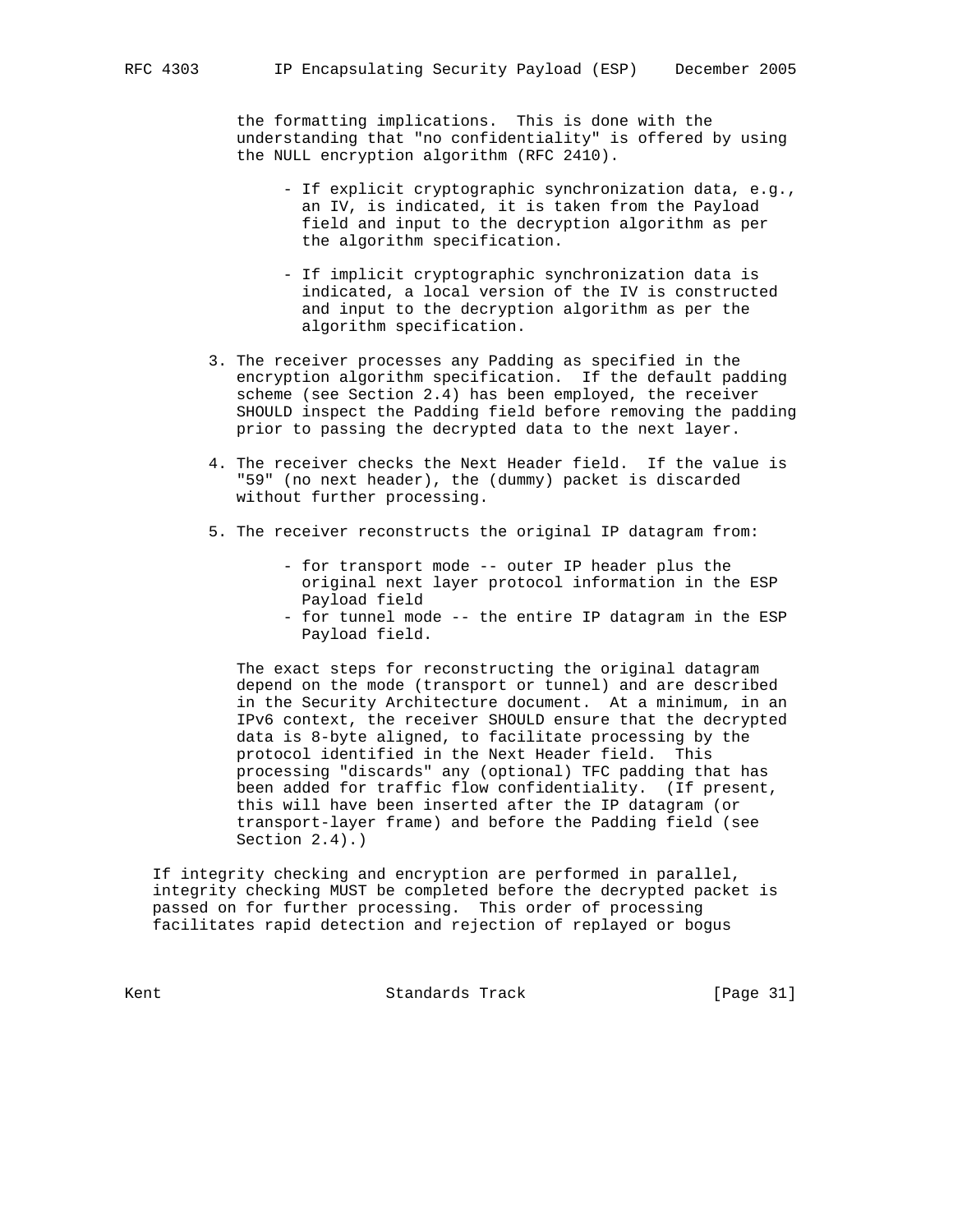packets by the receiver, prior to decrypting the packet, hence potentially reducing the impact of denial of service attacks.

 Note: If the receiver performs decryption in parallel with integrity checking, care must be taken to avoid possible race conditions with regard to packet access and extraction of the decrypted packet.

3.4.4.2. Combined Confidentiality and Integrity Algorithms

 If a combined confidentiality and integrity algorithm is employed, then the receiver proceeds as follows:

- 1. Decrypts and integrity checks the ESP Payload Data, Padding, Pad Length, and Next Header, using the key, algorithm, algorithm mode, and cryptographic synchronization data (if any), indicated by the SA. The SPI from the ESP header, and the (receiver) packet counter value (adjusted as required from the processing described in Section 3.4.3) are inputs to this algorithm, as they are required for the integrity check.
	- If explicit cryptographic synchronization data, e.g., an IV, is indicated, it is taken from the Payload field and input to the decryption algorithm as per the algorithm specification.
	- If implicit cryptographic synchronization data, e.g., an IV, is indicated, a local version of the IV is constructed and input to the decryption algorithm as per the algorithm specification.
- 2. If the integrity check performed by the combined mode algorithm fails, the receiver MUST discard the received IP datagram as invalid; this is an auditable event. The log data SHOULD include the SPI value, date/time received, Source Address, Destination Address, the Sequence Number, and (in IPv6) the cleartext Flow ID.
- 3. Process any Padding as specified in the encryption algorithm specification, if the algorithm has not already done so.
- 4. The receiver checks the Next Header field. If the value is "59" (no next header), the (dummy) packet is discarded without further processing.
- 5. Extract the original IP datagram (tunnel mode) or transport-layer frame (transport mode) from the ESP Payload Data field. This implicitly discards any (optional) padding

Kent **Standards Track** [Page 32]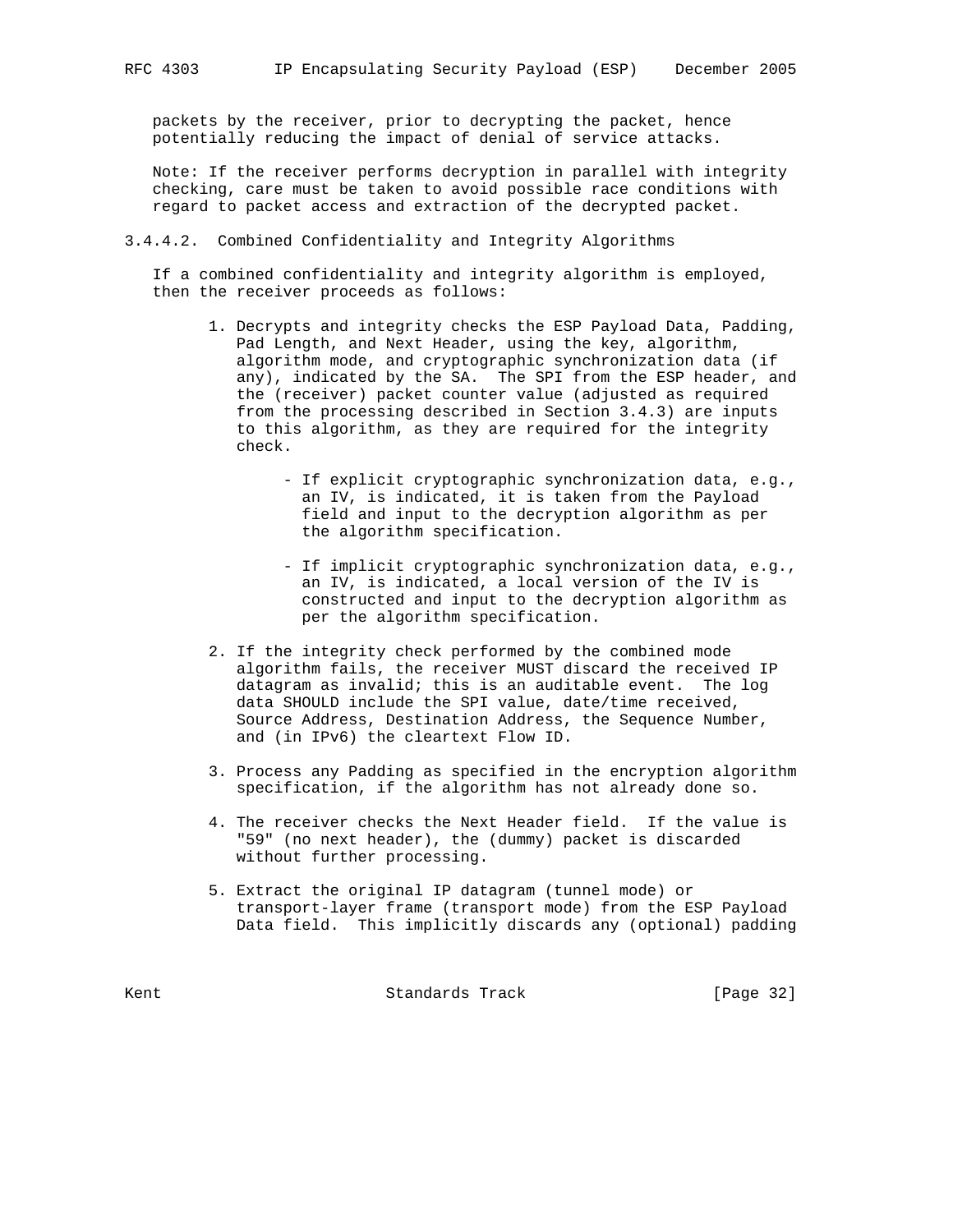that has been added for traffic flow confidentiality. (If present, the TFC padding will have been inserted after the IP payload and before the Padding field (see Section 2.4).)

### 4. Auditing

 Not all systems that implement ESP will implement auditing. However, if ESP is incorporated into a system that supports auditing, then the ESP implementation MUST also support auditing and MUST allow a system administrator to enable or disable auditing for ESP. For the most part, the granularity of auditing is a local matter. However, several auditable events are identified in this specification and for each of these events a minimum set of information that SHOULD be included in an audit log is defined.

- No valid Security Association exists for a session. The audit log entry for this event SHOULD include the SPI value, date/time received, Source Address, Destination Address, Sequence Number, and (for IPv6) the cleartext Flow ID.
- A packet offered to ESP for processing appears to be an IP fragment, i.e., the OFFSET field is non-zero or the MORE FRAGMENTS flag is set. The audit log entry for this event SHOULD include the SPI value, date/time received, Source Address, Destination Address, Sequence Number, and (in IPv6) the Flow ID.
- Attempt to transmit a packet that would result in Sequence Number overflow. The audit log entry for this event SHOULD include the SPI value, current date/time, Source Address, Destination Address, Sequence Number, and (for IPv6) the cleartext Flow ID.
- The received packet fails the anti-replay checks. The audit log entry for this event SHOULD include the SPI value, date/time received, Source Address, Destination Address, the Sequence Number, and (in IPv6) the Flow ID.
- The integrity check fails. The audit log entry for this event SHOULD include the SPI value, date/time received, Source Address, Destination Address, the Sequence Number, and (for IPv6) the Flow ID.

 Additional information also MAY be included in the audit log for each of these events, and additional events, not explicitly called out in this specification, also MAY result in audit log entries. There is no requirement for the receiver to transmit any message to the

Kent **Standards Track** [Page 33]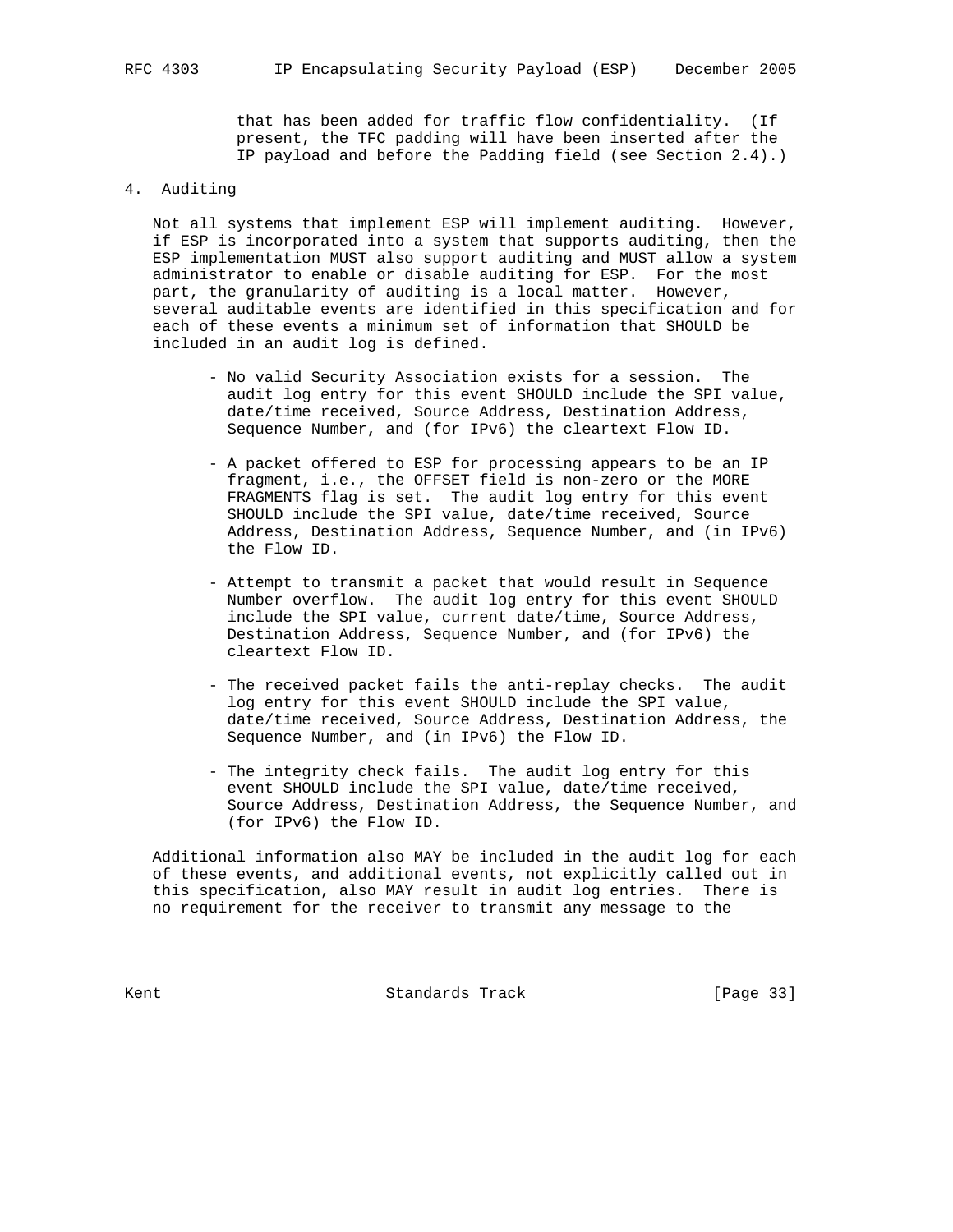purported sender in response to the detection of an auditable event, because of the potential to induce denial of service via such action.

5. Conformance Requirements

 Implementations that claim conformance or compliance with this specification MUST implement the ESP syntax and processing described here for unicast traffic, and MUST comply with all additional packet processing requirements levied by the Security Architecture document [Ken-Arch]. Additionally, if an implementation claims to support multicast traffic, it MUST comply with the additional requirements specified for support of such traffic. If the key used to compute an ICV is manually distributed, correct provision of the anti-replay service requires correct maintenance of the counter state at the sender (across local reboots, etc.), until the key is replaced, and there likely would be no automated recovery provision if counter overflow were imminent. Thus, a compliant implementation SHOULD NOT provide anti-replay service in conjunction with SAs that are manually keyed.

 The mandatory-to-implement algorithms for use with ESP are described in a separate document [Eas04], to facilitate updating the algorithm requirements independently from the protocol per se. Additional algorithms, beyond those mandated for ESP, MAY be supported.

 Because use of encryption in ESP is optional, support for the "NULL" encryption algorithm also is required to maintain consistency with the way ESP services are negotiated. Support for the confidentiality-only service version of ESP is optional. If an implementation offers this service, it MUST also support the negotiation of the "NULL" integrity algorithm. NOTE that although integrity and encryption may each be "NULL" under the circumstances noted above, they MUST NOT both be "NULL".

6. Security Considerations

 Security is central to the design of this protocol, and thus security considerations permeate the specification. Additional security relevant aspects of using the IPsec protocol are discussed in the Security Architecture document.

7. Differences from RFC 2406

This document differs from RFC 2406 in a number of significant ways.

o Confidentiality-only service -- now a MAY, not a MUST.

Kent **Standards Track** [Page 34]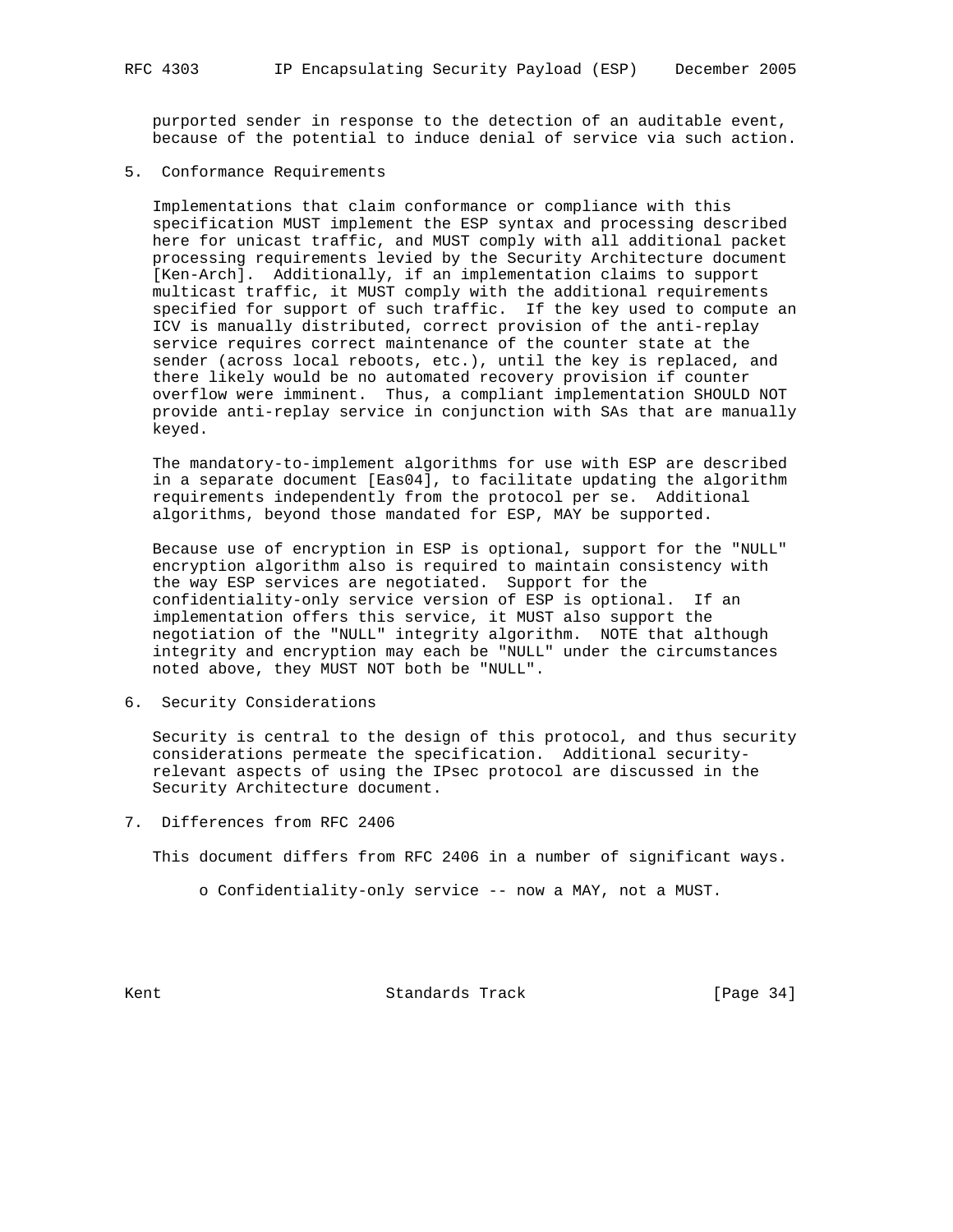- o SPI -- modified to specify a uniform algorithm for SAD lookup for unicast and multicast SAs, covering a wider range of multicast technologies. For unicast, the SPI may be used alone to select an SA, or may be combined with the protocol, at the option of the receiver. For multicast SAs, the SPI is combined with the destination address, and optionally the source address, to select an SA.
- o Extended Sequence Number -- added a new option for a 64-bit sequence number for very high-speed communications. Clarified sender and receiver processing requirements for multicast SAs and multi-sender SAs.
- o Payload data -- broadened model to accommodate combined mode algorithms.
- o Padding for improved traffic flow confidentiality -- added requirement to be able to add bytes after the end of the IP Payload, prior to the beginning of the Padding field.
- o Next Header -- added requirement to be able to generate and discard dummy padding packets (Next Header = 59)
- o ICV -- broadened model to accommodate combined mode algorithms.
- o Algorithms -- Added combined confidentiality mode algorithms.
- o Moved references to mandatory algorithms to a separate document.
- o Inbound and Outbound packet processing -- there are now two paths: (1) separate confidentiality and integrity algorithms and (2) combined confidentiality mode algorithms. Because of the addition of combined mode algorithms, the encryption/decryption and integrity sections have been combined for both inbound and outbound packet processing.
- 8. Backward-Compatibility Considerations

 There is no version number in ESP and no mechanism enabling IPsec peers to discover or negotiate which version of ESP each is using or should use. This section discusses consequent backward-compatibility issues.

 First, if none of the new features available in ESP v3 are employed, then the format of an ESP packet is identical in ESP v2 and v3. If a combined mode encryption algorithm is employed, a feature supported only in ESP v3, then the resulting packet format may differ from the ESP v2 spec. However, a peer who implements only ESP v2 would never negotiate such an algorithm, as they are defined for use only in the ESP v3 context.

Kent George Communication (Standards Track Track Track [Page 35]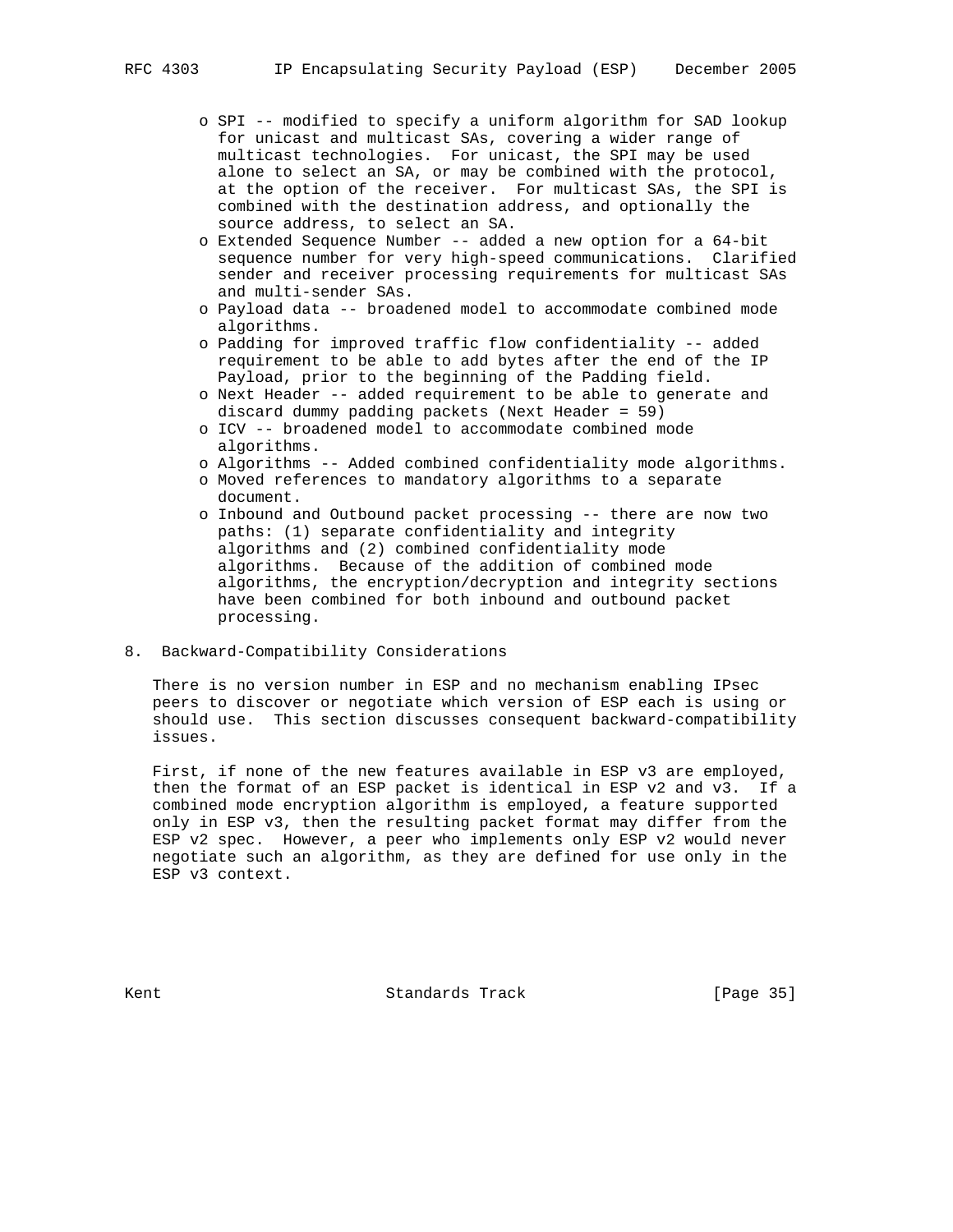Extended Sequence Number (ESN) negotiation is supported by IKE v2 and has been addressed for IKE v1 by the ESN Addendum to the IKE v1 Domain of Interpretation (DOI).

 In the new ESP (v3), we make two provisions to better support traffic flow confidentiality (TFC):

 - arbitrary padding after the end of an IP packet - a discard convention using Next Header = 59

 The first feature is one that should not cause problems for a receiver, since the IP total length field indicates where the IP packet ends. Thus, any TFC padding bytes after the end of the packet should be removed at some point during IP packet processing, after ESP processing, even if the IPsec software does not remove such padding. Thus, this is an ESP v3 feature that a sender can employ irrespective of whether a receiver implements ESP v2 or ESP v3.

 The second feature allows a sender to send a payload that is an arbitrary string of bytes that do not necessarily constitute a well formed IP packet, inside of a tunnel, for TFC purposes. It is an open question as to what an ESP v2 receiver will do when the Next Header field in an ESP packet contains the value "59". It might discard the packet when it finds an ill-formed IP header, and log this event, but it certainly ought not to crash, because such behavior would constitute a DoS vulnerability relative to traffic received from authenticated peers. Thus this feature is an optimization that an ESP v3 sender can make use of irrespective of whether a receiver implements ESP v2 or ESP v3.

9. Acknowledgements

 The author would like to acknowledge the contributions of Ran Atkinson, who played a critical role in initial IPsec activities, and who authored the first series of IPsec standards: RFCs 1825-1827. Karen Seo deserves special thanks for providing help in the editing of this and the previous version of this specification. The author also would like to thank the members of the IPSEC and MSEC working groups who have contributed to the development of this protocol specification.

- 10. References
- 10.1. Normative References
	- [Bra97] Bradner, S., "Key words for use in RFCs to Indicate Requirement Level", BCP 14, RFC 2119, March 1997.

Kent **Standards Track** [Page 36]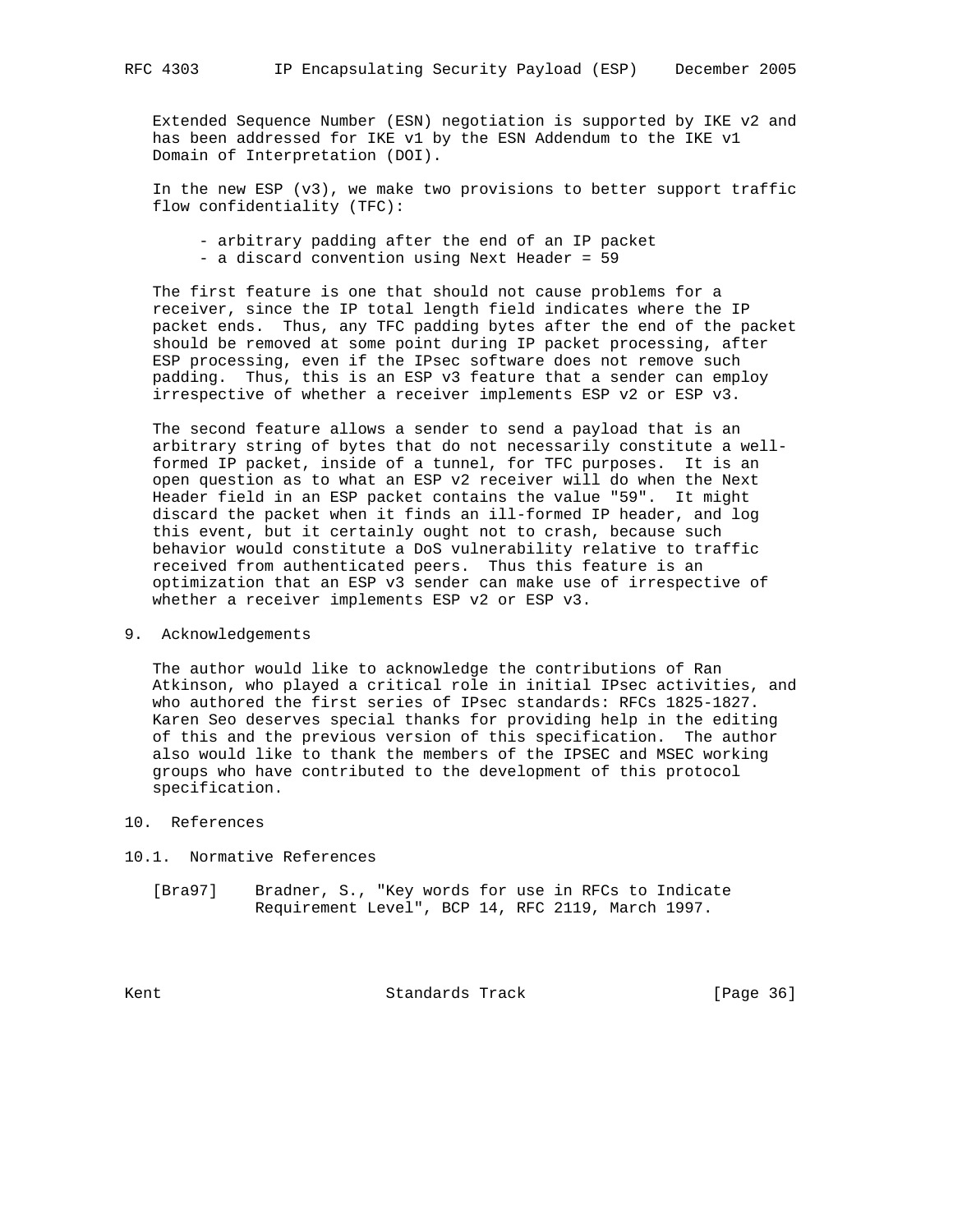- [DH98] Deering, S. and R. Hinden, "Internet Protocol, Version 6 (IPv6) Specification", RFC 2460, December 1998.
- [Eas04] 3rd Eastlake, D., "Cryptographic Algorithm Implementation Requirements for Encapsulating Security Payload (ESP) and Authentication Header (AH)", RFC 4305, December 2005.
- [Ken-Arch] Kent, S. and K. Seo, "Security Architecture for the Internet Protocol", RFC 4301, December 2005.
- [Pos81] Postel, J., "Internet Protocol", STD 5, RFC 791, September 1981.
- 10.2. Informative References
	- [Bel96] Steven M. Bellovin, "Problem Areas for the IP Security Protocols", Proceedings of the Sixth Usenix Unix Security Symposium, July, 1996.
	- [HC03] Holbrook, H. and B. Cain, "Source-Specific Multicast for IP", Work in Progress, November 3, 2002.
	- [Kau05] Kaufman, C., Ed., "The Internet Key Exchange (IKEv2) Protocol", RFC 4306, December 2005.
	- [Ken-AH] Kent, S., "IP Authentication Header", RFC 4302, December 2005.
	- [Kra01] Krawczyk, H., "The Order of Encryption and Authentication for Protecting Communications (Or: How Secure Is SSL?)", CRYPTO' 2001.
	- [NIST01] Federal Information Processing Standards Publication 140-2 (FIPS PUB 140-2), "Security Requirements for Cryptographic Modules", Information Technology Laboratory, National Institute of Standards and Technology, May 25, 2001.
	- [RFC3547] Baugher, M., Weis, B., Hardjono, T., and H. Harney, "The Group Domain of Interpretation", RFC 3547, July 2003.
	- [RFC3740] Hardjono, T. and B. Weis, "The Multicast Group Security Architecture", RFC 3740, March 2004.
	- [Syverson] P. Syverson, D. Goldschlag, and M. Reed, "Anonymous Connections and Onion Routing", Proceedings of the Symposium on Security and Privacy, Oakland, CA, May 1997, pages 44-54.

Kent George Standards Track [Page 37]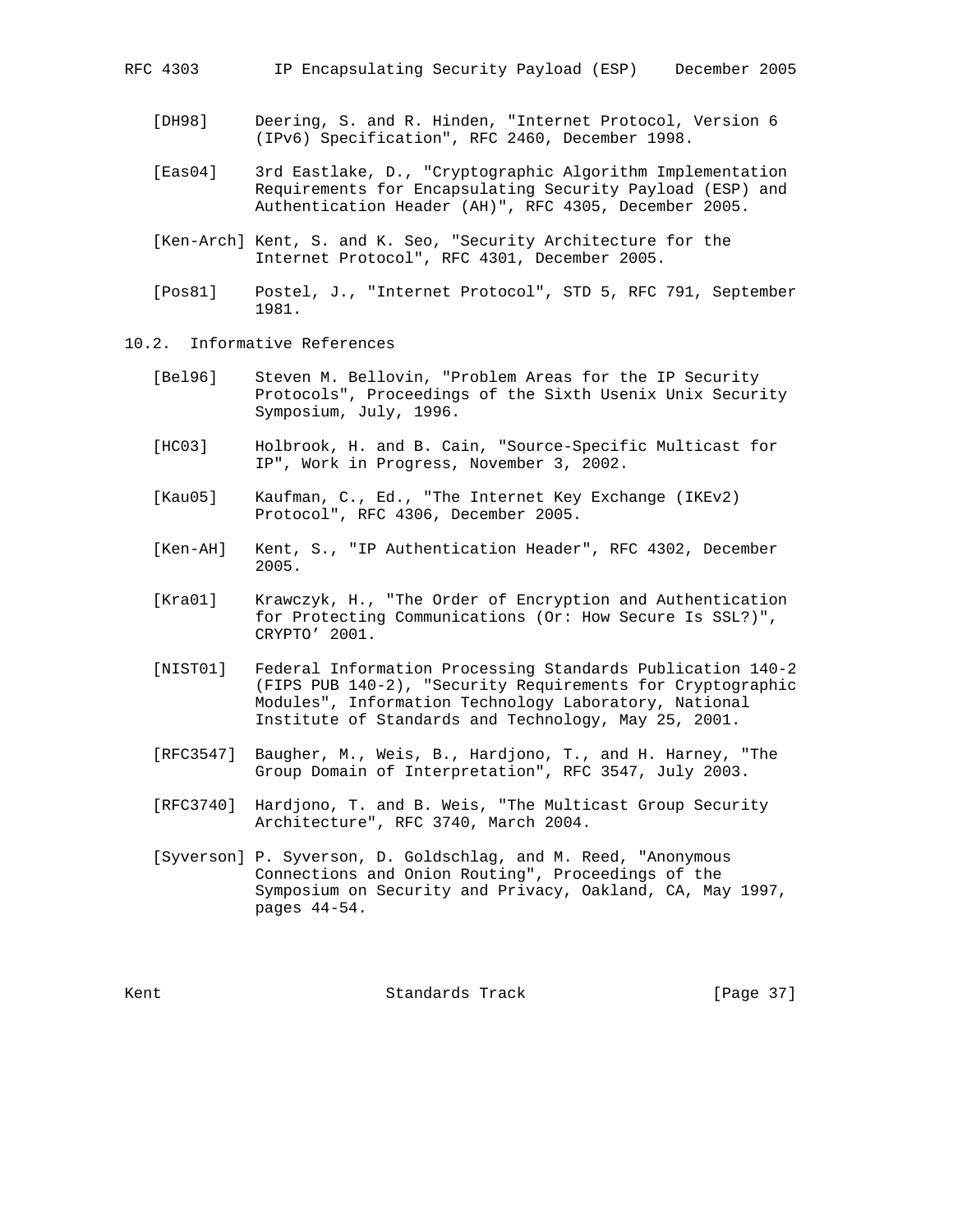Appendix A: Extended (64-bit) Sequence Numbers

#### A1. Overview

 This appendix describes an extended sequence number (ESN) scheme for use with IPsec (ESP and AH) that employs a 64-bit sequence number, but in which only the low-order 32 bits are transmitted as part of each packet. It covers both the window scheme used to detect replayed packets and the determination of the high-order bits of the sequence number that are used both for replay rejection and for computation of the ICV. It also discusses a mechanism for handling loss of synchronization relative to the (not transmitted) high-order bits.

### A2. Anti-Replay Window

 The receiver will maintain an anti-replay window of size W. This window will limit how far out of order a packet can be, relative to the packet with the highest sequence number that has been authenticated so far. (No requirement is established for minimum or recommended sizes for this window, beyond the 32- and 64-packet values already established for 32-bit sequence number windows. However, it is suggested that an implementer scale these values consistent with the interface speed supported by an implementation that makes use of the ESN option. Also, the algorithm described below assumes that the window is no greater than 2^31 packets in width.) All 2^32 sequence numbers associated with any fixed value for the high-order 32 bits (Seqh) will hereafter be called a sequence number subspace. The following table lists pertinent variables and their definitions.

| Var.<br>Name | Size<br>(bits) | Meaning                                                                |
|--------------|----------------|------------------------------------------------------------------------|
|              |                |                                                                        |
| W            | 32             | Size of window                                                         |
| т            | 64             | Highest sequence number authenticated so far,<br>upper bound of window |
| тı           | 32             | Lower 32 bits of T                                                     |
| Th           | 32             | Upper 32 bits of T                                                     |
| B            | 64             | Lower bound of window                                                  |
| B1           | 32             | Lower 32 bits of B                                                     |
| Bh           | 32             | Upper 32 bits of B                                                     |
| Sea          | 64             | Sequence Number of received packet                                     |
| Seal         | 32             | Lower 32 bits of Seq                                                   |
| Segh         | 32             | Upper 32 bits of Seq                                                   |
|              |                |                                                                        |

Kent **Standards Track** [Page 38]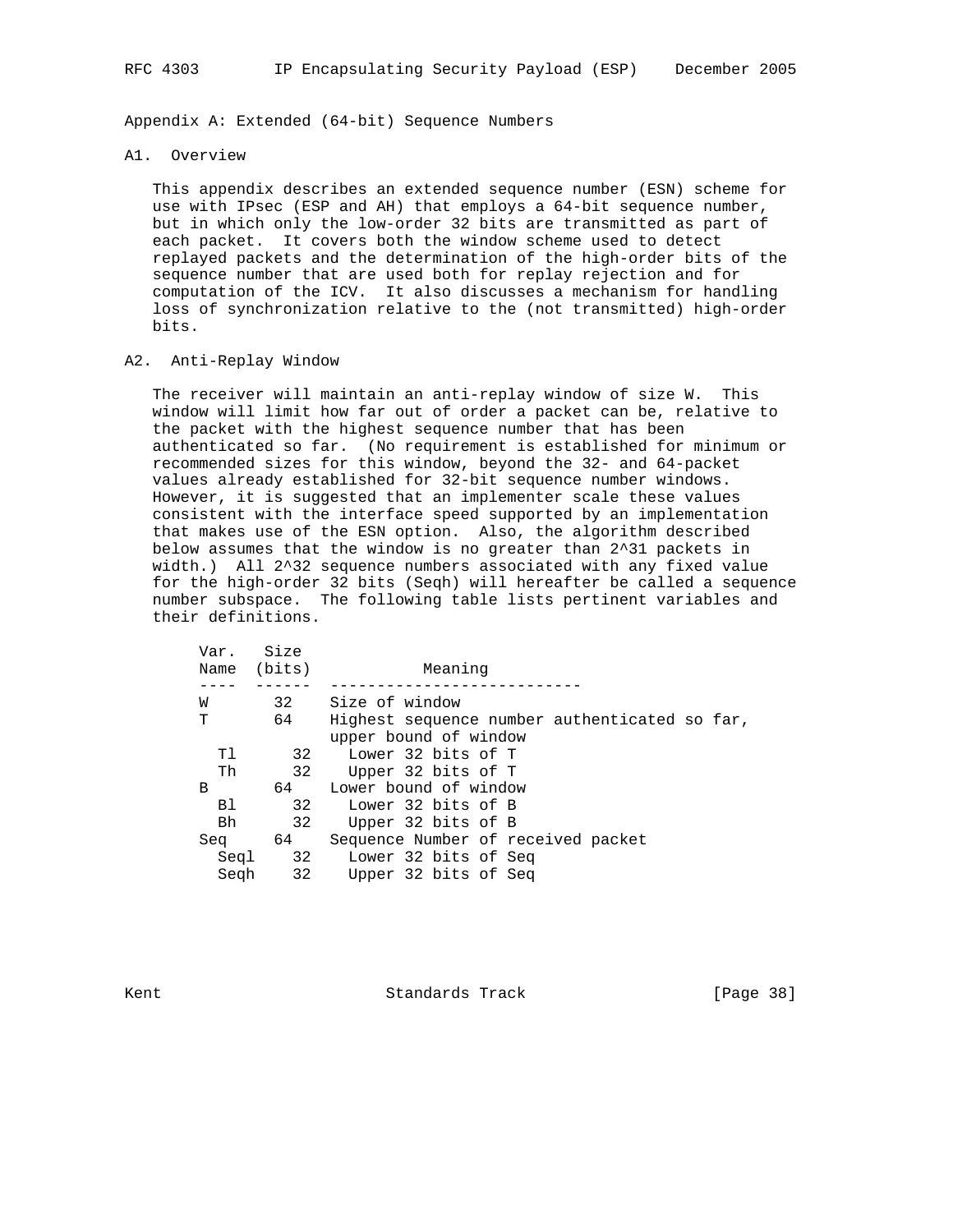When performing the anti-replay check, or when determining which high-order bits to use to authenticate an incoming packet, there are two cases:

 + Case A: Tl >= (W - 1). In this case, the window is within one sequence number subspace. (See Figure 1) + Case B: Tl < (W - 1). In this case, the window spans two sequence number subspaces. (See Figure 2)

 In the figures below, the bottom line ("----") shows two consecutive sequence number subspaces, with zeros indicating the beginning of each subspace. The two shorter lines above it show the higher-order bits that apply. The "====" represents the window. The "\*\*\*\*" represents future sequence numbers, i.e., those beyond the current highest sequence number authenticated (ThTl).





A2.1. Managing and Using the Anti-Replay Window

 The anti-replay window can be thought of as a string of bits where 'W' defines the length of the string. W = T - B + 1 and cannot exceed 2^32 - 1 in value. The bottom-most bit corresponds to B and the top-most bit corresponds to T, and each sequence number from Bl through Tl is represented by a corresponding bit. The value of the bit indicates whether or not a packet with that sequence number has been received and authenticated, so that replays can be detected and rejected.

Kent **Standards Track** [Page 39]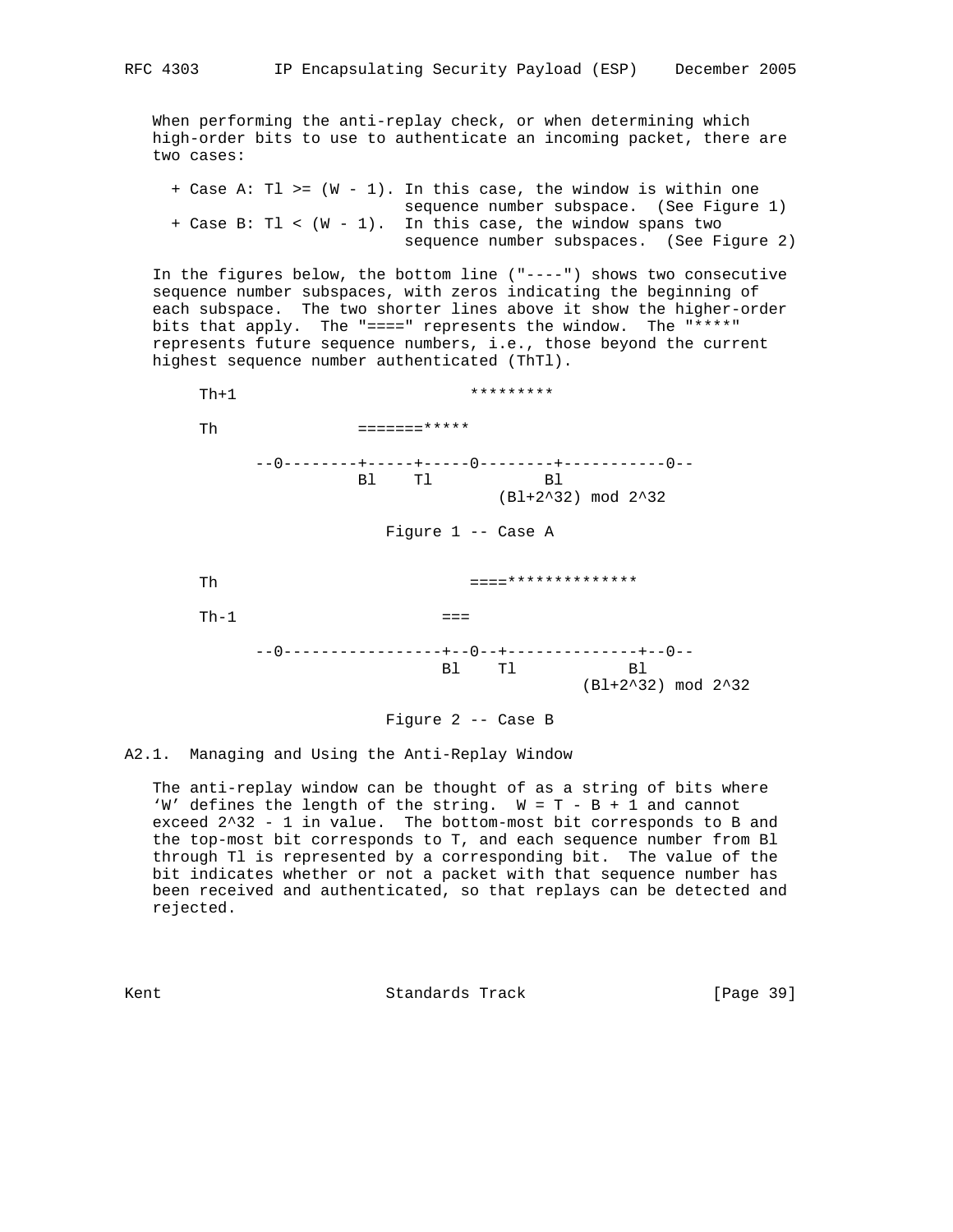When a packet with a 64-bit sequence number (Seq) greater than T is received and validated,

+ B is increased by (Seq - T)

- + (Seq T) bits are dropped from the low end of the window
- + (Seq T) bits are added to the high end of the window
- + The top bit is set to indicate that a packet with that sequence number has been received and authenticated
- + The new bits between T and the top bit are set to indicate that no packets with those sequence numbers have been received yet.
- + T is set to the new sequence number

In checking for replayed packets,

- + Under Case A: If Seql >= Bl (where Bl = Tl W + 1) AND Seql <= Tl, then check the corresponding bit in the window to see if this Seql has already been seen. If yes, reject the packet. If no, perform integrity check (see Appendix A2.2. below for determination of Seqh).
- + Under Case B: If Seql >= Bl (where Bl = Tl W + 1) OR Seql <= Tl, then check the corresponding bit in the window to see if this Seql has already been seen. If yes, reject the packet. If no, perform integrity check (see Appendix A2.2. below for determination of Seqh).

A2.2. Determining the Higher-Order Bits (Seqh) of the Sequence Number

 Because only 'Seql' will be transmitted with the packet, the receiver must deduce and track the sequence number subspace into which each packet falls, i.e., determine the value of Seqh. The following equations define how to select Seqh under "normal" conditions; see Section A3 for a discussion of how to recover from extreme packet loss.

 + Under Case A (Figure 1): If Seql  $>=$  Bl (where Bl = Tl - W + 1), then Seqh = Th If Seql < Bl (where  $B1 = T1 - W + 1$ ), then Seqh = Th + 1 + Under Case B (Figure 2): If Seql  $>=$  Bl (where Bl = Tl - W + 1), then Seqh = Th - 1 If Seql < Bl (where  $Bl = Tl - W + 1$ ), then Seqh = Th

Kent **Standards Track** [Page 40]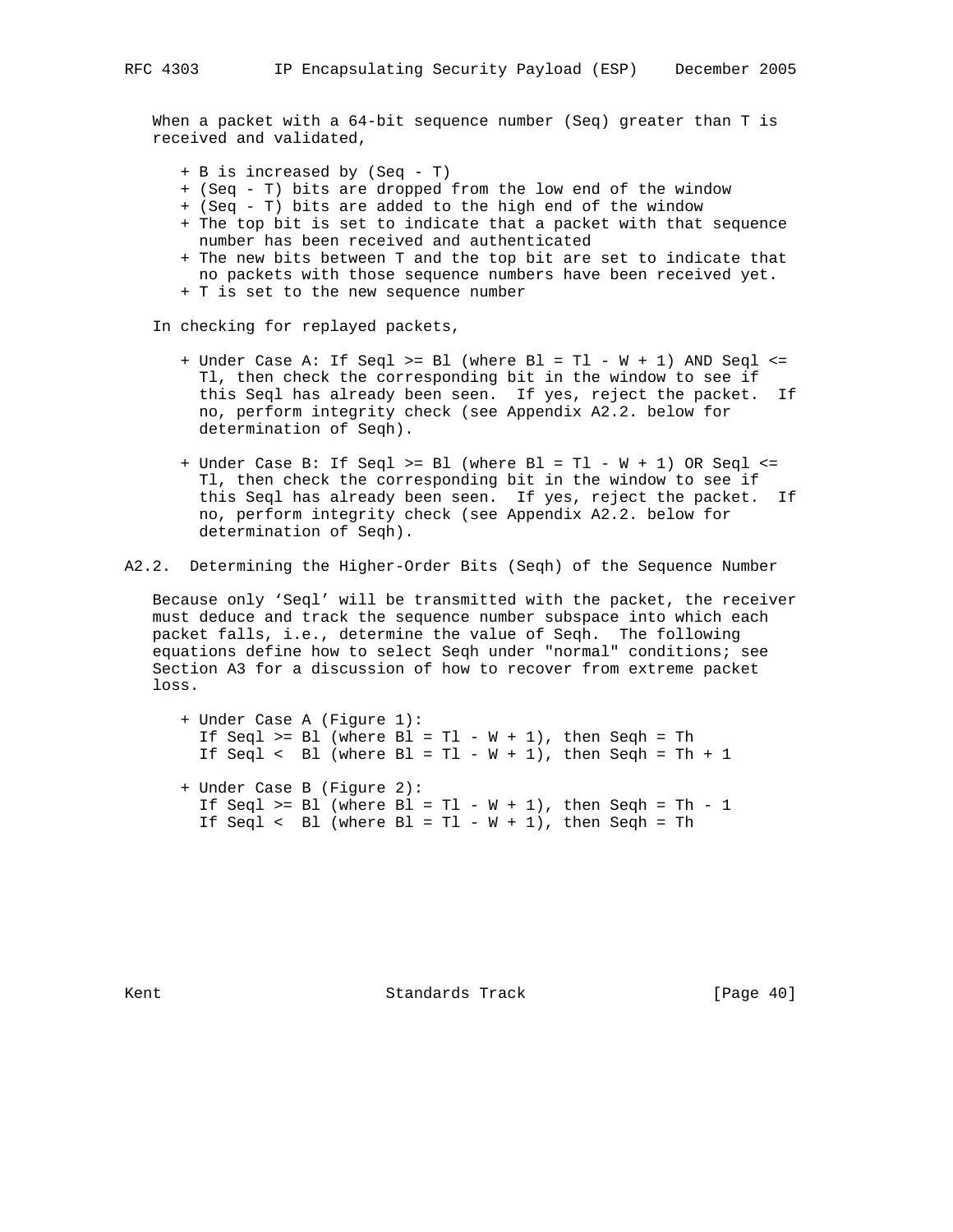### A2.3. Pseudo-Code Example

 The following pseudo-code illustrates the above algorithms for anti replay and integrity checks. The values for 'Seql', 'Tl', 'Th' and 'W' are 32-bit unsigned integers. Arithmetic is mod 2^32.

If  $(Tl > = W - 1)$  Case A If  $(Seql > = Tl - W + 1)$  Seqh = Th If (Seql <= Tl) If (pass replay check) If (pass integrity check) Set bit corresponding to Seql Pass the packet on Else reject packet Else reject packet Else If (pass integrity check) Tl = Seql (shift bits) Set bit corresponding to Seql Pass the packet on Else reject packet Else Seqh =  $Th + 1$  If (pass integrity check) Tl = Seql (shift bits)  $Th = Th + 1$  Set bit corresponding to Seql Pass the packet on Else reject packet<br>Else Case B If  $(Seql > = Tl - W + 1)$ Seqh = Th  $-1$  If (pass replay check) If (pass integrity check) Set the bit corresponding to Seql Pass packet on Else reject packet Else reject packet Else Seqh = Th If (Seql <= Tl) If (pass replay check) If (pass integrity check) Set the bit corresponding to Seql Pass packet on Else reject packet Else reject packet

Kent **Standards Track** [Page 41]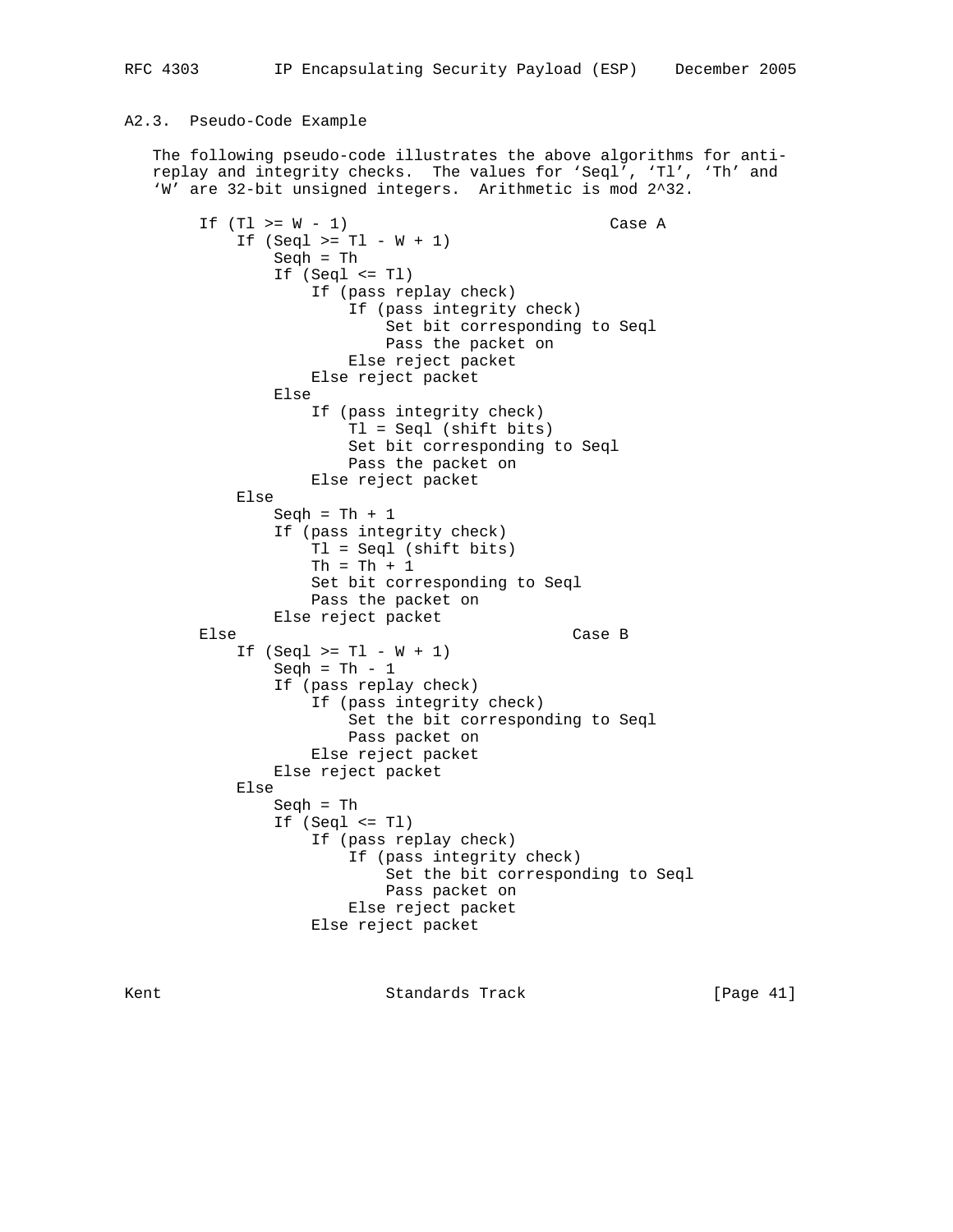Else If (pass integrity check) Tl = Seql (shift bits) Set the bit corresponding to Seql Pass packet on Else reject packet

A3. Handling Loss of Synchronization due to Significant Packet Loss

 If there is an undetected packet loss of 2^32 or more consecutive packets on a single SA, then the transmitter and receiver will lose synchronization of the high-order bits, i.e., the equations in Section A2.2. will fail to yield the correct value. Unless this problem is detected and addressed, subsequent packets on this SA will fail authentication checks and be discarded. The following procedure SHOULD be implemented by any IPsec (ESP or AH) implementation that supports the ESN option.

 Note that this sort of extended traffic loss is likely to be detected at higher layers in most cases, before IPsec would have to invoke the sort of re-synchronization mechanism described in A3.1 and A3.2. If any significant fraction of the traffic on the SA in question is TCP, the source would fail to receive ACKs and would stop sending long before 2^32 packets had been lost. Also, for any bi-directional application, even ones operating above UDP, such an extended outage would likely result in triggering some form of timeout. However, a unidirectional application, operating over UDP, might lack feedback that would cause automatic detection of a loss of this magnitude, hence the motivation to develop a recovery method for this case. Note that the above observations apply to SAs between security gateways, or between hosts, or between host and security gateways.

The solution we've chosen was selected to:

- + minimize the impact on normal traffic processing
- + avoid creating an opportunity for a new denial of service attack such as might occur by allowing an attacker to force diversion of resources to a re-synchronization process
- + limit the recovery mechanism to the receiver -- because anti replay is a service only for the receiver, and the transmitter generally is not aware of whether the receiver is using sequence numbers in support of this optional service, it is preferable for recovery mechanisms to be local to the receiver. This also allows for backward compatibility.

Kent **Standards Track** [Page 42]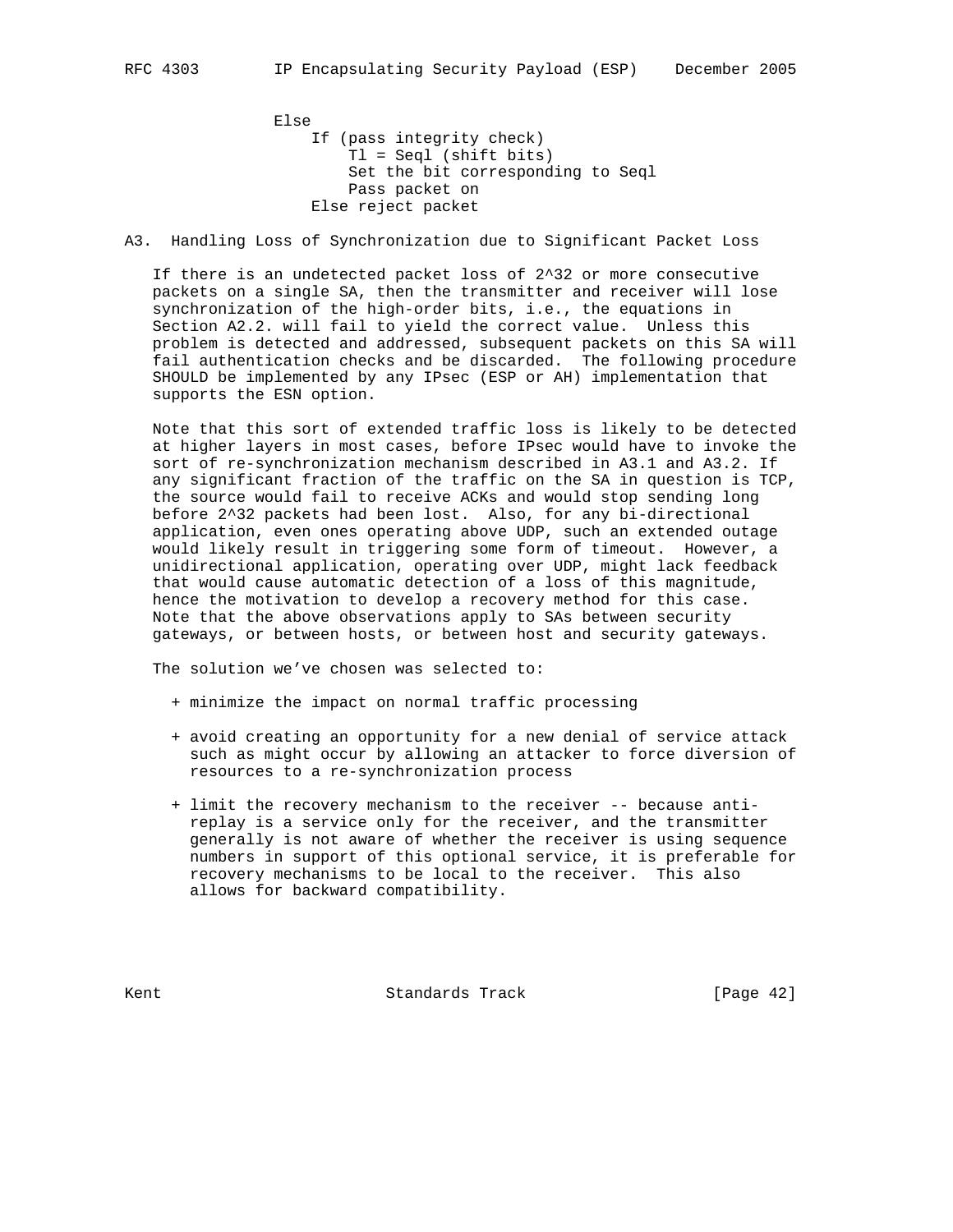#### A3.1. Triggering Re-synchronization

 For each SA, the receiver records the number of consecutive packets that fail authentication. This count is used to trigger the re synchronization process, which should be performed in the background or using a separate processor. Receipt of a valid packet on the SA resets the counter to zero. The value used to trigger the re synchronization process is a local parameter. There is no requirement to support distinct trigger values for different SAs, although an implementer may choose to do so.

#### A3.2. Re-synchronization Process

 When the above trigger point is reached, a "bad" packet is selected for which authentication is retried using successively larger values for the upper half of the sequence number (Seqh). These values are generated by incrementing by one for each retry. The number of retries should be limited, in case this is a packet from the "past" or a bogus packet. The limit value is a local parameter. (Because the Seqh value is implicitly placed after the ESP (or AH) payload, it may be possible to optimize this procedure by executing the integrity algorithm over the packet up to the endpoint of the payload, then compute different candidate ICVs by varying the value of Seqh.) Successful authentication of a packet via this procedure resets the consecutive failure count and sets the value of T to that of the received packet.

 This solution requires support only on the part of the receiver, thereby allowing for backward compatibility. Also, because re synchronization efforts would either occur in the background or utilize an additional processor, this solution does not impact traffic processing and a denial of service attack cannot divert resources away from traffic processing.

Author's Address

 Stephen Kent BBN Technologies 10 Moulton Street Cambridge, MA 02138 USA Phone: +1 (617) 873-3988

EMail: kent@bbn.com

Kent **Standards Track** [Page 43]